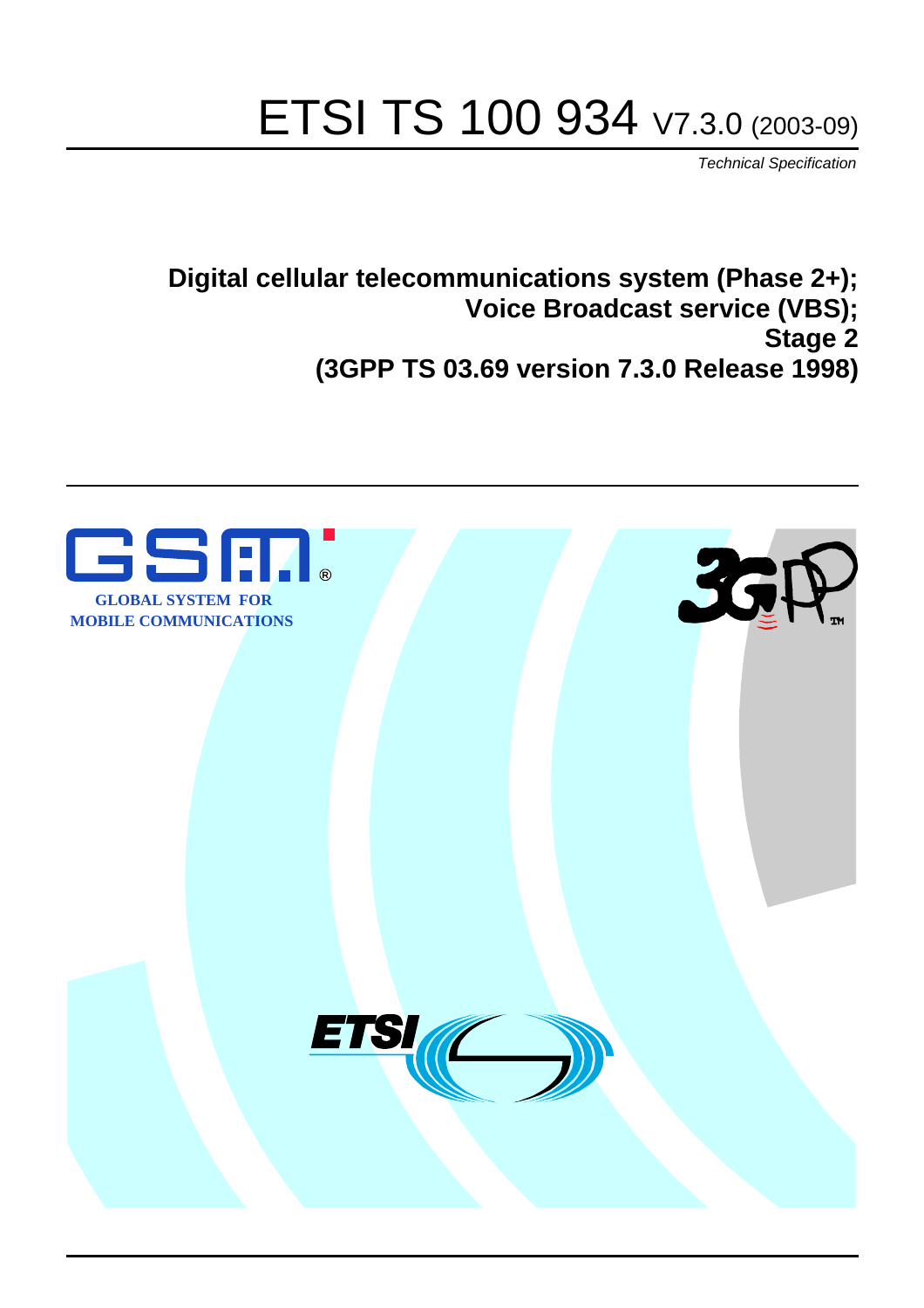Reference RTS/TSGN-010369v730

> Keywords GSM

#### **ETSI**

#### 650 Route des Lucioles F-06921 Sophia Antipolis Cedex - FRANCE

Tel.: +33 4 92 94 42 00 Fax: +33 4 93 65 47 16

Siret N° 348 623 562 00017 - NAF 742 C Association à but non lucratif enregistrée à la Sous-Préfecture de Grasse (06) N° 7803/88

#### **Important notice**

Individual copies of the present document can be downloaded from: [http://www.etsi.org](http://www.etsi.org/)

The present document may be made available in more than one electronic version or in print. In any case of existing or perceived difference in contents between such versions, the reference version is the Portable Document Format (PDF). In case of dispute, the reference shall be the printing on ETSI printers of the PDF version kept on a specific network drive within ETSI Secretariat.

Users of the present document should be aware that the document may be subject to revision or change of status. Information on the current status of this and other ETSI documents is available at <http://portal.etsi.org/tb/status/status.asp>

> If you find errors in the present document, send your comment to: [editor@etsi.org](mailto:editor@etsi.org)

#### **Copyright Notification**

No part may be reproduced except as authorized by written permission. The copyright and the foregoing restriction extend to reproduction in all media.

> © European Telecommunications Standards Institute 2003. All rights reserved.

**DECT**TM, **PLUGTESTS**TM and **UMTS**TM are Trade Marks of ETSI registered for the benefit of its Members. **TIPHON**TM and the **TIPHON logo** are Trade Marks currently being registered by ETSI for the benefit of its Members. **3GPP**TM is a Trade Mark of ETSI registered for the benefit of its Members and of the 3GPP Organizational Partners.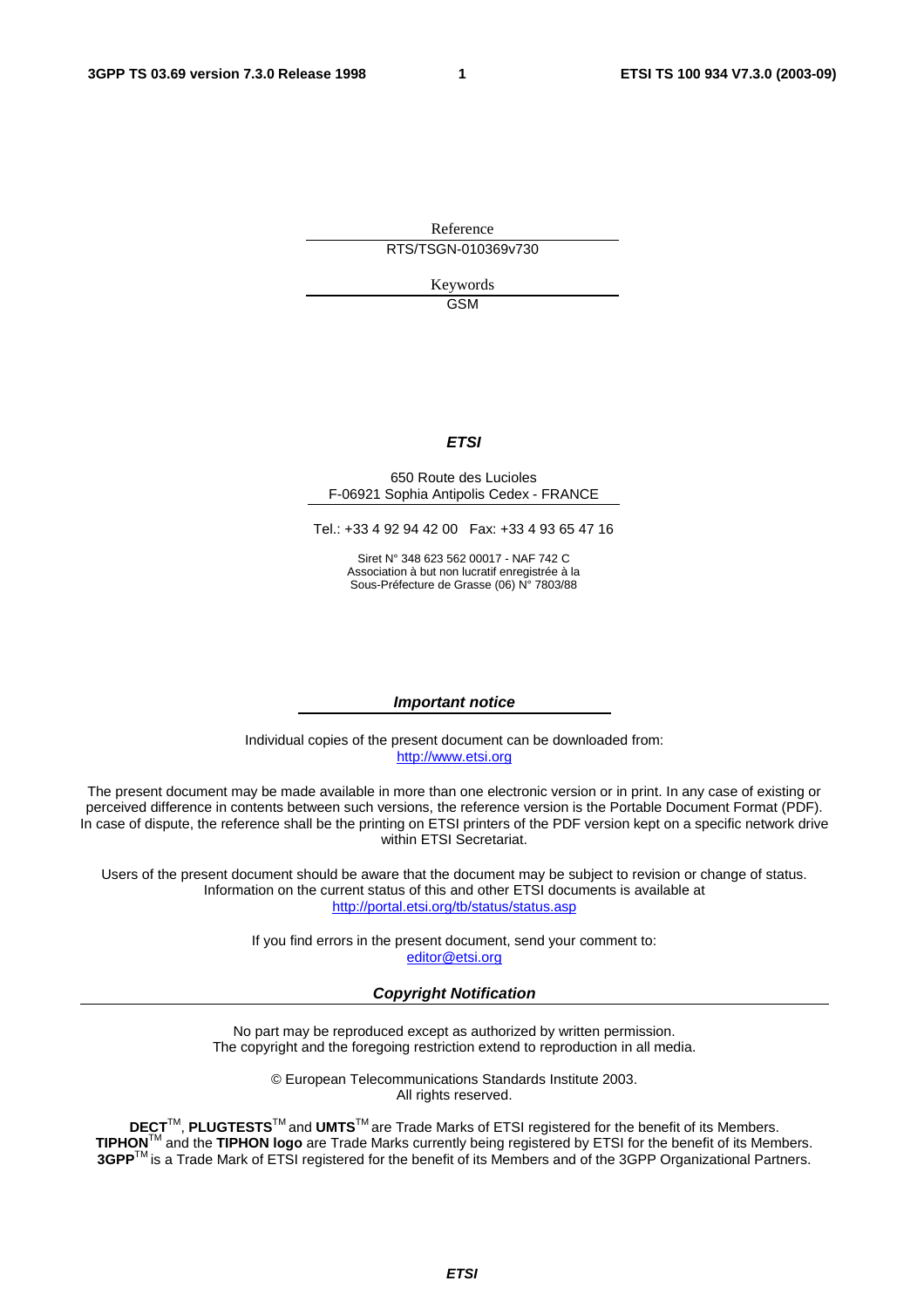# Intellectual Property Rights

IPRs essential or potentially essential to the present document may have been declared to ETSI. The information pertaining to these essential IPRs, if any, is publicly available for **ETSI members and non-members**, and can be found in ETSI SR 000 314: *"Intellectual Property Rights (IPRs); Essential, or potentially Essential, IPRs notified to ETSI in respect of ETSI standards"*, which is available from the ETSI Secretariat. Latest updates are available on the ETSI Web server (<http://webapp.etsi.org/IPR/home.asp>).

Pursuant to the ETSI IPR Policy, no investigation, including IPR searches, has been carried out by ETSI. No guarantee can be given as to the existence of other IPRs not referenced in ETSI SR 000 314 (or the updates on the ETSI Web server) which are, or may be, or may become, essential to the present document.

## Foreword

This Technical Specification (TS) has been produced by ETSI 3rd Generation Partnership Project (3GPP).

The present document may refer to technical specifications or reports using their 3GPP identities, UMTS identities or GSM identities. These should be interpreted as being references to the corresponding ETSI deliverables.

The cross reference between GSM, UMTS, 3GPP and ETSI identities can be found under <http://webapp.etsi.org/key/queryform.asp> .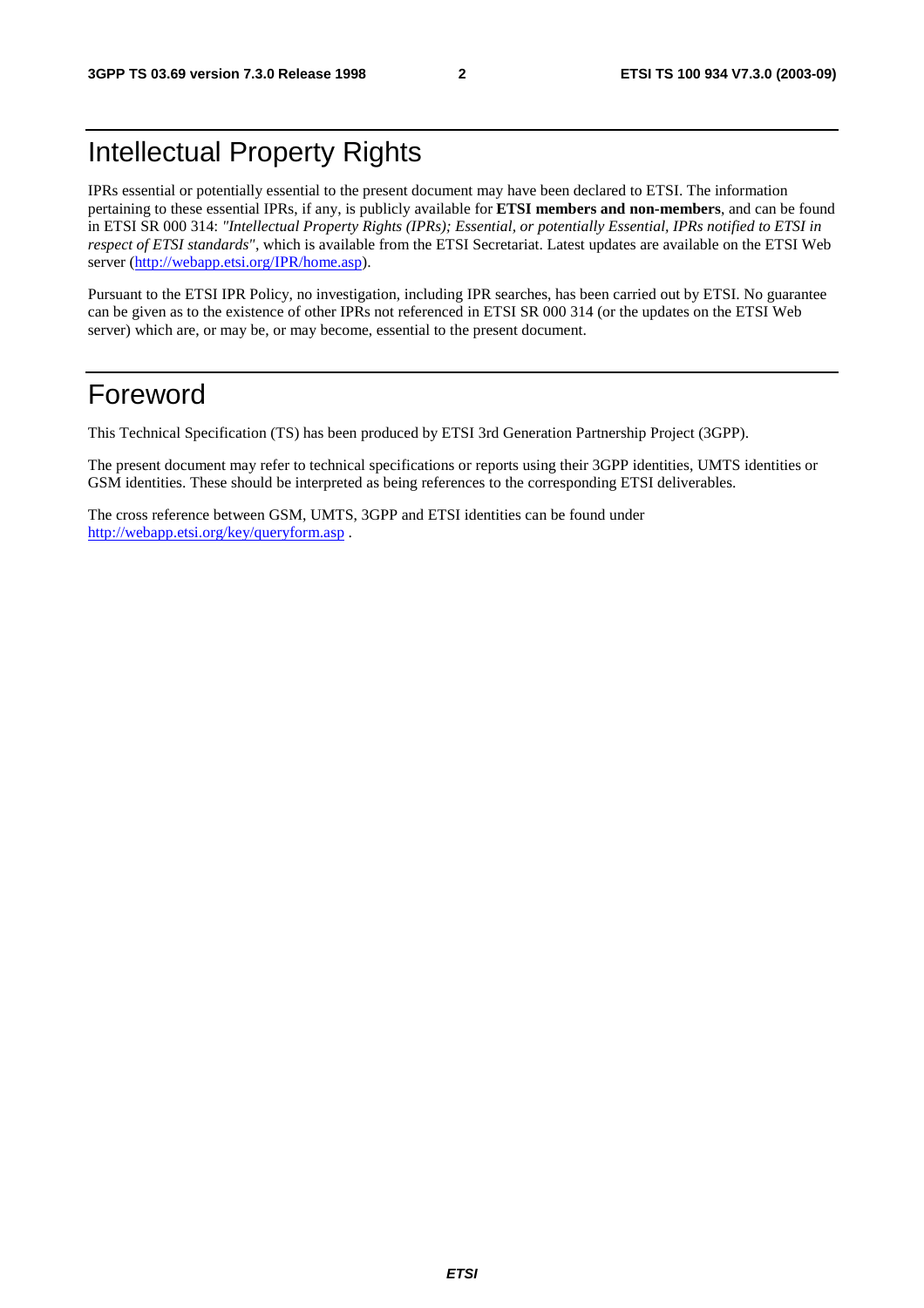$\mathbf{3}$ 

# Contents

| 1                |                                                                                       |  |
|------------------|---------------------------------------------------------------------------------------|--|
| $\overline{2}$   |                                                                                       |  |
| 3                |                                                                                       |  |
| 3.1              |                                                                                       |  |
| 3.2              |                                                                                       |  |
| 4                |                                                                                       |  |
| 4.1<br>4.2       |                                                                                       |  |
| 4.2.1            |                                                                                       |  |
| 4.2.1.1          |                                                                                       |  |
| 4.2.1.2          |                                                                                       |  |
| 4.2.2            |                                                                                       |  |
| 4.2.2.1          |                                                                                       |  |
| 4.2.2.2          |                                                                                       |  |
| 4.2.3<br>4.2.4   |                                                                                       |  |
| 4.2.5            |                                                                                       |  |
| 4.2.6            |                                                                                       |  |
|                  |                                                                                       |  |
| 5<br>5.1         |                                                                                       |  |
| 5.2              |                                                                                       |  |
|                  |                                                                                       |  |
|                  |                                                                                       |  |
| 6                |                                                                                       |  |
| 7                |                                                                                       |  |
| 7.1              |                                                                                       |  |
| 7.2              |                                                                                       |  |
| 7.3              |                                                                                       |  |
| 8                |                                                                                       |  |
| 8.1              |                                                                                       |  |
| 8.1.1            | Information used for routing of service subscriber originated voice broadcast calls13 |  |
| 8.1.2<br>8.1.2.1 |                                                                                       |  |
| 8.1.2.2          |                                                                                       |  |
| 8.1.2.3          |                                                                                       |  |
| 8.2              |                                                                                       |  |
| 8.2.1            |                                                                                       |  |
| 8.2.2            |                                                                                       |  |
| 8.2.3            |                                                                                       |  |
| 8.3              |                                                                                       |  |
| 9                |                                                                                       |  |
| 9.1              |                                                                                       |  |
| 9.2              |                                                                                       |  |
| 10               |                                                                                       |  |
| 11               |                                                                                       |  |
| 11.1             |                                                                                       |  |
| 11.2<br>11.3     |                                                                                       |  |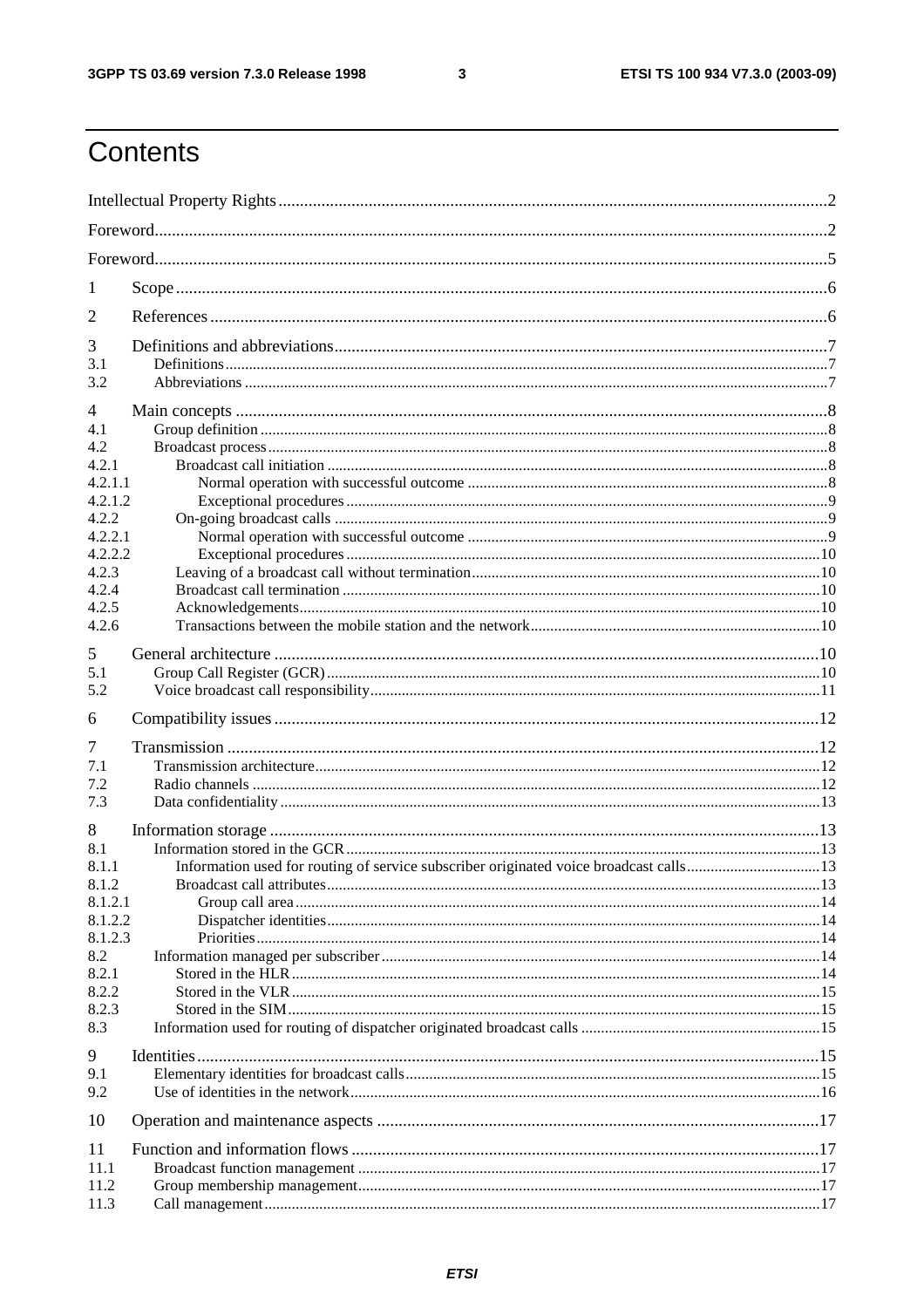#### $\overline{\mathbf{4}}$

| 11.3.1                                                                                                       |  |
|--------------------------------------------------------------------------------------------------------------|--|
| 11.3.1.1                                                                                                     |  |
| 11.3.1.1.1                                                                                                   |  |
| 11.3.1.1.2                                                                                                   |  |
| Release of the dedicated transmission means of mobile stations responding to a notification 19<br>11.3.1.1.3 |  |
| 11.3.1.2                                                                                                     |  |
| 11.3.1.3                                                                                                     |  |
| 11.3.1.4                                                                                                     |  |
| 11.3.1.5                                                                                                     |  |
| 11.3.2                                                                                                       |  |
| 11.3.3                                                                                                       |  |
| 11.3.4                                                                                                       |  |
| 11.3.5                                                                                                       |  |
| 11.3.5.1                                                                                                     |  |
| 11.3.5.2                                                                                                     |  |
| 11.3.5.3                                                                                                     |  |
| 11.3.6                                                                                                       |  |
| 11.3.7                                                                                                       |  |
| 11.3.8                                                                                                       |  |
| 11.4                                                                                                         |  |
| 11.5                                                                                                         |  |
| 11.6                                                                                                         |  |
| 11.7                                                                                                         |  |
| 12                                                                                                           |  |
| 12.1                                                                                                         |  |
| 12.1.1                                                                                                       |  |
| 12.1.2                                                                                                       |  |
| 12.1.3                                                                                                       |  |
| 12.1.4                                                                                                       |  |
| 12.2                                                                                                         |  |
| 12.2.1                                                                                                       |  |
| 12.2.2                                                                                                       |  |
| 12.2.3                                                                                                       |  |
| 12.2.4                                                                                                       |  |
| 12.3                                                                                                         |  |
| 12.3.1                                                                                                       |  |
| 12.3.2                                                                                                       |  |
| 12.3.3                                                                                                       |  |
| 12.3.4                                                                                                       |  |
| <b>Annex A (informative):</b>                                                                                |  |
|                                                                                                              |  |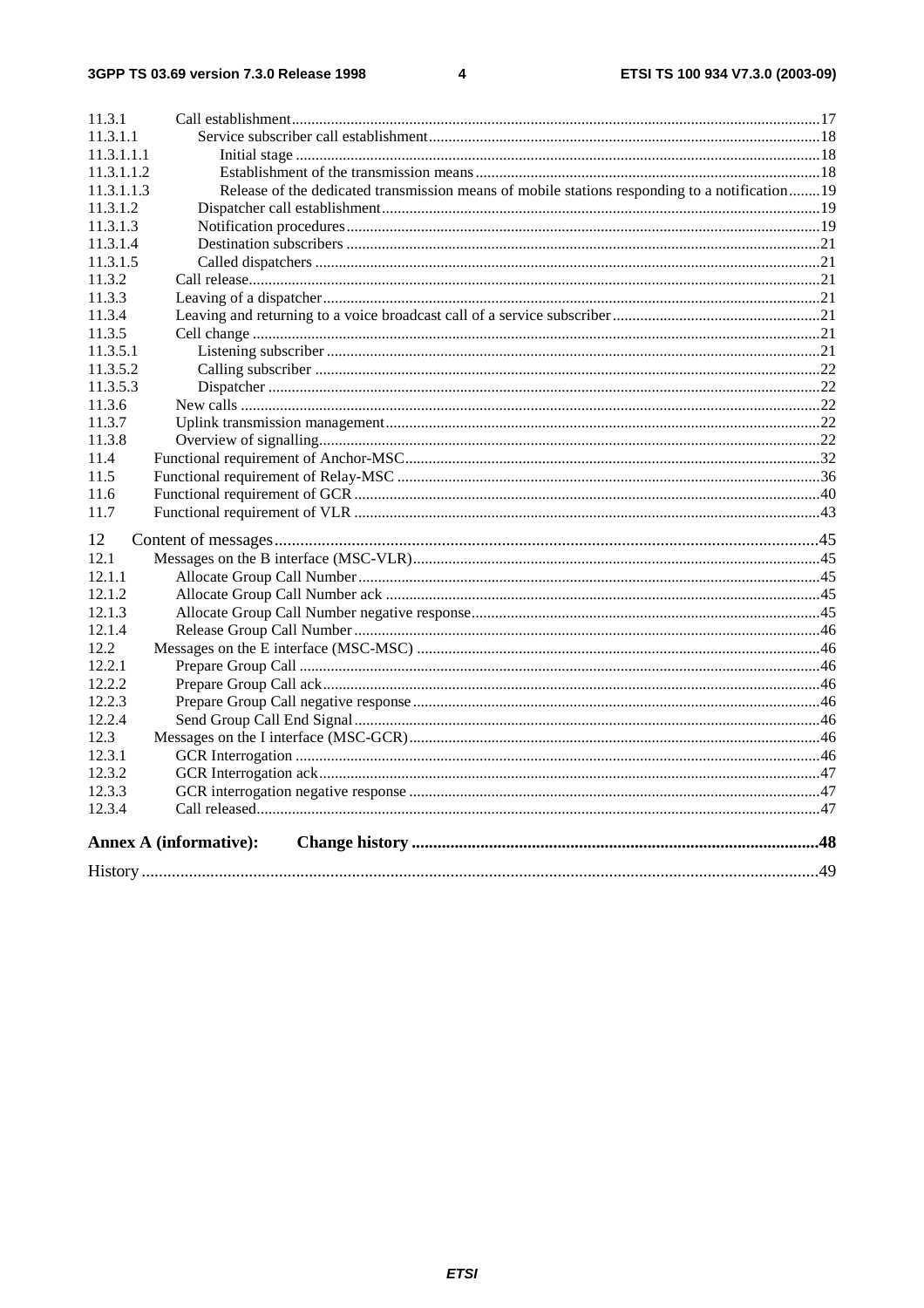## Foreword

This Technical Specification has been produced by the 3<sup>rd</sup> Generation Partnership Project (3GPP).

The contents of the present document are subject to continuing work within the TSG and may change following formal TSG approval. Should the TSG modify the contents of the present document, it will be re-released by the TSG with an identifying change of release date and an increase in version number as follows:

Version x.y.z

where:

- x the first digit:
	- 1 presented to TSG for information;
	- 2 presented to TSG for approval;
	- 3 or greater indicates TSG approved document under change control.
- y the second digit is incremented for all changes of substance, i.e. technical enhancements, corrections, updates, etc.
- z the third digit is incremented when editorial only changes have been incorporated in the document.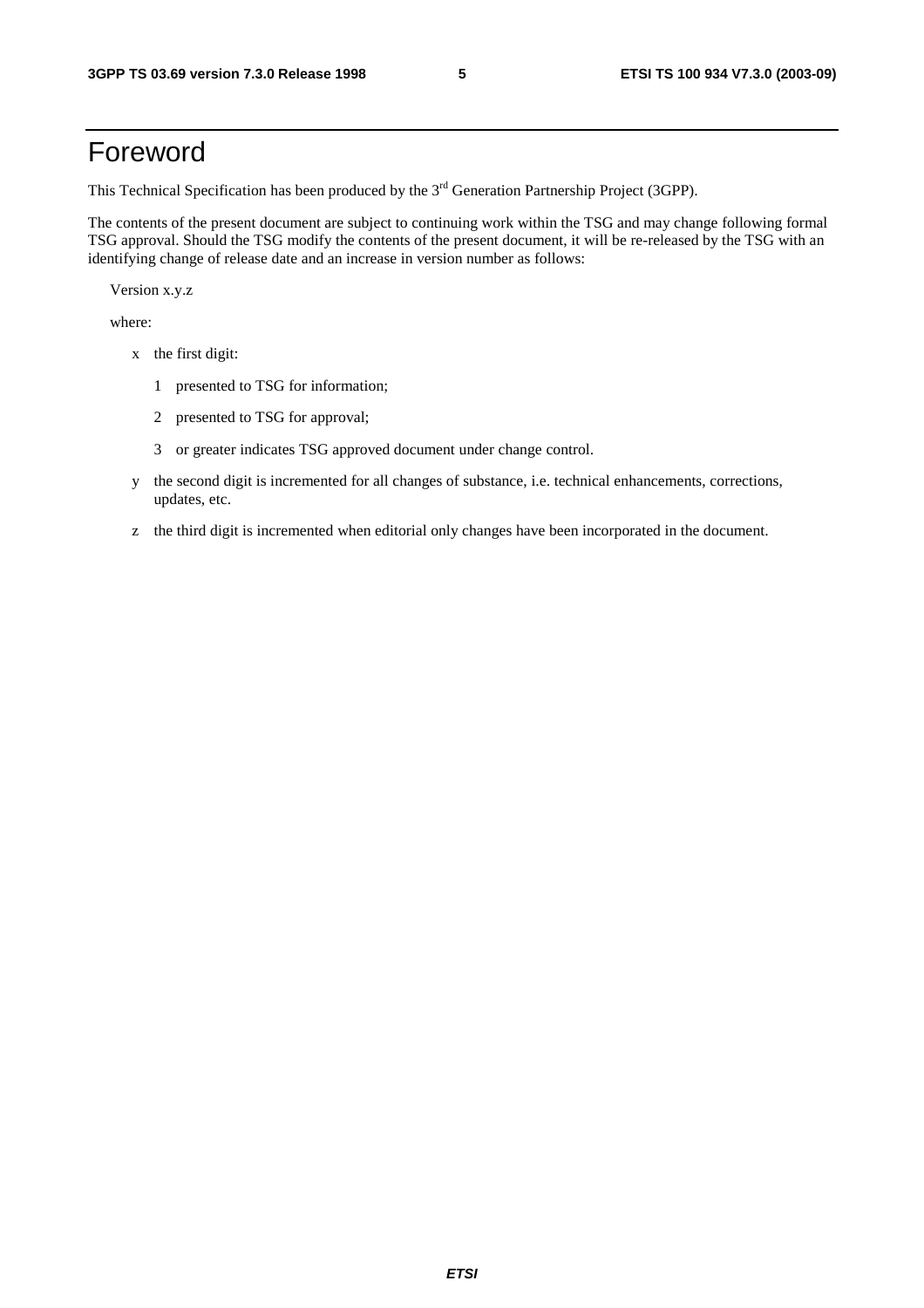## 1 Scope

The present document specifies the stage 2 description of the Voice Broadcast Service (VBS) which allows the distribution of speech (or other signals which can be transmitted via the speech codec), generated by a service subscriber, into a predefined geographical area to all or a group of service subscribers located in this area.

## 2 References

The following documents contain provisions which, through reference in this text, constitute provisions of the present document.

- References are either specific (identified by date of publication, edition number, version number, etc.) or non-specific.
- For a specific reference, subsequent revisions do not apply.
- For a non-specific reference, the latest version applies.
- A non-specific reference to an ETS shall also be taken to refer to later versions published as an EN with the same number.
- For this Release 1998 document, references to GSM documents are for Release 1998 versions (version 7.x.y).
- [1] 3GPP TS 01.04: "Abbreviations and acronyms".
- [2] 3GPP TS 02.09: "Security aspects".
- [3] 3GPP TS 02.69: "Voice Broadcast Service (VBS) Stage 1".
- [4] 3GPP TS 03.20: "Security related network functions".
- [5] 3GPP TS 03.22: "Functions related to Mobile Station (MS) in idle mode".
- [6] 3GPP TS 03.67: "enhanced Multi-Level Precedence and Pre-emption service (eMLPP) Stage 2".
- [7] 3GPP TS 04.08: "Mobile radio interface layer 3 specification".
- [8] 3GPP TS 05.08: "Radio subsystem link control".
- [9] 3GPP TS 08.08: "Mobile-services Switching Centre Base Station System (MSC BSS) interface Layer 3 specification".
- [10] CCITT Recommendation E.164: "Numbering plan for the ISDN era".
- [11] 3GPP TS 04.69 (ETS 100 949): "Broadcast Call Control (BCC) Protocol ".
- [12] 3GPP TS 09.02: "Mobile Application Part (MAP) specification".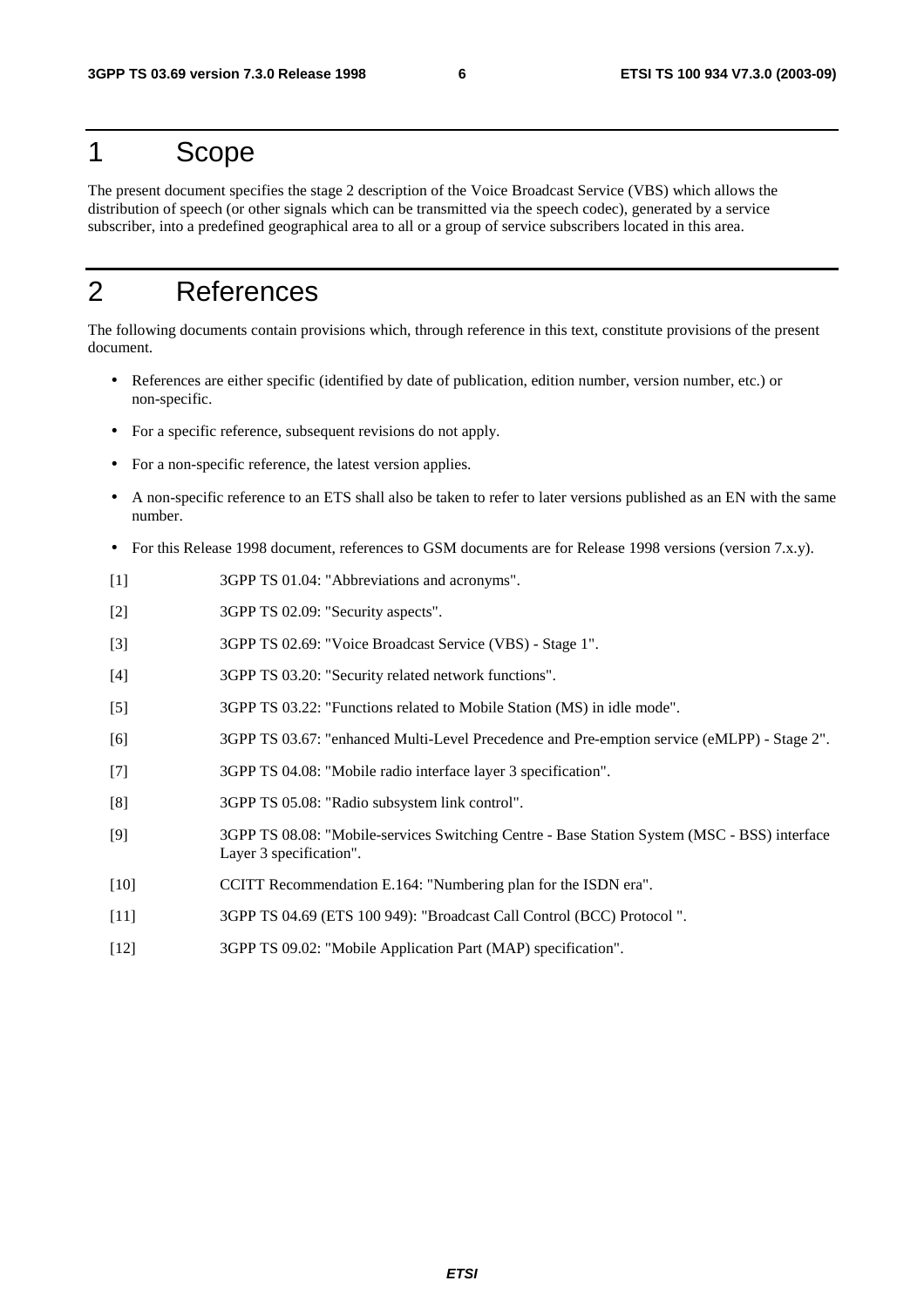# 3 Definitions and abbreviations

## 3.1 Definitions

Definitions used in the present document are also defined in 3GPP TS 02.69.

**voice broadcast channel:** downlink to be allocated in each cell of the group call area for a particular voice broadcast call. All mobile stations of the destination subscriber being service subscribers in one cell shall listen to the common downlink.

**group members:** service subscribers entitled to belong to a particular group classified by a certain group identification (group ID).

**voice broadcast call member:** any group member or dispatcher participating in an on going voice broadcast call.

**broadcast call attributes:** group call area, dispatcher identities.

**Group Call Register (GCR):** a functionality in the network containing the broadcast call attributes.

**group call anchor MSC:** the MSC responsible for managing and maintaining a particular voice broadcast call. The group call anchor MSC is determined as the one controlling the cells of the group call area (see also group call relay MSC). For voice broadcast services where the group call area exceeds an MSC area, the group call anchor MSC is predefined in the network.

**group call relay MSC:** MSC controlling cells of a group call area which are not under control of the group call anchor MSC for those voice broadcast services where the group call area exceeds one MSC area.

**notification:** notifications are given on common channels or dedicated channels in order to inform group members which are either in idle mode or in dedicated mode or participating in a voice group call or broadcast call on the existence of voice broadcast calls.

**Notification channel (NCH):** common control channel on which the notifications are sent by the network (equivalent to a paging channel).

## 3.2 Abbreviations

Abbreviations used in the present document are also listed in 3GPP TS 01.04.

For the purpose of the present document, the following abbreviations apply:

| eMLPP       | enhanced Multi-Level Precedence and Pre-emption |
|-------------|-------------------------------------------------|
| <b>GCR</b>  | Group Call Register                             |
| <b>NCH</b>  | <b>Notification Channel</b>                     |
| <b>VBS</b>  | Voice Broadcast Service                         |
| <b>VGCS</b> | Voice Group Call Service                        |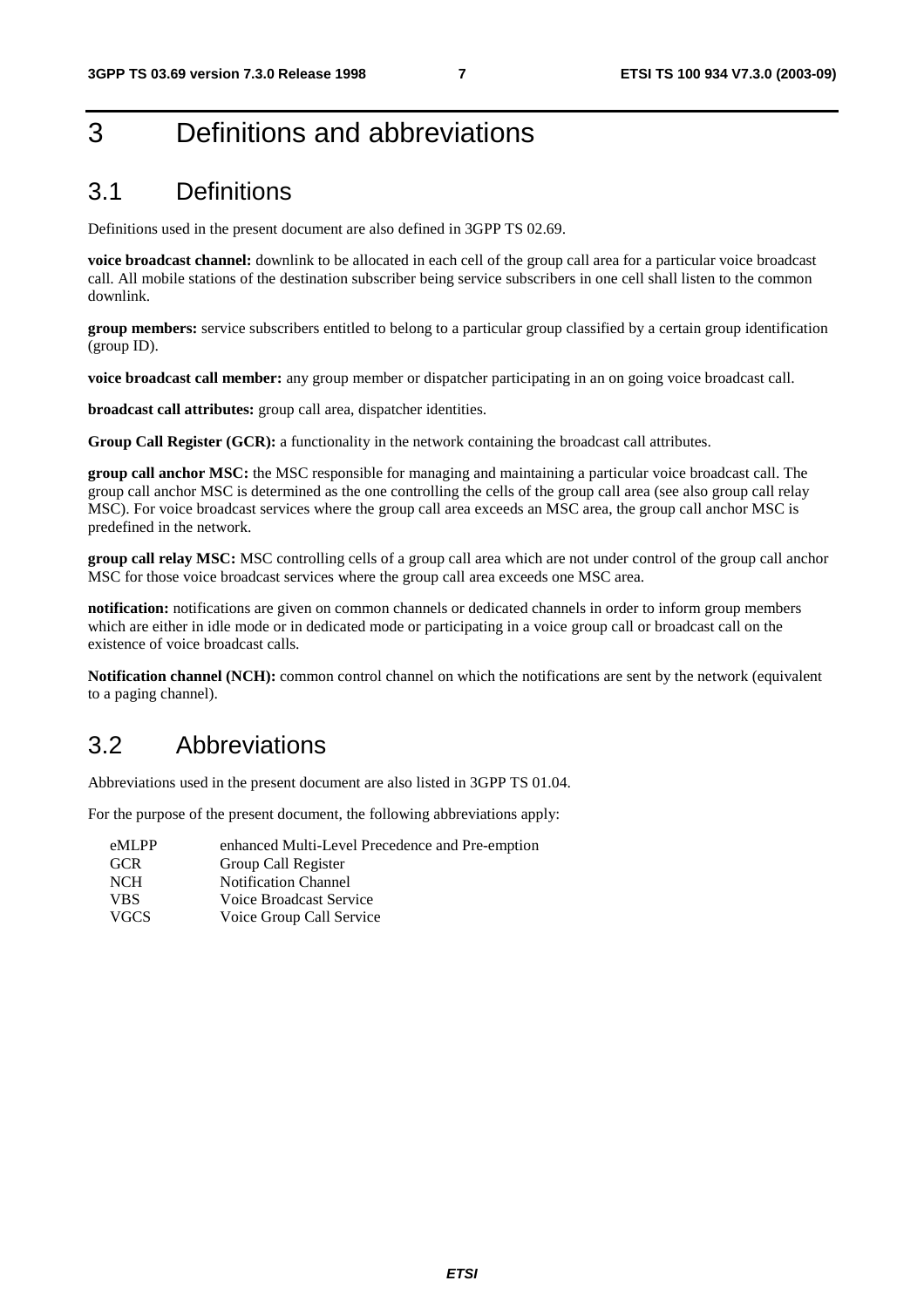## 4 Main concepts

## 4.1 Group definition

Service subscribers can become group members on a PLMN wide basis to one or more groups pre-defined in the network by a corresponding group identification (group ID). The membership enables them to receive voice broadcast calls associated with that group ID. In addition, certain group members are entitled by their subscription to initiate voice broadcast calls. Certain dispatchers connected to external networks also require the capability to initiate or receive voice broadcast calls.

In addition to subscriber details in the HLR, it is necessary for the mobile station to be aware of its group membership by storing details on the SIM. This is required because it shall respond to notification messages which include only the group ID (i.e. no IMSI or TMSI details).

Having become a group member, each service subscriber can set to active state or deactive state the group ID or any one out of his several group IDs on the SIM. In active state the subscriber can initiate voice broadcast calls to that group ID. When in deactive state the subscriber can not make voice broadcast calls to the group and the mobile station ignores any notification for that group ID.

## 4.2 Broadcast process

## 4.2.1 Broadcast call initiation

### 4.2.1.1 Normal operation with successful outcome

A group call area can be restricted to a single MSC area or can exceed one MSC area (implementation option).

A voice broadcast call shall be initiated by a calling subscriber by a related MMI action for the service selection and the group ID dialled.

The MSC in which the voice broadcast call is initiated obtains (by requesting the Group Call Register (GCR, see clause 5) the group call attributes.

This GCR interrogation after call initiation also determines whether the MSC shall act as anchor- or as relay MSC. If the MSC is not the anchor-MSC then the call will be "forwarded" from the relay to the respective anchor-MSC (information also delivered by GCR) and further "call-establishment" is done by the anchor-MSC as described in the following.

When a calling subscriber initiates a voice broadcast call, one voice broadcast channel shall be established in each cell of the group call area and notifications for that call shall be sent in each of these cells. As an alternative, voice broadcast channels may only be established in cells in reaction to responses received from mobile stations on the notifications. At the same time standard connections to dispatchers in the mobile network or in an external network shall be established.

The calling subscriber shall have an dedicated standard uplink/downlink. All mobile stations of the listening service subscribers in one cell shall only listen to the same common downlink (voice broadcast channel).

Only one voice broadcast channel shall be established in each cell for any given voice broadcast call, although there may be a number of simultaneous voice broadcast calls within the same cell.

Service subscribers shall be notified on the voice broadcast call in each cell. These voice broadcast call notification messages shall be broadcast on the notification channel (NCH).

The notification messages use the group ID rather than individual TMSIs/IMSIs. Additionally, a group call area identity (group call area ID) shall be included in order to enable a resolution in the case of overlapping group call areas. A service subscriber's mobile station needs to be able to recognize notification messages for those group IDs subscribed to and presently activated.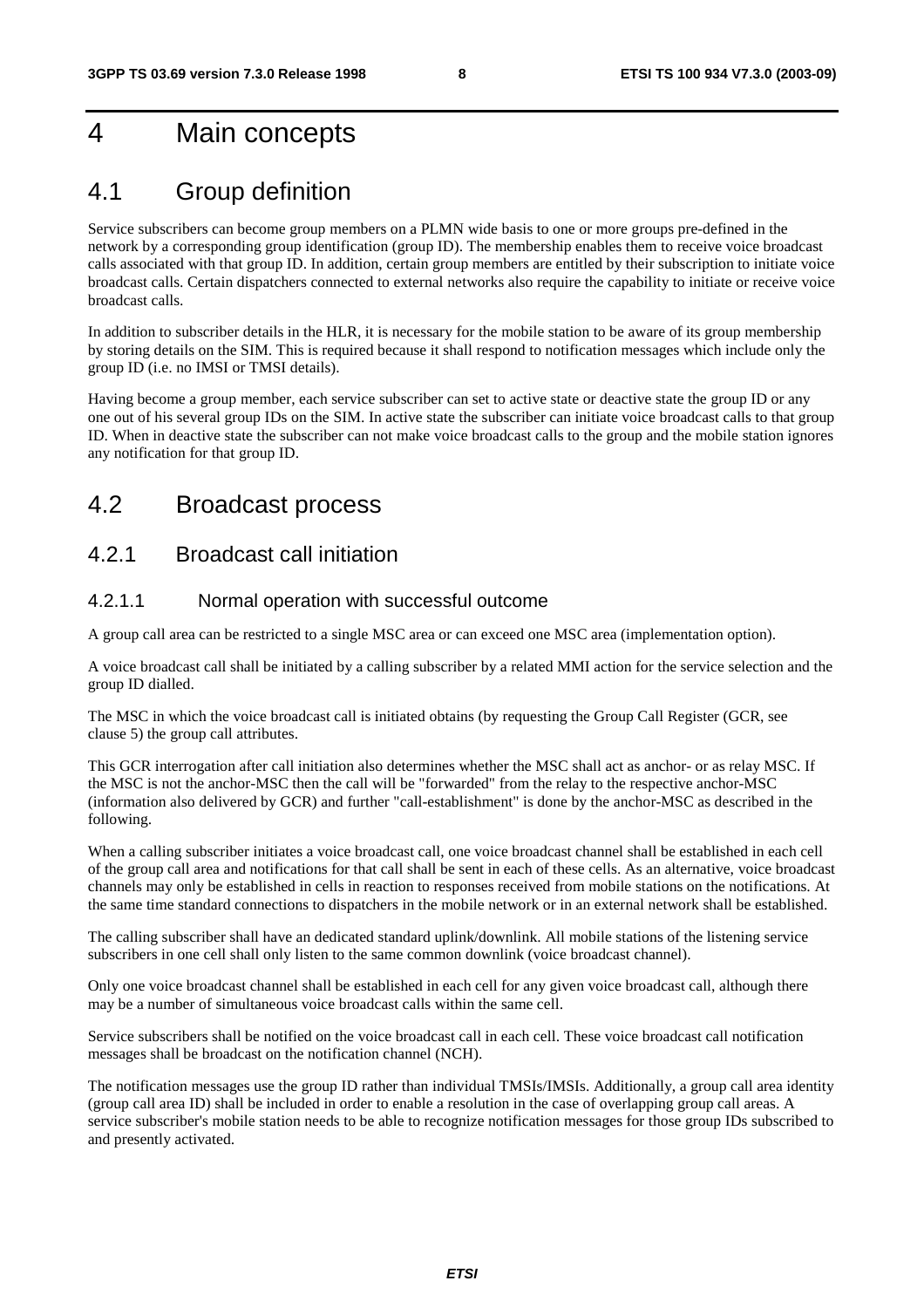The network may also send messages on appropriate voice broadcast channel FACCHs, in order to notify voice broadcast call members who may participate in other voice broadcast calls. In addition , also paging information messages for standard calls may be sent in order to inform voice broadcast call members on actually paged point-to-point calls.

Further the network may provide notification on the voice group call to service subscribers who have subscribed to the paged group ID and which are in dedicated mode.

The process of broadcasting messages on NCHs is to be carried out throughout the call in order to provide the "late entry" facility whereby group members entering the area can join the call.

On receiving notification of a voice broadcast call a voice broadcast call member's mobile station shall adjust to the nominated channel to receive the broadcast call if this channel was received in the notification message and receive the information on the downlink. Whilst receiving, the mobile station shall not transmit on the uplink SACCH. This group receive mode is different to the normal idle mode or dedicated mode. If no channel description was provided in the notification message, the mobile station shall establish a dedicated connection in order to respond to the notification. The network may then provide the mobile station with a channel description for the voice broadcast call.

As a further mobile station option, the mobile station may read its paging subchannel in the current cell while in group receive mode or in group transmit mode in order to receive paging messages for mobile terminated calls.

#### 4.2.1.2 Exceptional procedures

Completion of links into congested cells where pre-emption did not occur is required.

If the cell in which the calling service subscriber is located is reset, the voice broadcast call shall be released.

On receiving details of a voice broadcast call the user may choose to move to the notified call or the mobile station may automatically move to the notified call if the new call is of higher priority than the existing call and automatic acceptance applies for this priority level.

### 4.2.2 On-going broadcast calls

### 4.2.2.1 Normal operation with successful outcome

Within each voice broadcast call only the voice of the calling subscriber shall be transmitted on the voice broadcast downlink channel.

Mobile stations in group receive mode use the group receive mode procedure (see 3GPP TS 03.22) to "camp-on" in a new cell to be able to listen to the voice broadcast channel. The mobile station may find the voice broadcast channel details of a new cell on the related NCH.

A network may decide not to establish voice broadcast channels in all cells. Instead, notifications containing no channel description may be provided. If a mobile station moves to such a cell, it must respond to the notification in order to receive the voice broadcast call. The network may then establish a voice broadcast channel and inform the mobile station on the channel position.

NOTE: Concerning security aspects, whilst authentication and membership checking of mobile call originators can be carried out, it is not possible to authenticate service subscribers in group receive mode if they have not before established a dedicated connection to responded to a notification. No equivalent of a group "TMSI" is provided to protect the "identity" of established voice broadcast calls.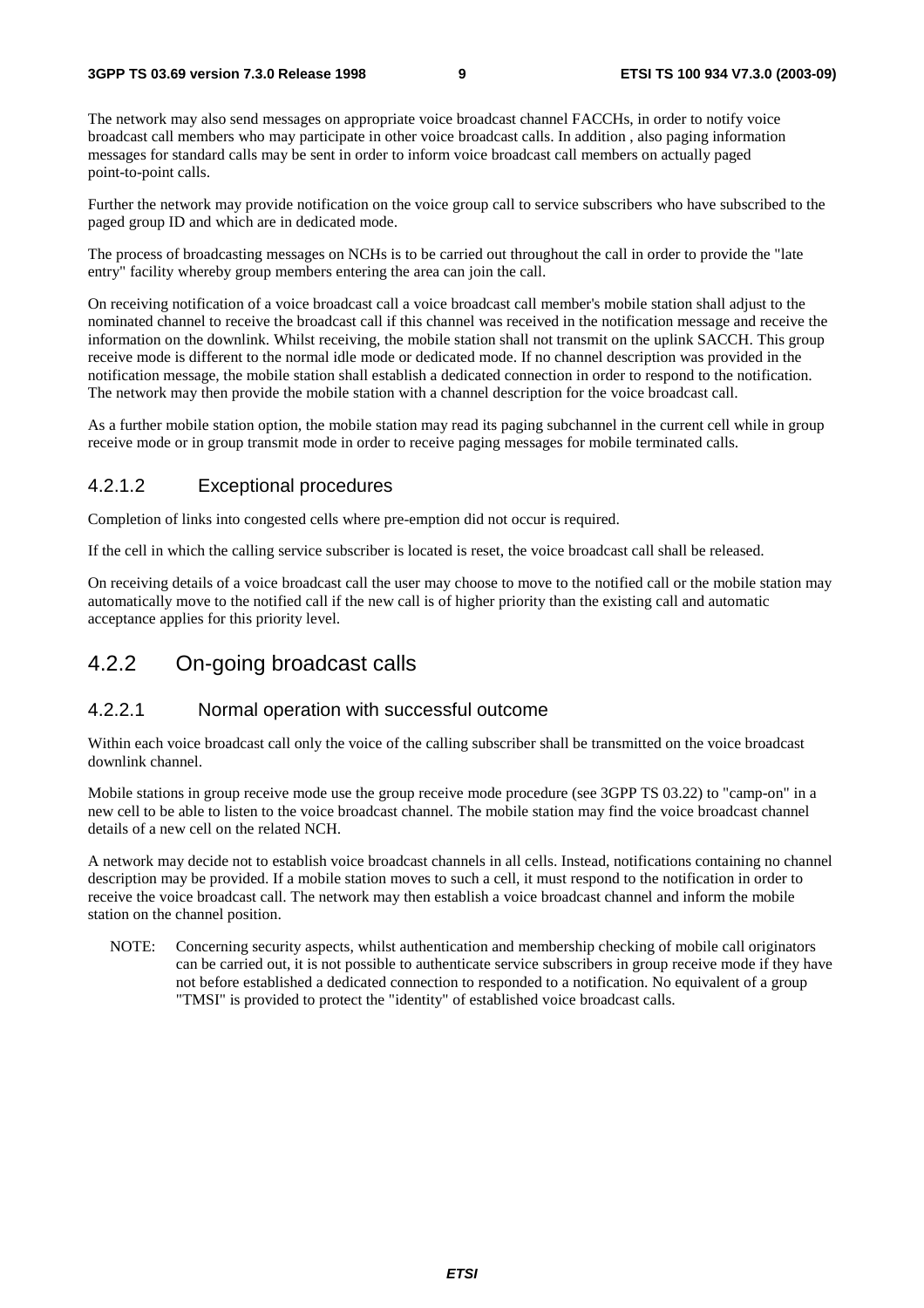### 4.2.2.2 Exceptional procedures

If a mobile station in group receive mode indicates a failure due to radio link time-out, the mobile station shall behave as specified in 3GPP TS 05.08 and go back to idle mode, possibly in another cell, as determined by the cell re-selection algorithm. If a notification is received for the same cell, the mobile station shall try to reconnect.

## 4.2.3 Leaving of a broadcast call without termination

A destination subscriber being service subscriber can leave the voice broadcast call at any point by "deselecting" it via an MMI function. Having deselected the call the mobile station returns to idle mode and "ignores" any further notification messages related to that call.

NOTE: If a service subscriber does not wish to participate in calls to a particular group ID for long periods of time, the group ID shall be switched to deactive state by the subscriber.

The service subscriber shall have the capability to reselect the voice broadcast call. The mobile station shall not ignore notification messages to that call any more.

The dispatcher shall be able to leave a voice broadcast call without terminating it.

## 4.2.4 Broadcast call termination

A voice broadcast call can be terminated by the calling subscriber or an entitled dispatcher.

The call must not be maintained if the calling subscriber leaves the group call area (e.g. if he moves into an MSC area where a group call area is no part of).

## 4.2.5 Acknowledgements

The acknowledgement is an application option.

For voice broadcast calls which are identified by an acknowledgement flag mobile stations which have acknowledgement facilities have to return an acknowledgement message with a predefined content in a predefined manner.

The acknowledgement shall be sent using an appropriate data service, to a predefined address or with a predefined short code stored on the SIM card. The network may apply geographical routing to a predefined acknowledgement service centre.

## 4.2.6 Transactions between the mobile station and the network

Mobile stations which are in broadcast receive mode shall not perform any transactions with the network while adjusted to the voice broadcast channel. They shall leave the group receive mode and act in a standard way to perform any transaction if necessary and return to the voice broadcast call afterwards.

## 5 General architecture

## 5.1 Group Call Register (GCR)

The general architecture of GSM is maintained. In addition, a network function is required which is used for registration of the broadcast call attributes, the Group Call Register (GCR).

The GCR function is mainly a database function, holding information about voice broadcast calls.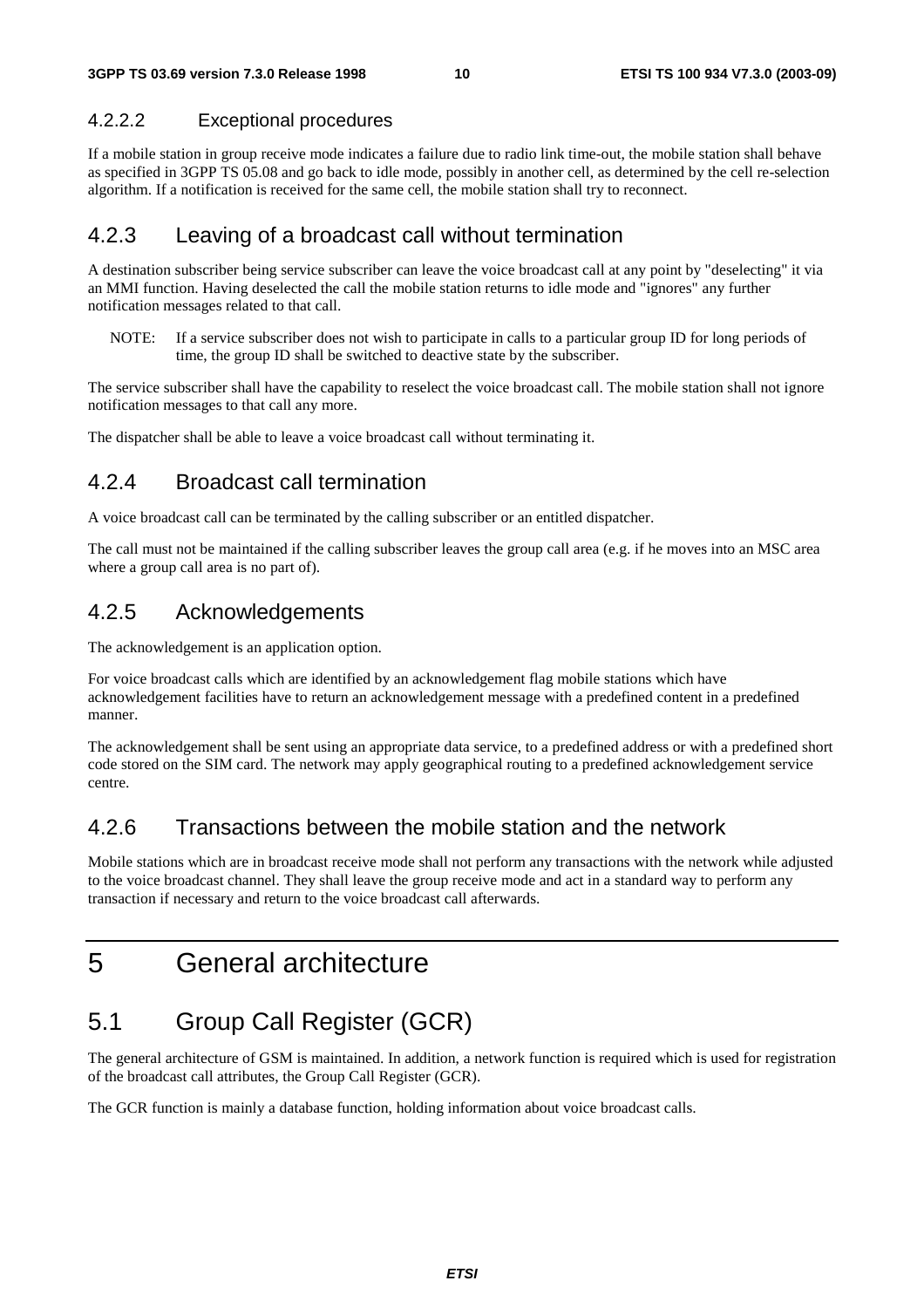NOTE 1: The GCR implementation is not specified. It may be realized e.g. as a new network node, in a PABX directly attached to an MSC, inside an MSC or as an HLR. The interface between the GCR function and other functions is not specified in the GSM technical specifications. As a consequence, the functional split between MSC and GCR as developed in this specification is only indicative, and other functional splits can be implemented.

The GCR data for a specific voice broadcast call is set at the creation of the broadcast call attributes, and can be subsequently modified. No support for these functions is specified in the GSM technical specifications.



#### **Figure 1: Functional architecture with a Group Call Register**

The signalling between the entities shown in figure 1, for the two cases of service subscriber and dispatcher originated calls, shall be as defined in the following.

**Service subscriber originated:** The MSC containing the cell within which this voice broadcast call is initiated shall perform subscription checking against VLR records. It shall then consult its GCR to determine the broadcast call attributes related to its MSC area and whether it is the group call anchor MSC for that voice broadcast call. If it is not, the GCR shall provide with the broadcast call reference and the routing information identifying the group call anchor MSC to the originating MSC. The originating MSC shall then route the voice broadcast call to the anchor MSC. If the originating MSC is the group call anchor MSC, along with the broadcast call attributes, the GCR shall provide information on all group call relay MSCs to be involved.

The group call anchor MSC shall set up links to all group call relay MSCs. Each MSC involved in a voice broadcast call obtains its proper broadcast call attributes from the GCR related to the MSC.

**Dispatcher originated:** In the case of dispatchers calling from an external network, the call request, in the form of an ISDN number, shall be received at a GMSC. The number shall be analysed and the call shall be directly routed to the group call anchor MSC by the GMSC based on the called identity without requesting an HLR. The group call anchor MSC shall interrogate the GCR and obtain the broadcast call attributes. If an identical voice broadcast call is currently in progress, the dispatcher shall be connected to this call and no new call shall be initiated. When interrogating the GCR, the identity of the dispatcher is compared with the list of dispatchers which are allowed to initiate the call. If the dispatcher is not in the list, or an identity is not provided, the network shall reject the call.

NOTE 2: Optionally dispatchers may also be user of the GSM network in which the VBS service is provided or may directly be connected to a PABX containing the GCR. Dispatcher which are registered for a certain voice broadcast call and which have also a subscription for VBS with the same group ID as the voice broadcast call for which they are dispatcher shall deactivate this group ID when they are located in the corresponding group call area in order to avoid conflicts between paging for the dispatcher and notifications for the group ID.

## 5.2 Voice broadcast call responsibility

The MSC responsible for the voice broadcast call is the one nominated within the GCR or the one to which the call is routed from the GMSC in the case of a dispatcher originated call. This MSC is termed the group call anchor MSC.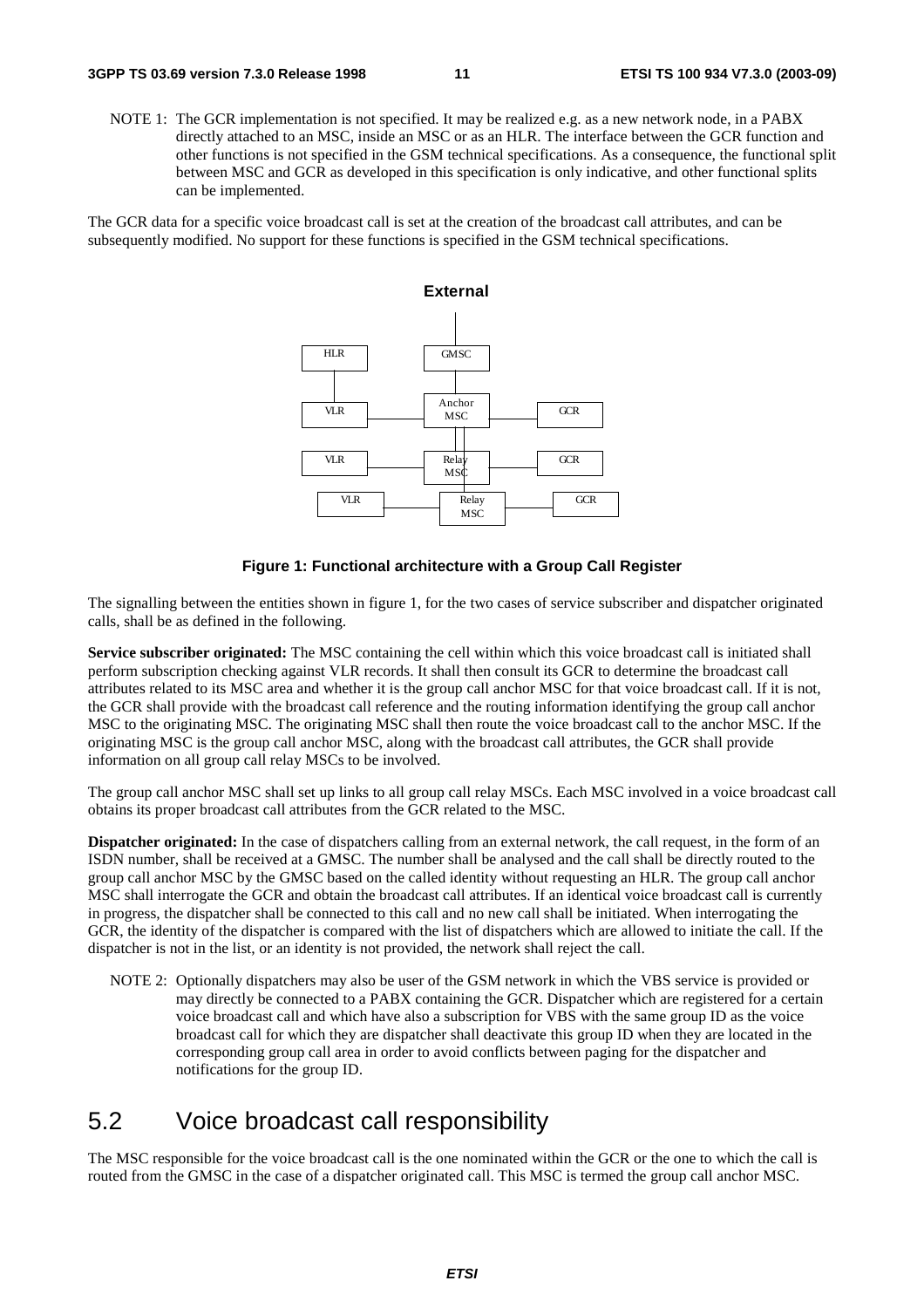If the group call area extends beyond one MSC area then any MSCs controlling cells in the area outside of the group call anchor MSC are referred to as group call relay MSCs.

## 6 Compatibility issues

VBS can not be used with standard Phase 1 or Phase 2 mobile stations. A dedicated mobile station with VBS capability is required.

A mobile station with VBS capability shall also provide the complete functionality in order to allow the use of Phase 2 services.

Standard Phase 1 and Phase 2 mobile stations in a network shall not be impacted by the presence of VBS services in that network due to VBS signalling, also if the mobile station is operated with a SIM of a VBS service subscriber.

## 7 Transmission

## 7.1 Transmission architecture

A distribution function, is required to distribute the voice broadcast call to the nominated cells and dispatchers, respectively. The distribution function is to be located within the group call anchor MSC. The group call anchor MSC is responsible for setting up all connections, both to the nominated cells (voice broadcast channels) in the group call anchor MSC and in any related group call relay MSC, and to the dispatchers. There shall be one common link for all cells within the group call relay MSC which is involved in the voice broadcast call, i.e. there shall be a secondary distribution function in the group call relay MSCs.

NOTE: As GSM Phase 2+ evolves, distribution functions may be realized in the BSC which allow a more efficient use of the network resources.

## 7.2 Radio channels

In each cell of the group call area one voice broadcast channel may be established consisting of a downlink received by all service subscriber's mobile stations.

The calling subscriber's mobile station shall use a dedicated standard uplink/downlink which is connected as input to the distribution function.

A listening subscriber's mobile station which responds to a notification because no description of the voice broadcast channel was provided in the notification may be assigned a dedicated standard link which is connected to the distribution function up to the instant where the network decides that the mobile station shall join the voice broadcast channel and the dedicated connection is released.

Voice broadcast channels shall be standard full rate or half rate speech channels. A specific voice broadcast call can have cells in the group call area where the voice broadcast channels are either only half rate speech or only full rate speech or there are cells with half rate speech and cells with full rate speech. Those implementations are optional for the network operator.

Full standard duplex channels shall be provided to all dispatchers listed in the GCR as for normal calls and connected to the distribution function although their speech shall not be added to the speech of the calling subscriber in the distribution function if they are destination subscribers. The links may be provided either via GSM, or via an external network.

Simplex downlink radio channels are to be provided to all destination service subscribers, with one common downlink per cell.

A separate standard duplex channel is to be provided to the calling service subscriber.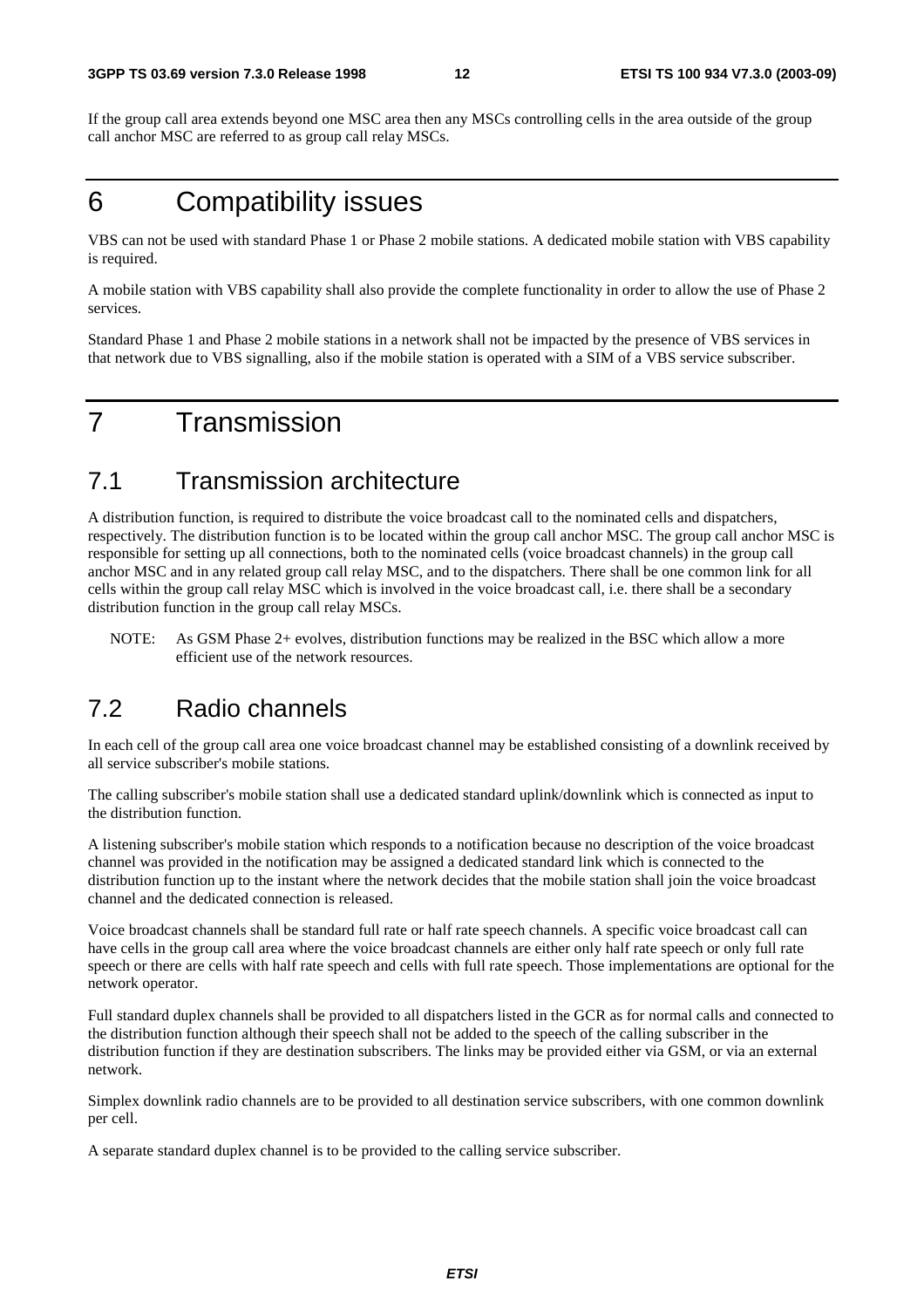## 7.3 Data confidentiality

Data confidentiality on the radio link can be provided as a network option.

If data confidentiality is provided, the downlink of the voice broadcast channels in each cell of the group call area shall be ciphered using the same group key.

The group key is related to the group ID. For each group ID, there is a number of group keys stored on the SIM which are identified by a group key number. The group key number identifying the group key to be used for a particular voice broadcast call is provided with the notification to the mobile stations. Mobile stations which have a responded to a notification shall be informed of the group key number before they join the voice broadcast channel.

The distribution of the group keys to the related SIMs shall be done off-line.

NOTE: The distribution of group keys shall be done by the service provider when editing the SIM. Distribution of group keys via the radio interface may be possible with future features as the SIM-toolkit. Those distribution schemes are for further study.

Details on data confidentiality for voice broadcast calls are provided in 3GPP TS 02.09 and 3GPP TS 03.20.

## 8 Information storage

## 8.1 Information stored in the GCR

### 8.1.1 Information used for routing of service subscriber originated voice broadcast calls

The GCR shall hold for a related MSC area for each group ID and cell from which voice broadcast calls can be established by service subscribers the broadcast call reference to be used for a voice broadcast call to be established and an indication whether the originating MSC is the group call anchor MSC.

If the originating MSC is the group call anchor MSC, the GCR shall provide the broadcast call attributes related to that broadcast call reference as defined in subclause 8.1.2 to the originating MSC and the originating MSC shall establish the voice broadcast call.

If the originating MSC is not the anchor MSC, the GCR shall provide the broadcast call reference plus the routing information identifying the anchor MSC to the originating MSC and the originating MSC shall route the voice broadcast call to the anchor MSC.

NOTE: In case the GCR function is distributed over different physical entities, each may hold only the information needed to treat requests coming from the MSCs connected to the physical GCR entity.

### 8.1.2 Broadcast call attributes

Each MSC involved in a voice broadcast call requests its proper broadcast call attributes from its related GCR. For any broadcast call reference the GCR shall provide the corresponding broadcast call attributes to the requesting MSC. These lists shall be programmed by the service provider at registration of the network specific service configuration.

The contents of each list related to requests of the group call anchor MSC is as follows:

- a list of cells inside the MSC area of the group call anchor MSC into which the call is to be sent (part of the group call area), see subclause 8.1.2.1;
- a list of group call relay MSCs into which the call is to be sent;
- information on the cipher algorithm and the group key to be used for this voice broadcast call;
- information on the codecs allowed for this voice broadcast call;
- a list of identities of dispatchers to which a dedicated link is to be established, see subclause 8.1.2.2;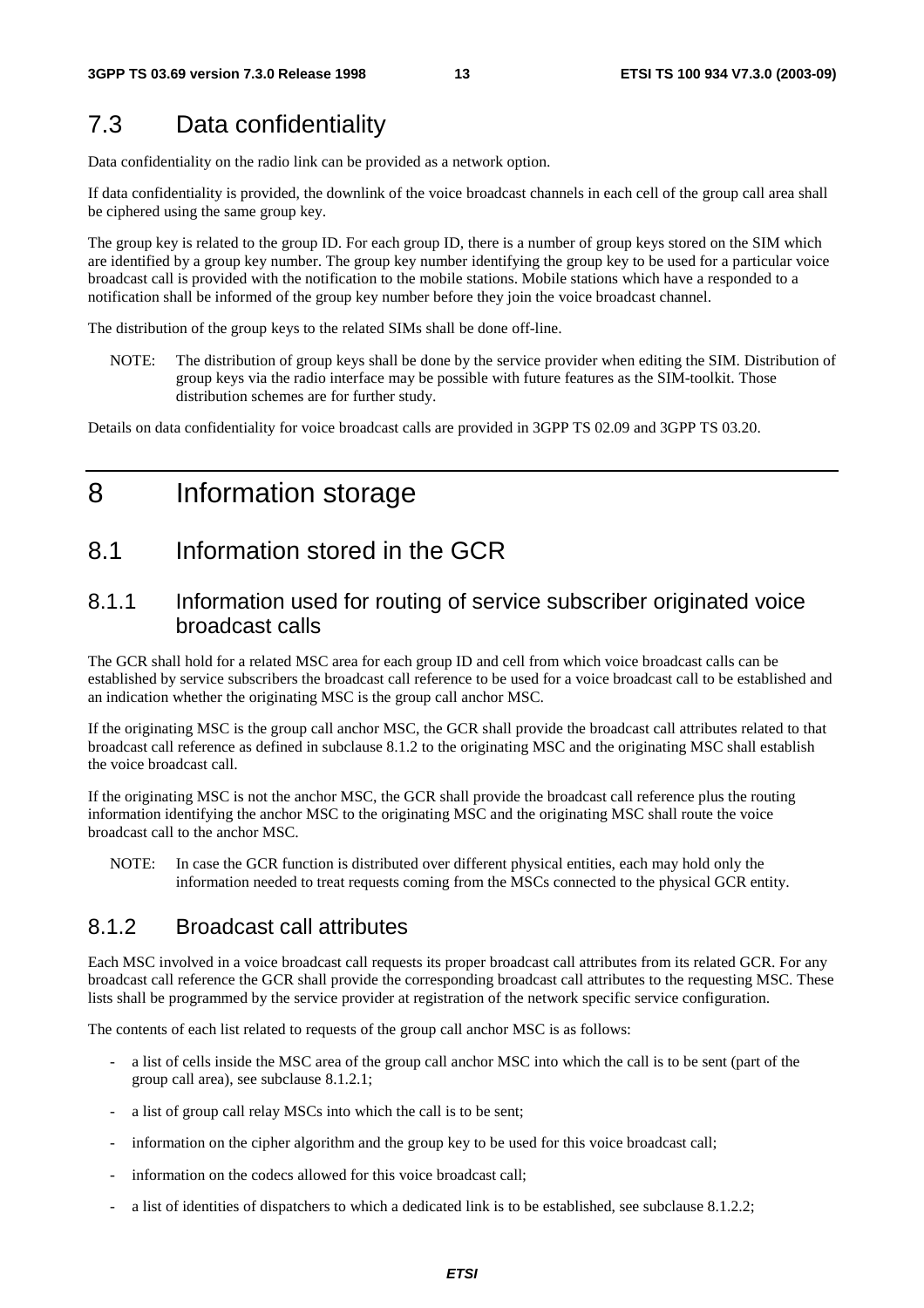- a list of identities of dispatchers which are allowed to initiate the voice broadcast call, see subclause 8.1.2.2;
- a list of identities of dispatchers which are allowed to terminate the voice broadcast call, see subclause 8.1.2.2;
- the default priority level related to that voice broadcast call if eMLPP applies, see subclause 8.1.2.3;
- a status flag indicating if a voice broadcast call with the related group call reference is on-going, see subclause 11.3.1.1.1;

The contents of each list related to requests of a group call relay MSC is as follows:

- a list of cells inside the MSC area of the requesting MSC into which the call is to be sent (part of the group call area), see subclause 8.1.2.1;
- identity of the group call anchor MSC;
- a status flag indicating if a voice broadcast call with the related group call reference is on-going, see subclause 11.3.1.1.1.

#### 8.1.2.1 Group call area

The group call area is defined as a list of cells inside the network. The cells shall be defined by their cell identification consisting of the Location Area Code and the Cell Identity as defined in 3GPP TS 08.08 and are therefore uniquely identified in the network.

In the case the group call area extends over several MSCs, only the cells belonging to the requesting MSC are included in the broadcast call attributes.

#### 8.1.2.2 Dispatcher identities

Dispatcher identities shall be ISDN numbers or MSISDN numbers with the structure according to CCITT Recommendation E.164. They shall correspond both to the number to be used to establish a call toward the dispatcher and the number provided as calling line identification when the call is originated by a dispatcher.

The list of dispatcher identities to which a dedicated link is to be established shall be passed to the MSC so that the distribution function can be set up.

The list of dispatcher identities which are allowed to initiate voice broadcast calls is used by the anchor MSC for verification for a voice broadcast call establishment by a dispatcher.

The list of dispatcher identities which are allowed to terminate voice broadcast calls is used by the anchor MSC for verification for a voice broadcast call release by a dispatcher.

#### 8.1.2.3 Priorities

If the eMLPP supplementary service is applied to a voice broadcast call, the priority level shall be stored in the GCR.

For further details see 3GPP TS 03.67.

## 8.2 Information managed per subscriber

### 8.2.1 Stored in the HLR

The following additional information shall be stored in the HLR:

- the subscription option for voice broadcast calls which can be made in the HPLMN only or also in case of roaming;
- a list of all the group IDs for which a service subscriber has a subscription;
- an indication whether the subscriber is entitled to establish a voice broadcast call to one or more group IDs of his subscription.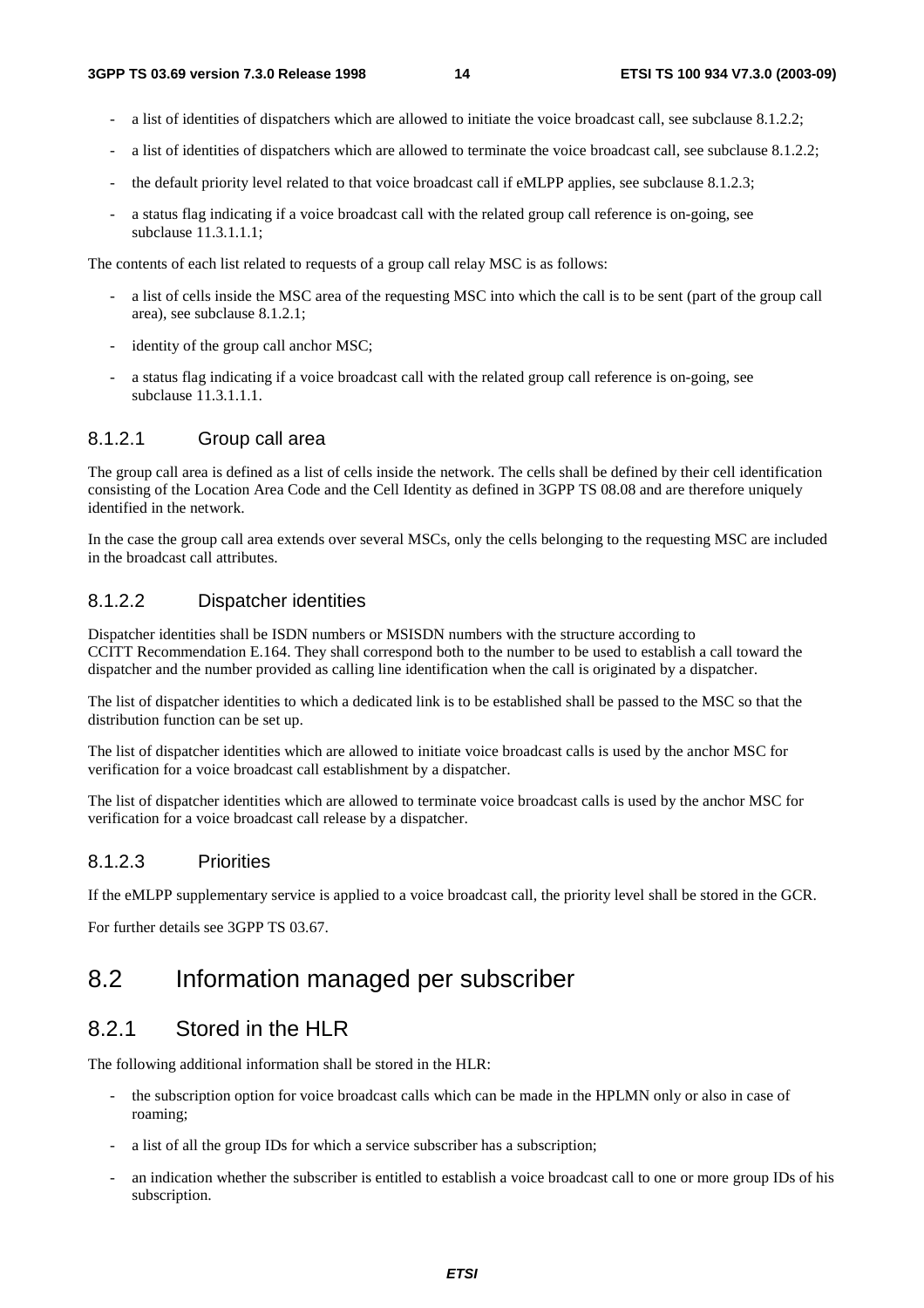#### **3GPP TS 03.69 version 7.3.0 Release 1998 15 ETSI TS 100 934 V7.3.0 (2003-09)**

The group IDs are defined in subclause 9.1.

A service subscriber shall not be provided with more than 50 group IDs.

### 8.2.2 Stored in the VLR

The list of all the group IDs a service subscriber is entitled to use and the entitlement to establish a voice broadcast call to a group ID shall be brought forward to a VLR at the same time as other subscriber information is copied, and VLR entries shall be modified when corresponding HLR records are changed.

### 8.2.3 Stored in the SIM

The information detailed in subclause 8.2.1 also needs to be stored on the SIM. The service subscriber shall be able to deactivate or reactivate a group ID by MMI interaction so that the mobile station does ignore notification messages to this group ID.

For each group ID where data confidentiality may be applied, the SIM needs to store the cipher algorithm to be used and the possible group keys.

## 8.3 Information used for routing of dispatcher originated broadcast calls

Routing of dispatcher originated calls shall be performed on the MSISDN number received at a GMSC in the Initial\_Address\_Message.

Because the group call reference is included in the called MSISDN number as defined in subclause 9.2d the routing information can be derived by the routing function of the GMSC. The GMSC afterwards directly routes the call request to the group call anchor MSC without requesting an HLR.

## 9 Identities

## 9.1 Elementary identities for broadcast calls

#### **a) Group ID**

The group ID is a sequence of decimal digits with a maximum value depending on the composition of the broadcast call reference defined under c). The length of Group ID shall be in a range of 1 to 6 digits.

The mobile station derives the group ID from the broadcast call reference by identifying the longest group ID amongst those stored in the SIM and matching the least significant digits of the broadcast call reference. If no group ID is stored in the SIM that matches the least significant digits of the broadcast call reference, the mobile station is not able to derive the group ID from the broadcast call reference.

NOTE 1: The network should use Group IDs matching an initial part of other group IDs with greatest care, if at all.

EXAMPLE: A mobile station storing the group IDs 678, 2 678 and 42 678 (and only those) in the SIM will derive group ID 2 678 from group call reference 13 452 678.

For definition of Group ID on the radio interface, A interface and Abis interface, see 3GPP TS 04.69 [11].

For definition of Group ID coding on MAP protocol interfaces, see 3GPP TS 09.02 [12].

#### **b) Group call area ID**

The group call area ID is a sequence of decimal digits uniquely assigned to a group call area in one network and with a maximum value depending on the composition of the broadcast call reference defined under c).

#### **c) Broadcast call reference**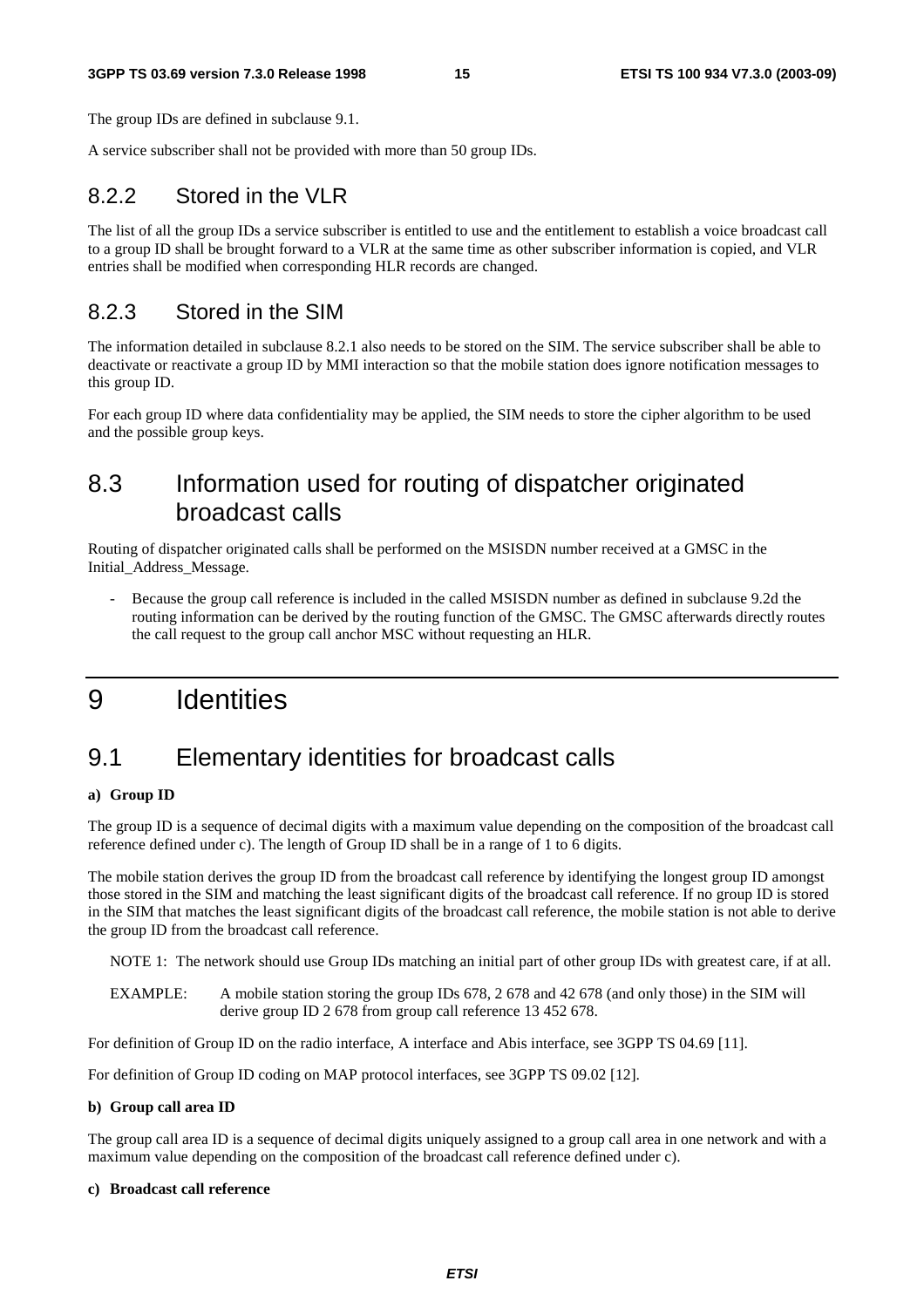Each voice group call in one network is uniquely identified by its broadcast call reference. The broadcast call reference is a concatenated sequence of the group ID (as the least significant part) and the group call area ID (as the most significant part). The broadcast call reference shall have a maximum length of 8 digits. The composition of the group call area ID and the group ID can be specific for each network operator.

| Group call area ID | Group ID |
|--------------------|----------|
|                    |          |

For definition of Broadcast Call Reference (with leading zeros inserted as necessary) on the radio interface and A interface and Abis interface, see 3GPP TS 04.08 [7] and 3GPP TS 04.69 [11].

For definition of Broadcast Call Reference coding (also known as ASCI Call Reference, Voice Group Call Reference or Voice Broadcast Call Reference) on MAP protocol interfaces, see 3GPP TS 09.02 [12].

## 9.2 Use of identities in the network

For each voice broadcast call the identifications as defined in the following shall be used within the network for the related purpose mentioned.

For voice broadcast services which are to operate in more than one PLMN, group identities have to be co-ordinated between the network operators involved.

#### **a) Identities used for GCR requests for service subscriber originated voice broadcast calls**

In case of a service subscriber originated call, the identity of the call used by the MSC in which the call is originated to interrogate the GCR shall consist of the originating serving cell identity as defined in 3GPP TS 08.08 and the group ID as defined in subclause 9.1.

A service subscriber initiating a voice broadcast call has to call the wanted group ID. The MSC in which the call is originated shall accumulate from the BSS the called group ID and the originating cell ID.

If the group call area exceeds one MSC area, the identity used to interrogate the GCR by an MSC in which the call was not originated shall consist of the broadcast call reference as defined in subclause 9.1.

#### **b) Identities used for GCR requests for dispatcher originated voice broadcast calls**

In case of dispatcher originated call the identity used by the MSC to interrogate the GCR shall consist of the broadcast call references defined in subclause 9.1.

#### **c) Identities used for notifications**

Identities used for notification messages shall consist of the broadcast call reference as defined in subclause 9.

#### **d) Identities used by dispatchers for voice broadcast call establishment**

For dispatcher originated calls an MSISDN is dialled. The Country Code (CC) and National Destination Code (NDC) are used as normal for routing purposes. The numbering scheme is according to CCITT Recommendation E.164. The Subscriber Number (SN) is used to indicate:

- the request of a broadcast call by use of a prefix. The length of the prefix shall be 1 to 2 digits [tbc];
- the wanted broadcast call reference as defined in subclause 9.1.

|  | 'retıx | Broadcast call reference |
|--|--------|--------------------------|

#### **e) Identities used for VLR requests for service subscriber originated broadcast calls**

The group ID shall be used on the B-Interface for VLR requests.

#### **f) Anchor MSC address for routing of service subscriber originated calls from Relay MSC to anchor MSC**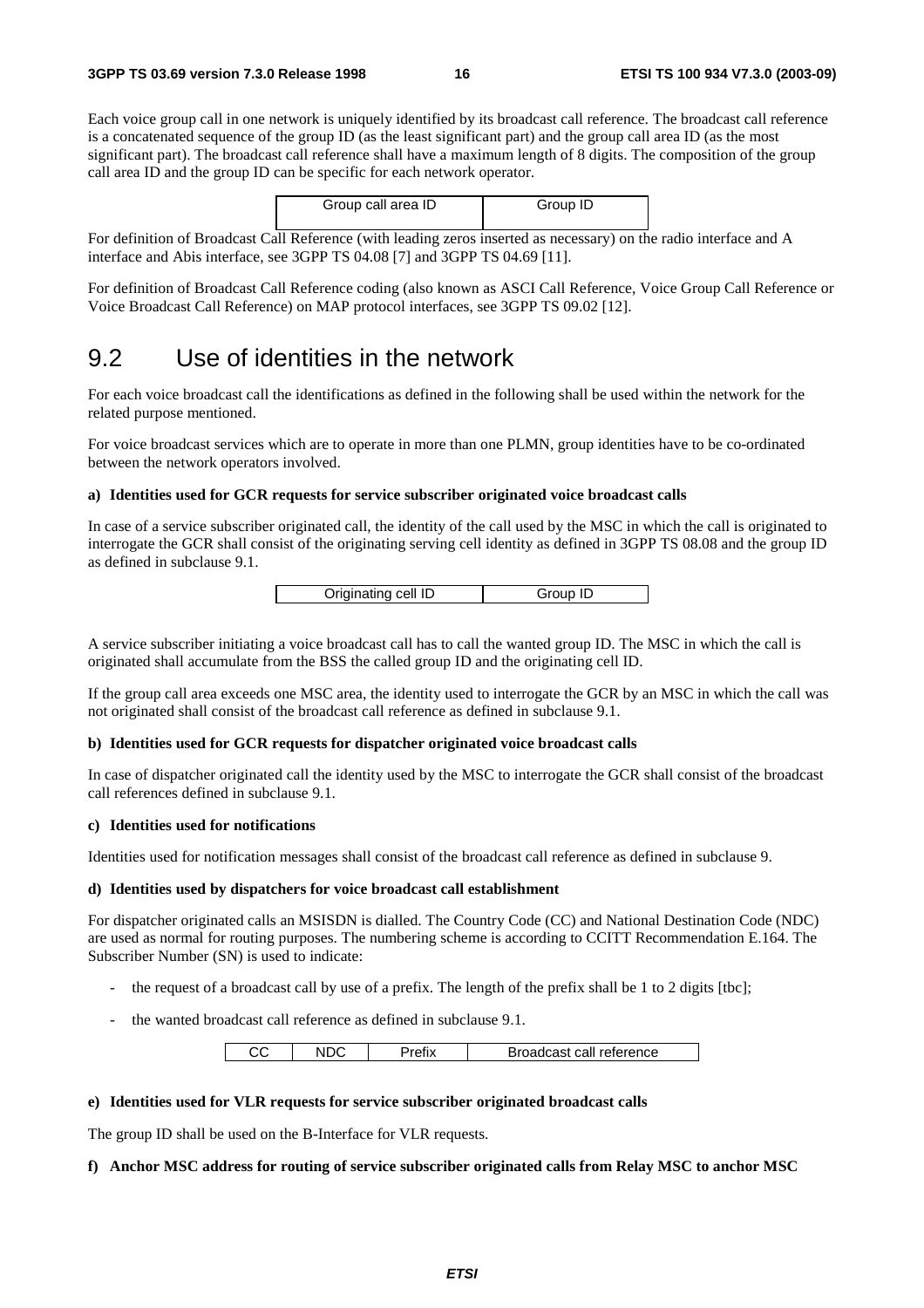For service subscriber located in Relay MSCs originated calls an anchor MSC address is used as called party address to route the call to the anchor MSC. The anchor MSC address structure is the same as for dispatcher originated calls (see subclause d)) The Country Code (CC) and National Destination Code (NDC) are used as normal for routing purposes. The numbering scheme is according to CCITT Recommendation E.164. The Subscriber Number (SN) is used to indicate:

- the request of a group call by use of a prefix. The length of the prefix shall be 1 to 2 digits; the actual value of the prefix may be different than the one dialled by dispatchers.
- the wanted group call reference as defined in subclause 9.1.

| CС | NDC | 'refıx | Group call reference |
|----|-----|--------|----------------------|

## 10 Operation and maintenance aspects

NOTE: A list and short description of the operation and maintenance aspects will be given. This includes the options and parameters which can be set by the operator:

- handling of timers;
- registration aspects etc.

## 11 Function and information flows

## 11.1 Broadcast function management

The broadcast call attributes, as given in subclause 8.1 shall be entered and modified by the service provider. A list providing information on necessary Operation and Maintenance actions is given in clause 10.

## 11.2 Group membership management

Once the membership is established, the individual membership of the group can be placed in an active or deactive state on the SIM by the user. If a subscriber has a group ID in an active state, the subscriber is able to establish voice broadcast calls corresponding to that group ID if he is entitled for it.

In a deactive state the mobile station prevents the service subscriber from establishing calls using the group ID and the corresponding notifications need to be "ignored" by the mobile station.

The active state and deactive state entries may be password protected as an implementation option.

Group IDs are listed in the subscription data within the network and on the SIM. The SIM must be returned to the network operator or service provider for updating if the subscription is to be changed.

NOTE: Updating of subscription data over the radio interface is not considered. However, this shall not preclude future applications if corresponding mechanisms may be implemented.

Users can interrogate their mobile stations to determine to which groups they are members and which subscriptions are currently in an active state.

## 11.3 Call management

### 11.3.1 Call establishment

A voice broadcast call can be established by either a service subscriber or by a dispatcher.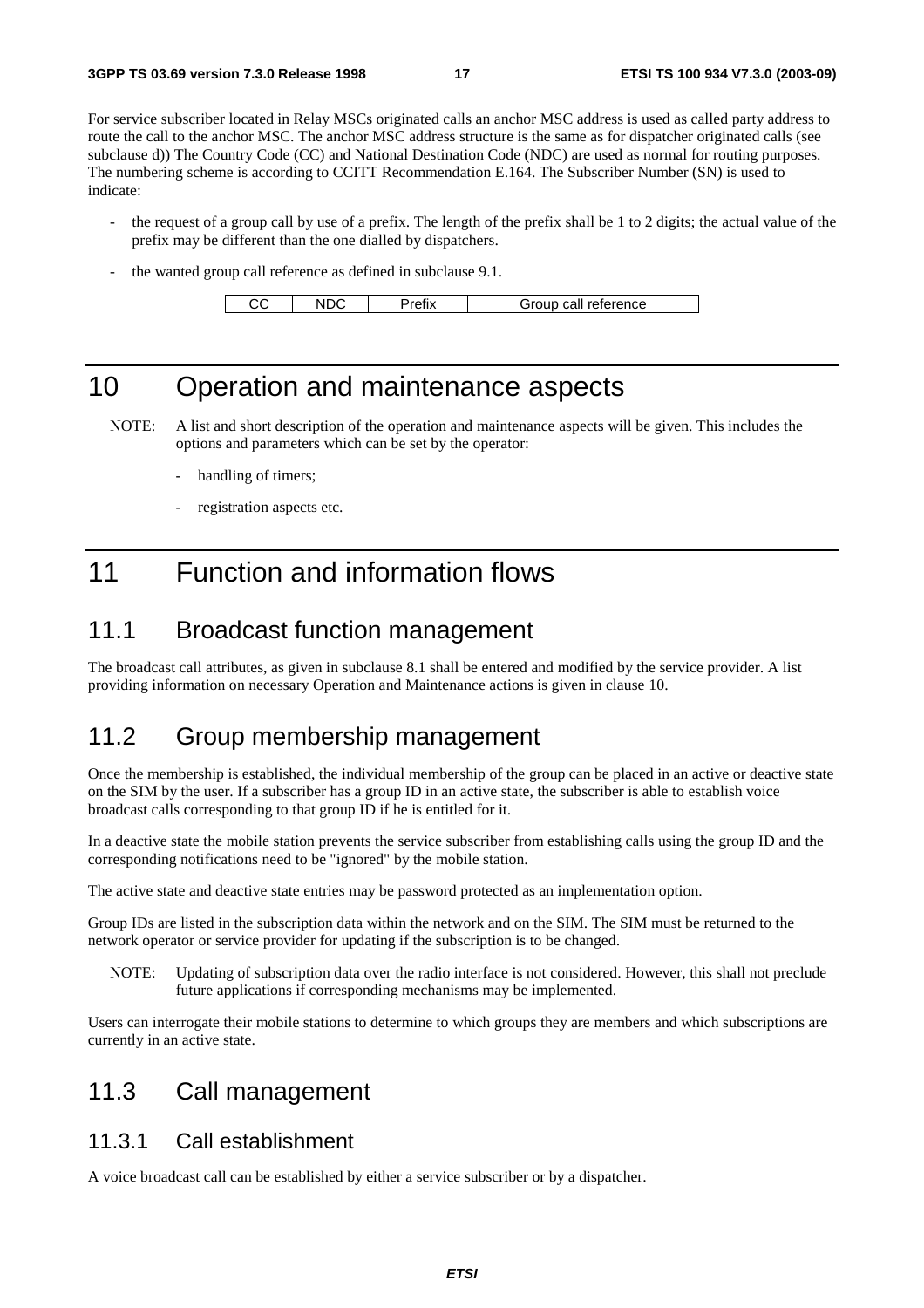### 11.3.1.1 Service subscriber call establishment

### 11.3.1.1.1 Initial stage

In the initial stages (between the MS and the MSC), service subscriber originated voice broadcast call establishment shall proceed as for a standard call. The initial signalling from the originator informs the network that a voice broadcast call is required and details the group ID. No information relative to the group call area is given by the caller.

The network shall perform a number of checks in order to determine how to handle the call:

- Check of the ability of the subscriber to establish the call;
- Check whether the call can be initiated from the cell;
- Check of the existence of an on-going call of the same broadcast call reference.

The MSC shall check the VLR records for the ability of the subscriber to start the call. If the service subscriber has no subscription for the voice broadcast service with the indicated group ID, the call shall be released. In addition, the VLR shall return barring and identity presentation restriction checks to the MSC.

The MSC shall then request information from the GCR by giving the group ID and the originating cell ID as defined in subclause 9.2. The GCR first derives the group call area ID from the group ID and the originating cell ID. If no group call area ID is related to the group ID and originating cell ID, the call shall be released. If a group call area ID is related to the group ID and originating cell ID, the GCR shall transfer the corresponding broadcast call attributes to the MSC. From that moment until the MSC indicates the contrary, the call shall be considered as on-going by the GCR.

If the MSC is not the group call anchor MSC for the voice broadcast call as indicated in the GCR, then the voice broadcast call request shall be passed to the group call anchor MSC.

It is possible that two service subscribers or a service subscriber and a dispatcher or two dispatchers may attempt to establish a call using the same group ID and corresponding to the same group call area ID. If the two voice broadcast calls are established with the same group ID but for different group call areas, then separate voice broadcast calls shall be established. If the group call areas overlap, it is up to receiving mobile station to determine which call to participate in. If more than one call is made to identical group ID and group call area, the network shall reject all but one of the call attempts.

If the GCR receives a new interrogation related to a broadcast call reference where the call is indicated as on-going in the GCR, the GCR shall provide the on-going status together with the broadcast call reference back to the MSC. The MSC shall then release the call with cause user busy in case of a service subscriber originated call request. The mobile station of the service subscriber shall then look for notifications of the respective group ID on the NCH and join the voice broadcast call. In case of a dispatcher originated voice broadcast call request, the MSC shall join the dispatcher to the distribution function of the voice broadcast call.

A service subscriber which is entitled by his subscription to establish voice broadcast calls while roaming shall only be able to use supra-PLMN group IDs as defined in subclause 9.1 in case of roaming. In case of roaming, the mobile station shall only react on notifications for supra-PLMN group IDs.

Because of the possibility of overlapping group call areas, each call requires an unique reference, assigned by the group call anchor MSC at the point of call initiation. The broadcast call reference shall be composed of the group ID and a group call area ID (see clause 9).

Authentication of the calling subscriber can be performed by the network as for normal calls.

#### 11.3.1.1.2 Establishment of the transmission means

A voice broadcast call channel shall be established in all the cells throughout the identified group call area using physical channels selected by the BSCs as appropriate. The downlink channels shall be established without any return signalling from mobile stations. Whilst the downlink channel is being established, the MSC shall form a distribution function containing the appropriate channels on all BTSs in the group call area. The MSC is responsible for adding dispatchers to the distribution function.

Alternatively, the network may establish voice broadcast channels in a cell on demand, i.e. if mobile stations respond to the notifications as defined in subclause 4.2.2.1.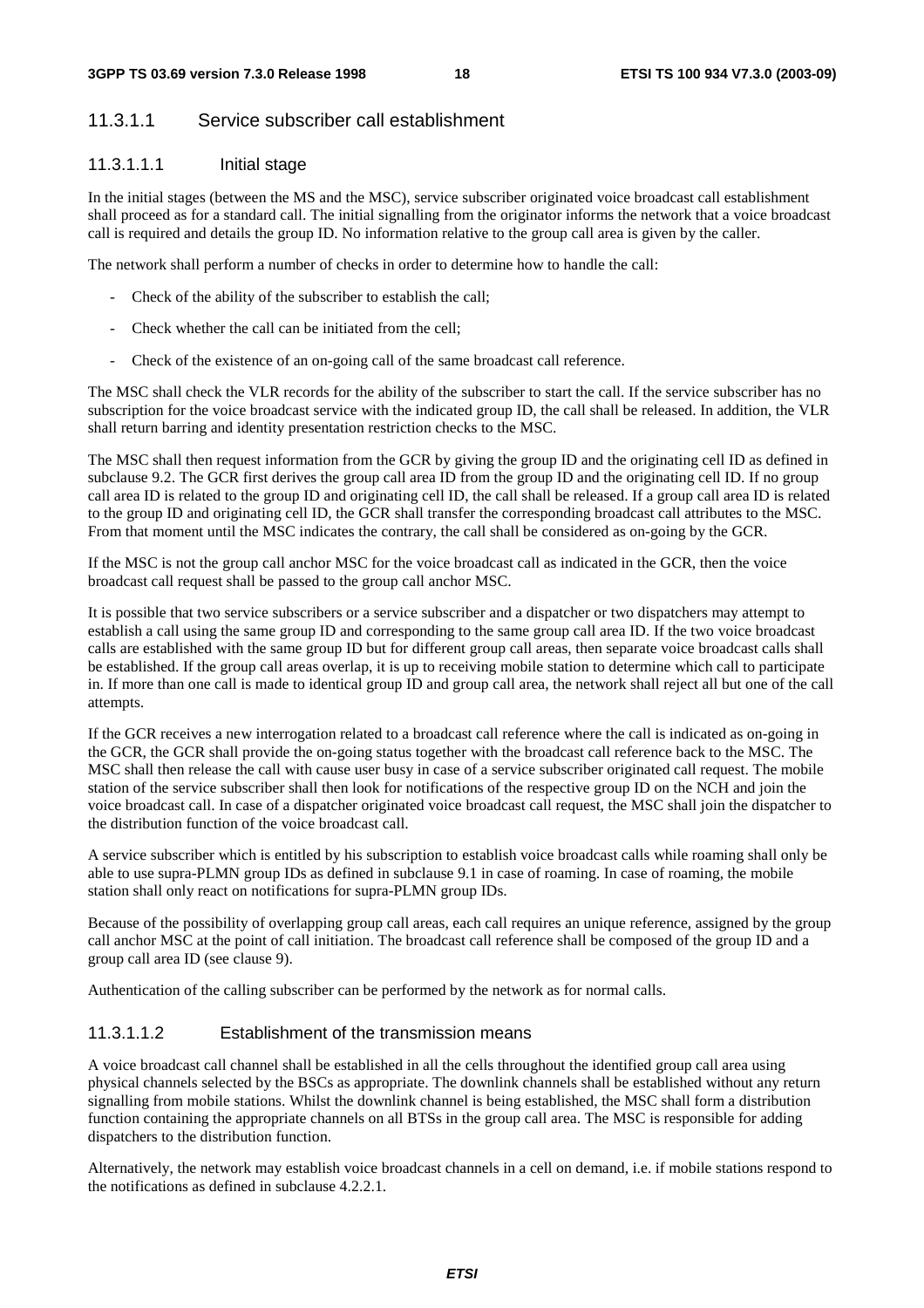In parallel, a dedicated suitable channel is allocated to the caller if not already the case. Once this is done, and at least one downlink channel is established, the MSC shall signal to the calling subscriber that this has occurred so that the he knows when to start speaking.

The mobile station shall indicate connection to the subscriber. If channels could not be established in particular cells because of congestion, channels are allocated to these cells as soon as possible.

#### 11.3.1.1.3 Release of the dedicated transmission means of mobile stations responding to a notification

Mobile stations which respond to a notification for which no description of the voice broadcast channel was given in the notification message may be given a dedicated connection up to the time where the network requests the mobile station to join the voice broadcast channel by use of a channel release procedure.

### 11.3.1.2 Dispatcher call establishment

In the case of dispatchers originated calls the call request, in the form of an MSISDN number, shall be received at a GMSC. Such a call can be treated by the GMSC as a normal mobile terminated call. In this case, the GMSC shall interrogate an HLR, determined on the basis of the MSISDN number. The HLR in turn may either interrogate the appropriate MSC/VLR to obtain an MSRN, or may supply an MSRN predefined in the HLR and related to the respective broadcast call reference in the MSC/VLR. If the HLR interrogates the MSC/VLR for the MSRN, the HLR shall provide this MSC/VLR with the related IMSI including the broadcast call reference as defined in clause 9.

Alternatively, the call request can be forwarded directly to the related group call anchor MSC on basis of the GMSC's internal routing table. In this case, the broadcast call reference shall already be included in the requested MSISDN number as defined in clause 9.

When interrogated by the group call anchor MSC, the GCR shall check if the calling line identity is within the list of dispatcher identities allowed to establish the voice broadcast call. If not the case, the call shall be rejected.

After reception of the call request, the group call anchor MSC checks whether an on-going call of the same broadcast call reference exists, in which case the group call anchor MSC shall add the dispatcher to the call.

At the point at which notification messages are sent to mobile stations, a tone is relayed to the dispatcher to inform him that he can commence his message.

#### 11.3.1.3 Notification procedures

Different notification procedures shall be applied in relation to the mode of the mobile station as presented in table 1 and defined in the following clauses.

| Table 1: Overview on different information messages for new or on-going calls |  |  |  |
|-------------------------------------------------------------------------------|--|--|--|
|-------------------------------------------------------------------------------|--|--|--|

| call type:<br><b>MS</b> states: | broadcast call | point-to-point call     |
|---------------------------------|----------------|-------------------------|
| Idle mode                       | (section a)    | (standard paging)       |
| group receive mode              | (section b)    | (section c)             |
| dedicated mode                  | (section b)    | (standard Call Waiting) |

#### **a) Notification for mobile stations in idle mode**

Once the voice broadcast channel has been established in a cell or the network is waiting to receive notification responses to establish a voice broadcast channel, notifications shall be broadcast on the NCH in that cell.

The position of the NCH shall be derived from the system information of the BCCH.

The notification messages shall include the broadcast call reference and possibly the description of the voice broadcast channel, the call priority if eMLPP is applied, and the group cipher key number.

A notification message can contain no, one or more notifications.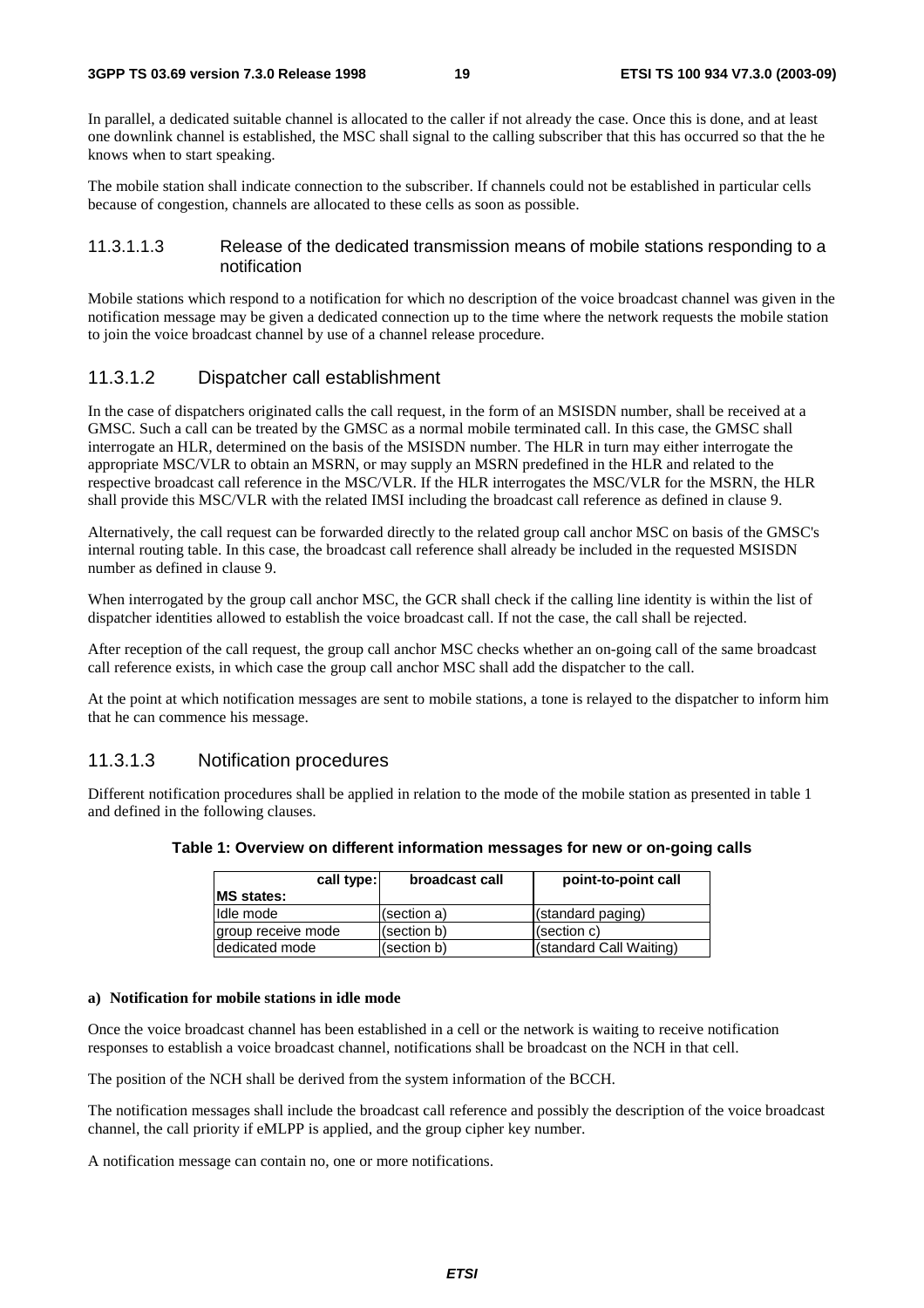The notification process needs to continue throughout the duration of the broadcast call, in order to permit the "late entry" of other mobile stations. Mobile stations moving into the group call area which are in idle mode shall be directed to the voice broadcast channel by the notification messages, possibly by means of the notification response procedure.

The scheduling of the notification messages in a cell shall be managed by the BSS. Information can be added in the messages to limit the required reception of NCH messages. The following constraints shall be met:

- the three first initial notifications (i.e. the first for a given broadcast call) shall have priority over subsequent notifications (i.e. the messages for an on-going broadcast call) and must be sent as soon as possible;
- NOTE 1: In addition initial notification messages for calls with or above an operator defined priority level can be sent on all possible paging or access grant channels to reduce the delay for those mobile stations which are not using DRX.
- afterwards, an on-going broadcast call in the cell shall be periodically notified on the NCH.

Since the information for the establishment of a voice broadcast call is sent onto the NCH rather than on the PCH as for normal point-to-point calls, the mobile station must listen to the PCH as well as to the NCH. A "reduced NCH monitoring" mechanism can be used to save power in the mobile station when listening to the NCH.

A mobile station able to receive voice broadcast calls either, depending on the implementation:

- can use the "reduced NCH monitoring" mechanism. When entering a cell, the mobile station shall listen to the NCH to get the notifications of the voice broadcast calls on-going in the cell. Afterwards, the mobile station needs to listen to the NCH only if it is informed on the availability of a notification for a new voice broadcast call. This shall be based on the NCH status information provided, as indicated in 3GPP TS 04.08. In situations where conflicts due to other idle mode tasks occur, the mobile station shall fulfil those idle mode tasks with priority in multiframes which do not correspond to the own paging subgroup;
- do not apply the "reduced NCH monitoring" mechanism and read all possible paging or access grant channels.

#### **b) Notification for mobile stations in group receive, group transmit or dedicated mode**

In addition to sending initial notification messages on the NCH for the voice broadcast call, the BSS can provide initial notification into on-going voice broadcast, group calls, and point to point calls informing mobile stations partaking in these calls of new voice broadcast calls that are being set-up in the cell.

NOTE 2: The additional notification into on-going voice broadcast, group calls and point to point calls should be provided by the BSS if the priority level of the new call is equal or higher than the O&M defined priority level.

In order to do this the BSS sends initial notification messages on FACCH to all on-going voice broadcast, group calls, and point to point calls in the cell. The initial notification message on FACCH shall contain the broadcast call reference, the priority level if eMLPP applies and possibly the TCH description which allows the mobile station to connect directly to the new call without reading the NCH.

An indication of change of notifications in the current cell may be provided on SACCH by the BSS.

As a mobile station option, the mobile station may read the NCH of the current cell while in group receive, group transmit or dedicated mode in order to be notified on other voice broadcast calls.

NOTE 3: Mobile stations may require an additional receiver to read the NCH in order to ensure a higher probability of receiving notifications for all present voice broadcast calls without degradation of the received speech quality.

#### **c) Paging into on-going voice broadcast calls**

Paging into on-going voice broadcast calls shall be provided as an implementation option.

In addition to establishing the links for the voice broadcast call, the network can provide paging information into ongoing voice broadcast calls informing mobile stations partaking in a voice broadcast call of new incoming point-topoint calls.

The mobile station shall be ready to receive a paging message on the FACCH containing the mobile subscriber identity and the priority level if eMLPP applies.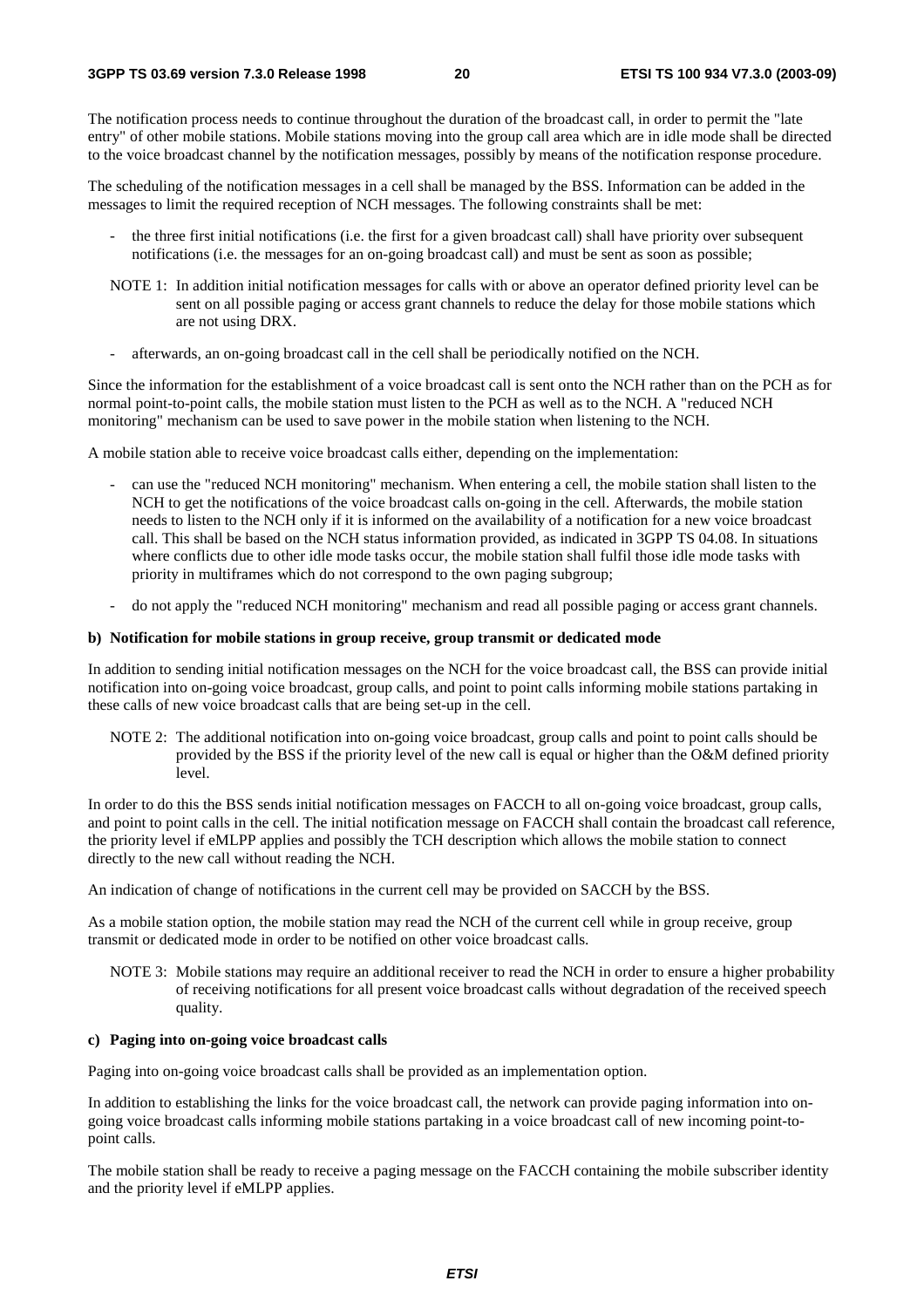The mechanism for the MSC to select the broadcast calls to be paged as well as the mechanism for the MSC to inform the concerned BSS of paged broadcast calls is still for further study.

In the event of a reorganisation of the PCH the BSS shall inform the mobile stations via the FACCH that paging reorganisation has occurred. A mobile station receiving this indication shall decode the BCCH in order to obtain the new paging configuration.

As a mobile station option, the mobile station may read its paging subchannel in the current cell in group receive mode or group transmit mode in order to receive paging messages.

NOTE 4: Mobile stations may require an additional receiver to read its PCH subchannel in order to ensure a higher probability of receiving all relevant paging messages without degradation of the received speech quality. The additional receiver may be the same as used for reception of the NCH described under b) above.

### 11.3.1.4 Destination subscribers

Mobile stations of destination subscribers which are in idle mode shall listen to notification messages on the NCH and move to the voice broadcast channel or respond to the notification.

Mobile stations which are busy shall either pre-empt the current call (if eMLPP is applied and the new call is of a sufficient priority, or shall provide the service subscriber with an indication similar to call waiting, when applicable.

#### 11.3.1.5 Called dispatchers

Dispatchers are connected into the voice broadcast call as a standard point-to-point call.

### 11.3.2 Call release

The voice broadcast call can be terminated by the calling subscriber clearing it down, or by any dispatcher nominated in the GCR allowed to terminate the call.

If this occurs a call release message shall be sent on the FACCH of all cells in the group call area and then all resources are freed.

### 11.3.3 Leaving of a dispatcher

A dispatcher can disconnect from the call at any time without terminating the call. In order to terminate the call a dispatcher who is entitled to do this must use explicit signalling (e.g. DTMF).

NOTE: This signalling is currently not specified in the GSM technical specifications and left for operator specific solutions.

### 11.3.4 Leaving and returning to a voice broadcast call of a service subscriber

A destination service subscriber shall automatically disconnect from the call when leaving the group call area.

If the calling subscriber leaves the group call area or enters a BSC area not belonging to the service area, the call shall be terminated by the network, once the network has detected that the calling subscriber has left the Group Call Area.

A destination subscriber' mobile station shall leave the voice broadcast call by no longer listening to the voice broadcast channel downlink and returning to idle mode. A broadcast call is returned to by listening to the periodic notification messages for that call, and reacting on them appropriately.

### 11.3.5 Cell change

### 11.3.5.1 Listening subscriber

In all cases change of cell shall be initiated and performed by the service subscriber's mobile station. In order for the service subscribers changing from one cell to another within the group call area a cell list for the neighbouring cells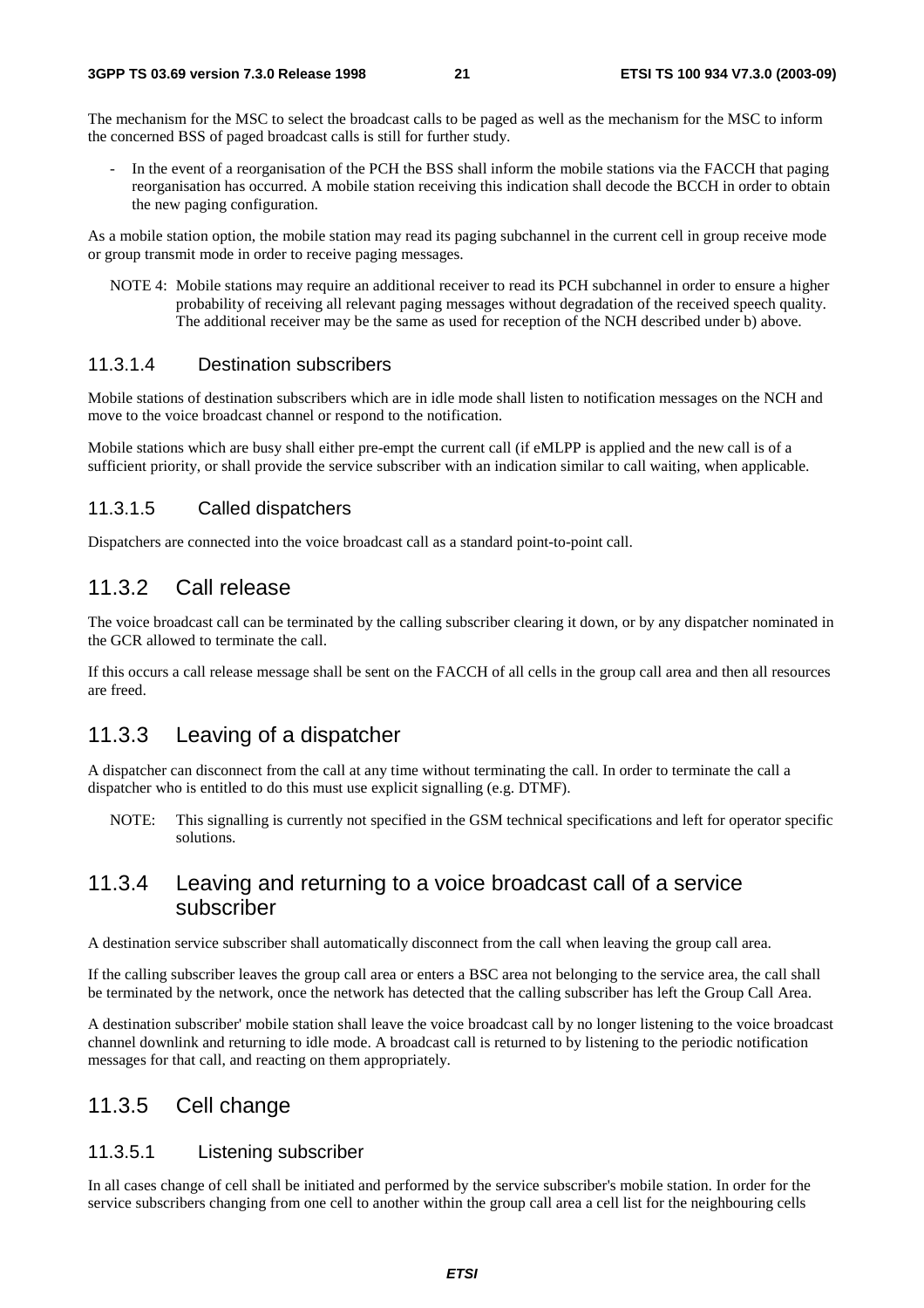belonging to this broadcast call area is periodically broadcast on the downlink SACCH of the voice broadcast call. In this case, mobile stations entering a new cell shall perform cell change according to the algorithm C2, see 3GPP TS 05.08 and 3GPP TS 03.22.

Mobile stations which want to enter a cell shall listen to the BCCH and to the NCH to determine which channel they shall retune to so that they can continue with the voice broadcast call if available in that cell.

NOTE: Mobile stations may require an additional receiver to read the BCCH and NCH of the neighbour cells in order to ensure a higher probability of receiving the relevant messages without degradation of the received speech quality. The additional receiver may be the same as used in subclause 11.3.1.3.

Mobile stations entering a new location area shall perform location updating as normal.

#### 11.3.5.2 Calling subscriber

Standard mobile station assisted handover shall be used for the cell change of the calling subscriber as defined on 3GPP TS 05.08.

### 11.3.5.3 Dispatcher

Dispatchers which are mobile subscribers shall change the cell by standard handover procedures.

### 11.3.6 New calls

Any service subscriber originated new voice broadcast calls which have identical group ID and group call area to ongoing voice broadcast calls shall be rejected by the network with cause busy. The mobile station shall then read the notifications for the corresponding group ID on the NCH.

For any dispatcher originated new voice broadcast calls which are identical to on-going voice broadcast calls as described above the network shall include the dispatcher in the on-going call.

Otherwise, new calls are treated as detailed in subclause 11.3.8. In the case of congestion, voice broadcast calls are treated according to their priority with each BSC treating each downlink depending on the situation in each cell to which the call is sent. Therefore, it is possible that a voice broadcast call might be established only in a subset of the required cells.

In the case where there are no distribution function free, and pre-emption is not performed, then the call request shall be rejected.

In the case of group members involved in voice broadcast or point-to-point calls who have been informed of a new voice broadcast call, the mobile station shall make a decision as to which to monitor as if both the on-going call and new call were point-to-point calls, and follow the procedure defined in 3GPP TS 03.67.

### 11.3.7 Uplink transmission management

The uplink related to the voice broadcast channel downlink is not used. No UPLINK\_BUSY information is required.

## 11.3.8 Overview of signalling

In this overview, the messages required to implement the specified concept are identified, and brief details are given of each message.

A diagrammatic representation of the voice broadcast call message structure proposed and actions required is given in figures 2 to 4a.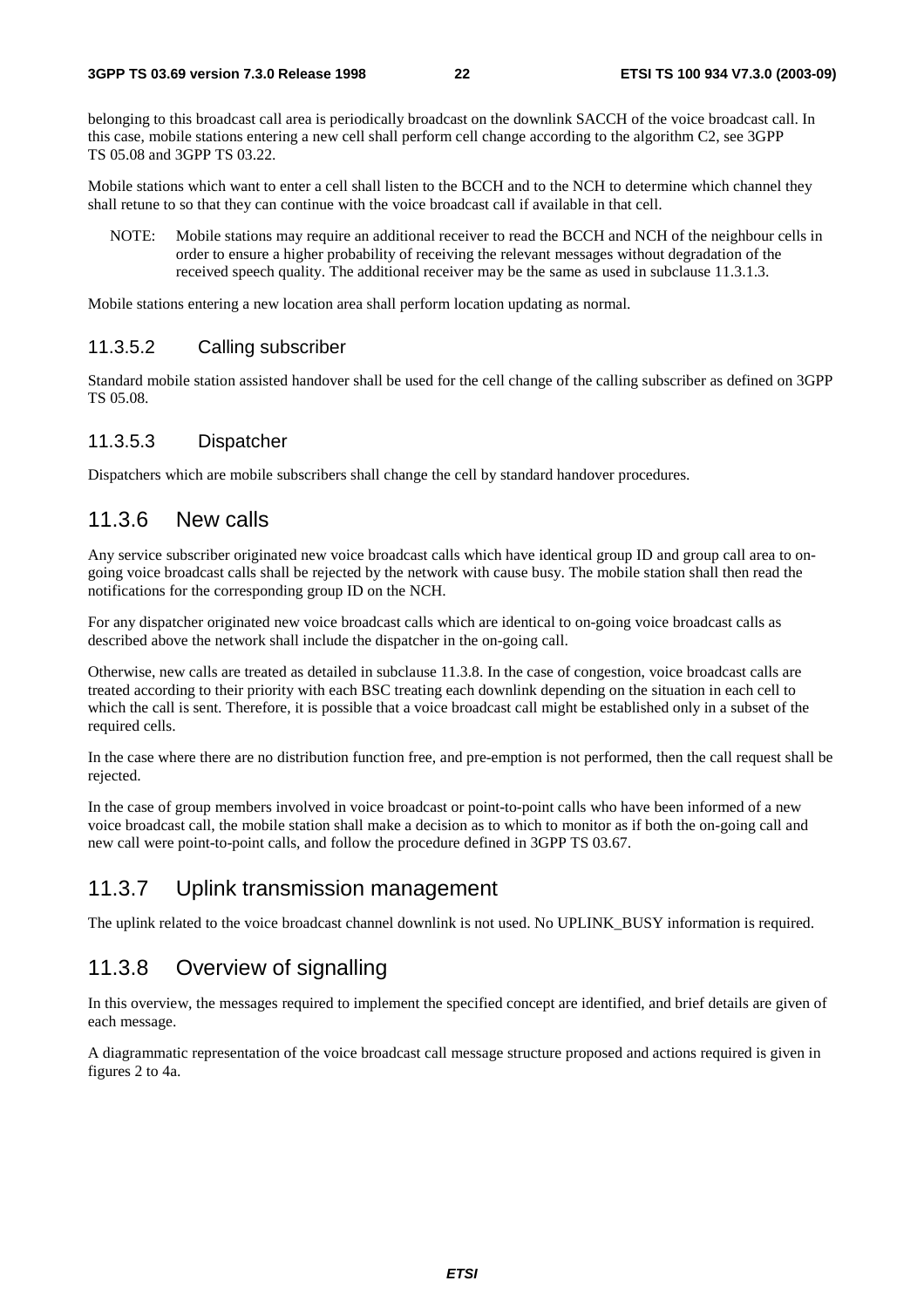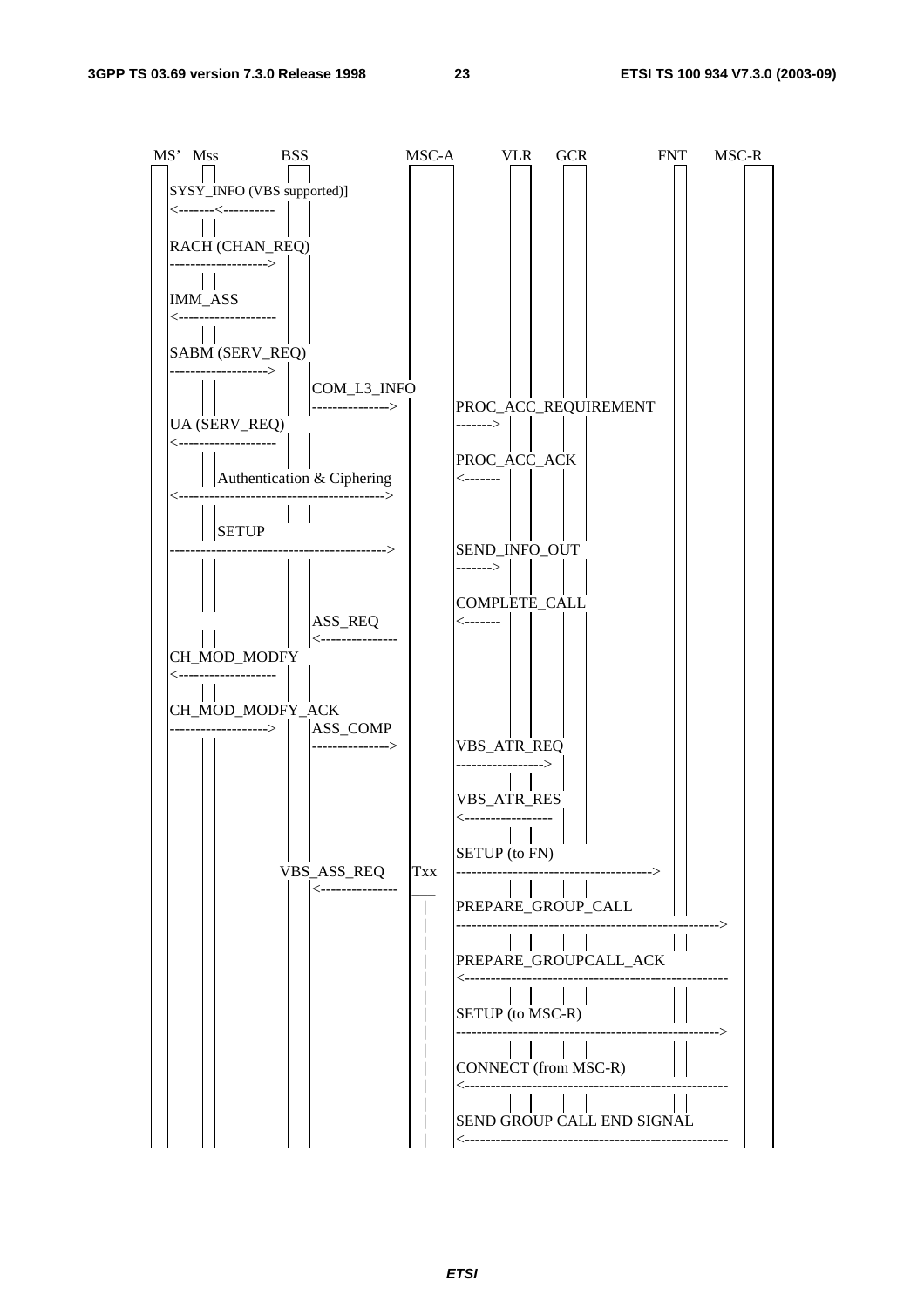

NOTE: MS' calling subscriber mobile station; Mss destination subscriber mobile stations FNT fixed network user terminal MSC-A anchor MSC; MSC-R relay MSC

#### **Figure 2: Signalling information required for establishing voice broadcast calls by a service subscriber roaming in the anchor MSC area**

**SYS\_INFO (VBS supported):** Message used to indicate if the VBS establishment is supported in the cell and if voice broadcast channels and the corresponding paging/notification is supported in the cell.

**Initial RACH CHAN\_REQ:** Standard message.

**IMM\_ASS:** Standard message send on the PCH.

**SERV\_REQ (broadcast call):** Modified form of the current call request message L3-MM CM SERVICE REQUEST sent on the allocated channel. Teleservice voice broadcast call is indicated.

**UA (SERV\_REQ):** This message is used to acknowledge the layer 2 link and provide contention resolution of the service request.

**COM\_L3\_INFO:** The MSC is provided with initial information about the voice broadcast call.

NOTE 1: Messages flows for authentication and ciphering are not represented although performed as normal.

**PROC\_ACC\_REQ:** The MAP\_PROCESS\_ACCESS\_REQUEST message is sent to the VLR to check the requested VBS teleservice against the subscription data.

**PROC\_ACC\_ACK:** The MAP\_PROCESS\_ACCESS\_REQUEST ack message acknowledges the requested service.

**Authentication & Ciphering:** Authentication and Ciphering may be performed. Acknowledgement of the service request can also be performed by sending the CM SERVICE ACCEPT.

**SETUP:** The MSC is provided with details about the voice broadcast call.

NOTE 2: Alternatively, an IMMEDIATE\_SETUP may have been send as the initial message including all details of the voice broadcast call. In this case no SETUP message must be sent.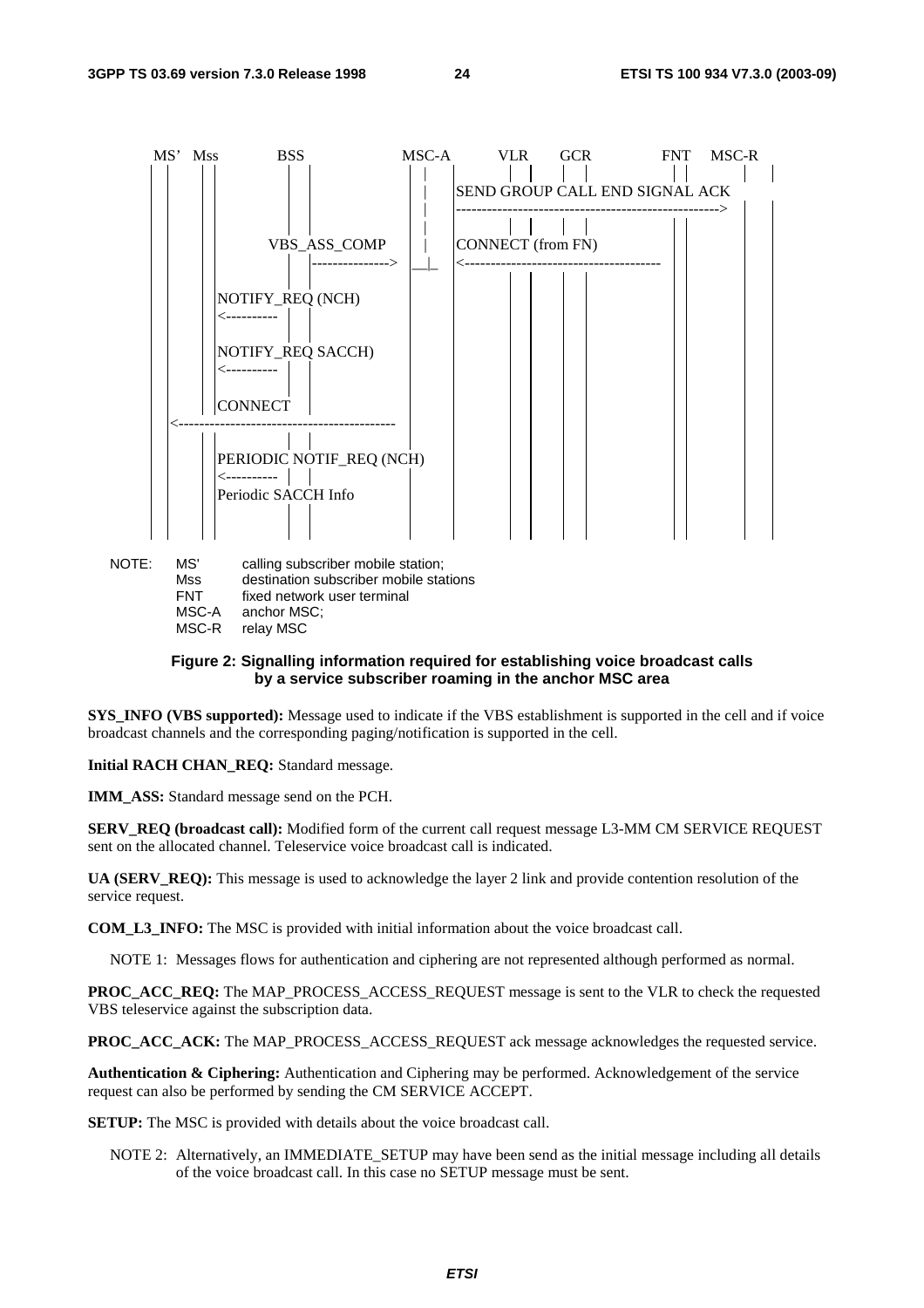**SEND INFO** OUT: The requested group ID is transferred to the VLR in the MAP\_SEND\_INFO\_FOR\_OUTGOING\_CALL message.

**COMPLETE\_CALL:** The VLR returns the MAP\_COMPLETE\_CALL confirming the use of the requested group ID.

**ASSIGNMENT\_REQUEST:** Standard message.

**CHAN\_MOD\_MODFY:** Standard message to modify the channel mode in case of very early assignment.

**CHAN\_MOD\_MODFY\_ACK:** Standard message to acknowledge the modification of the channel mode.

**ASSIGNMENT\_COMPLETE:** Standard message.

NOTE 3: Alternatively, early assignment or OACSU procedures might be applied with the corresponding assignment messages not presented in figure 2.

**VBS\_ATR\_REQ:** The broadcast attributes are requested from the GCR.

**VBS\_ATR\_RES:** The requested information is returned from the GCR.

**VBS\_ASSIGNMENT\_REQ:** This message is sent from the MSC to all affected BSCs, [one dedicated message for every requested channel in a cell] including the broadcast call reference, the channel type and possibly the call priority and details on the ciphering.

NOTE 4: As an operator option the voice broadcast channels, the links to them and optionally also the links to dispatchers can already be established and permanently reserved in order to speed up the call set-up for emergency voice broadcast calls.

**PREPARE\_GROUP\_CALL:** The broadcast attributes are sent to every relay MSC and a Group Call number for call set-up to is requested.

**PREPARE\_GROUP\_CALL\_ACK:** The Group Call number for call set-up is returned to the anchor MSC.

**SETUP to MSC-R:** The ISUP connection is set-up to the relay MSC.

**CONNECT from MSC-R:** Set-up of the ISUP connection to the relay MSC is confirmed.

**SEND\_GROUP\_CALL\_END\_SIGNAL:** Indicates to the anchor MSC that conversation can start.

**SEND\_GROUP\_CALL\_END\_SIGNAL\_ACK:** The MAP dialogue to the relay MSC is closed.

**VBS\_ASSIGNMENT\_COMPLETE:** Acknowledgement message from the affected BSC in answer to the assignment request. If the assignment is not successful, a VBS\_ASSIGNMENT\_FAILURE message shall be sent instead.

**SETUP to fixed network users:** Based on the information determined about the users of external networks to be involved in the call, the MSC shall initiate calls to these users in the normal manner, depending on their mode of connection into the MSC, and shall connect them to the distribution function. Alternatively normal calls to GSM subscribers may be established for dispatchers being GSM subscribers which is not presented in the diagram.

**Txx:** Timer implemented in the MSC which is started with the incoming VBS SETUP message and stops with the outgoing paging message. If the timer expires before the MSC receives all of the expected CHAN\_REQ\_ACK from the BSCs and the CONNECT messages from the external networks, the VBS shall be established by the MSC to all available parts of the group call area.

**NOTIF\_REQ (NCH):** Messages for notification which contain the broadcast call reference, the priority of the call if eMLPP is applied, and possibly the channel description of the voice broadcast channel to which the mobile stations shall listen and the number of the group key used for ciphering.

**NOTIF\_REQ (FACCH):** Message for notification sent on the FACCH to the mobile stations currently involved in other calls. The notification on the FACCH can include the broadcast call reference, and the priority level and may also include the channel description and the group ciphering key numbers.

**Periodic NOTIF\_REQ (NCH):** The notifications are sent periodically so that mobile stations moving into the area can join the voice broadcast call.

**Periodic SACCH Info:** Periodic messages sent on SACCH. This message may include: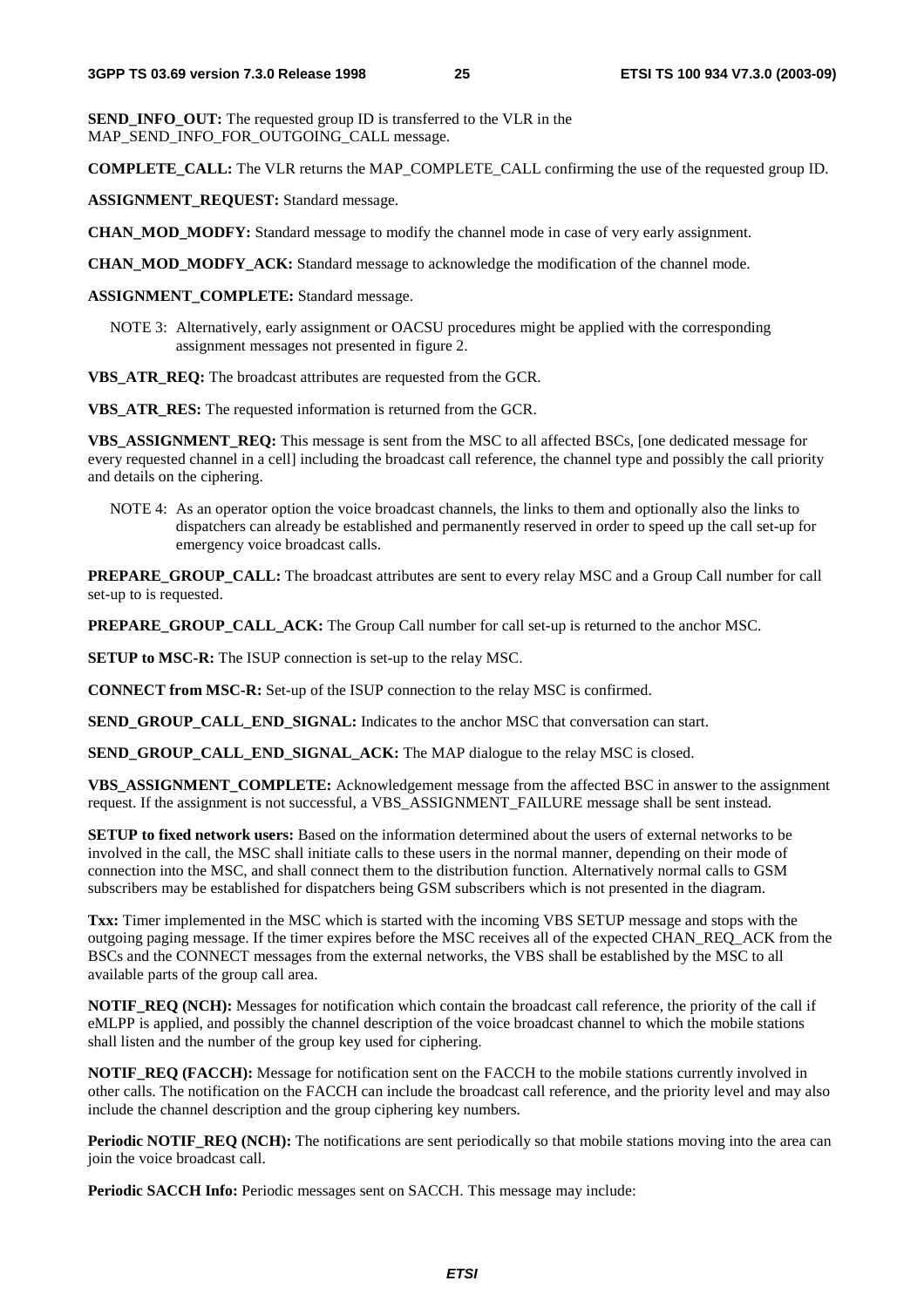- information of changes of notifications;
- information used for cell reselection.

**CONNECT:** Information to the mobile station of the calling subscriber that the VBS is established with the related broadcast call reference as the connected number.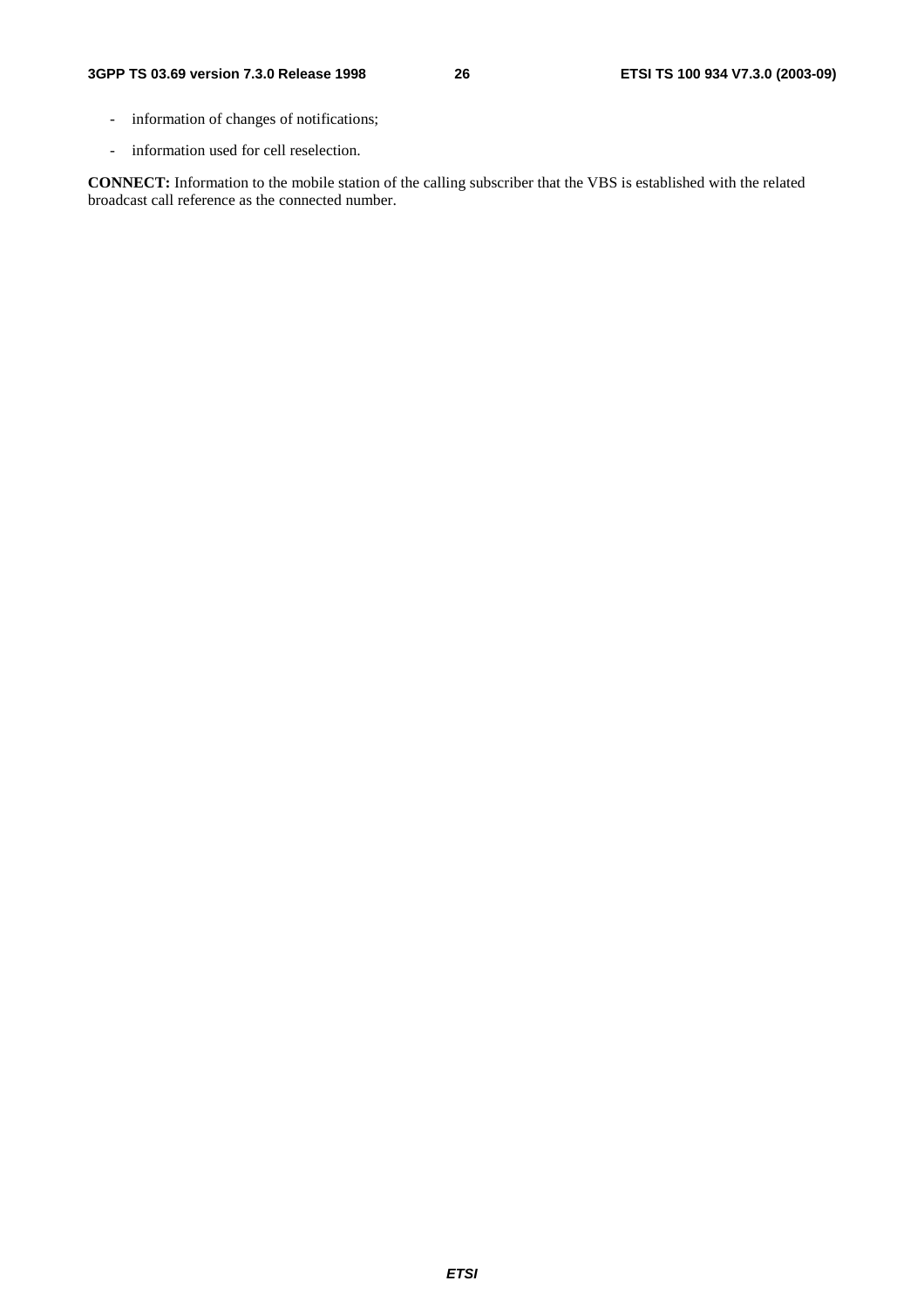| MS' Mss                                                                                                                                                                                                                                                                                                                                                                                                                                                                                          | <b>BSS</b> |                                                  | MSC-R | <b>VLR</b>                | <b>GCR</b> | MSC-A                          |  |
|--------------------------------------------------------------------------------------------------------------------------------------------------------------------------------------------------------------------------------------------------------------------------------------------------------------------------------------------------------------------------------------------------------------------------------------------------------------------------------------------------|------------|--------------------------------------------------|-------|---------------------------|------------|--------------------------------|--|
| SYSY_INFO (VBS supported)]                                                                                                                                                                                                                                                                                                                                                                                                                                                                       |            |                                                  |       |                           |            |                                |  |
| $\leftarrow$ $\leftarrow$ $\leftarrow$ $\leftarrow$ $\leftarrow$ $\leftarrow$ $\leftarrow$ $\leftarrow$ $\leftarrow$ $\leftarrow$ $\leftarrow$ $\leftarrow$ $\leftarrow$ $\leftarrow$ $\leftarrow$ $\leftarrow$ $\leftarrow$ $\leftarrow$ $\leftarrow$ $\leftarrow$ $\leftarrow$ $\leftarrow$ $\leftarrow$ $\leftarrow$ $\leftarrow$ $\leftarrow$ $\leftarrow$ $\leftarrow$ $\leftarrow$ $\leftarrow$ $\leftarrow$ $\leftarrow$ $\leftarrow$ $\leftarrow$ $\leftarrow$ $\leftarrow$ $\leftarrow$ |            |                                                  |       |                           |            |                                |  |
| $\mathbb{E}[\mathbf{E}(\mathbf{z})]$<br>RACH (CHAN_REQ)                                                                                                                                                                                                                                                                                                                                                                                                                                          |            |                                                  |       |                           |            |                                |  |
| ------------------>                                                                                                                                                                                                                                                                                                                                                                                                                                                                              |            |                                                  |       |                           |            |                                |  |
| <b>IMM_ASS</b>                                                                                                                                                                                                                                                                                                                                                                                                                                                                                   |            |                                                  |       |                           |            |                                |  |
| <--------------------                                                                                                                                                                                                                                                                                                                                                                                                                                                                            |            |                                                  |       |                           |            |                                |  |
| SABM (SERV_REQ)                                                                                                                                                                                                                                                                                                                                                                                                                                                                                  |            |                                                  |       |                           |            |                                |  |
| ----------------->                                                                                                                                                                                                                                                                                                                                                                                                                                                                               |            | COM_L3_INFO                                      |       |                           |            |                                |  |
|                                                                                                                                                                                                                                                                                                                                                                                                                                                                                                  |            | ---------------->                                |       |                           |            | PROC_ACC_REQUIREMENT           |  |
| UA (SERV_REQ)<br>⊂-----------------                                                                                                                                                                                                                                                                                                                                                                                                                                                              |            |                                                  |       | ------->                  |            |                                |  |
|                                                                                                                                                                                                                                                                                                                                                                                                                                                                                                  |            |                                                  |       | PROC_ACC_ACK<br><-------  |            |                                |  |
|                                                                                                                                                                                                                                                                                                                                                                                                                                                                                                  |            | Authentication & Ciphering<br>-----------------> |       |                           |            |                                |  |
| <b>SETUP</b>                                                                                                                                                                                                                                                                                                                                                                                                                                                                                     |            |                                                  |       |                           |            |                                |  |
|                                                                                                                                                                                                                                                                                                                                                                                                                                                                                                  |            | -------------->                                  |       | SEND_INFO_OUT             |            |                                |  |
|                                                                                                                                                                                                                                                                                                                                                                                                                                                                                                  |            |                                                  |       | ------->                  |            |                                |  |
|                                                                                                                                                                                                                                                                                                                                                                                                                                                                                                  |            |                                                  |       | COMPLETE_CALL<br><------- |            |                                |  |
|                                                                                                                                                                                                                                                                                                                                                                                                                                                                                                  |            | ASS_REQ<br><----------------                     |       |                           |            |                                |  |
| CH_MOD_MODFY<br><--------------------                                                                                                                                                                                                                                                                                                                                                                                                                                                            |            |                                                  |       |                           |            |                                |  |
| $\pm 1$                                                                                                                                                                                                                                                                                                                                                                                                                                                                                          |            |                                                  |       |                           |            |                                |  |
| CH_MOD_MODFY_ACK<br>$\frac{2.7222}{1}$   $\frac{1}{2}$   ASS_COMP                                                                                                                                                                                                                                                                                                                                                                                                                                |            |                                                  |       |                           |            |                                |  |
|                                                                                                                                                                                                                                                                                                                                                                                                                                                                                                  |            | ---------------->                                |       | VBS_ATR_REQUIREMENT       |            |                                |  |
|                                                                                                                                                                                                                                                                                                                                                                                                                                                                                                  |            |                                                  |       |                           |            |                                |  |
|                                                                                                                                                                                                                                                                                                                                                                                                                                                                                                  |            |                                                  |       | VBS_ATR_RES               |            |                                |  |
|                                                                                                                                                                                                                                                                                                                                                                                                                                                                                                  |            |                                                  |       | <---------------          |            |                                |  |
|                                                                                                                                                                                                                                                                                                                                                                                                                                                                                                  |            |                                                  |       | SETUP (to MSC-A)          |            | >                              |  |
|                                                                                                                                                                                                                                                                                                                                                                                                                                                                                                  |            |                                                  |       |                           |            |                                |  |
|                                                                                                                                                                                                                                                                                                                                                                                                                                                                                                  |            |                                                  |       | PREPARE_GROUP_CALL        |            | .                              |  |
|                                                                                                                                                                                                                                                                                                                                                                                                                                                                                                  |            |                                                  |       |                           |            |                                |  |
|                                                                                                                                                                                                                                                                                                                                                                                                                                                                                                  |            |                                                  |       | VBS_ATR_REQ               |            |                                |  |
|                                                                                                                                                                                                                                                                                                                                                                                                                                                                                                  |            |                                                  |       | VBS_ATR_RES               |            |                                |  |
|                                                                                                                                                                                                                                                                                                                                                                                                                                                                                                  |            |                                                  |       | <-------------            |            |                                |  |
|                                                                                                                                                                                                                                                                                                                                                                                                                                                                                                  |            |                                                  |       |                           |            | ALLOCATE GROUP CALL NUMBER     |  |
|                                                                                                                                                                                                                                                                                                                                                                                                                                                                                                  |            |                                                  |       | -------- $>$              |            |                                |  |
|                                                                                                                                                                                                                                                                                                                                                                                                                                                                                                  |            |                                                  |       |                           |            | ALLOCATE GROUP CALL NUMBER ACK |  |
|                                                                                                                                                                                                                                                                                                                                                                                                                                                                                                  |            |                                                  |       | <--------                 |            |                                |  |
|                                                                                                                                                                                                                                                                                                                                                                                                                                                                                                  |            |                                                  |       |                           |            | PREPARE_GROUP_CALL_ACK         |  |
|                                                                                                                                                                                                                                                                                                                                                                                                                                                                                                  |            |                                                  |       |                           |            | ------------------->           |  |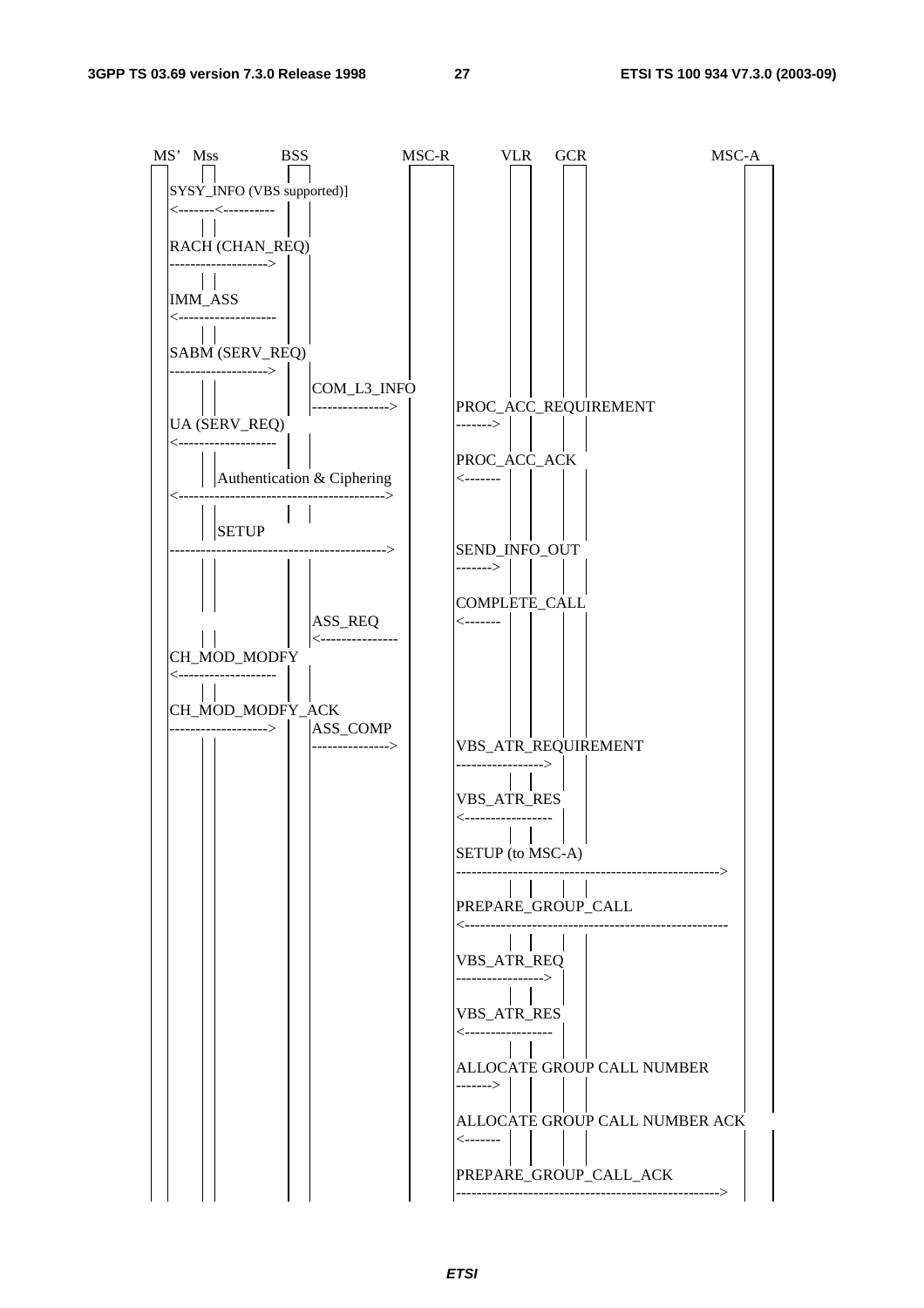

 $MSC-R$  = relay MSC

#### **Figure 3: Signalling information required for establishing voice group calls by a service subscriber roaming in the relay-MSC area**

**SYS\_INFO (VBS supported):** Message used to indicate if the VBS establishment is supported in the cell and if voice broadcast call channels and the corresponding notification is supported in the cell.

**Initial RACH CHAN\_REQ**: Standard message.

**IMM\_ASS**: Standard message send on the PCH.

**SERV\_REQ (voice broadcast call)**: Modified form of the current call request message L3-MM CM SERVICE REQUEST sent on the allocated channel. Teleservice Voice broadcast call is indicated.

**UA (SERV\_REQ)**: This message is used to acknowledge the layer 2 link and provide contention resolution of the service request.

**COM\_L3\_INFO**: The MSC is provided with initial information about the voice broadcast call.

NOTE 1: Messages flows for authentication and ciphering are not represented although performed as normal.

**PROC\_ACC\_REQ:** The MAP\_PROCESS\_ACC\_REQ\_message is sent to the VLR to check the requested VBS teleservice against the subscription data.

**PROC\_ACC\_ACK**: The MAP\_PROCESS\_ACC\_ACK message acknowledges the requested service.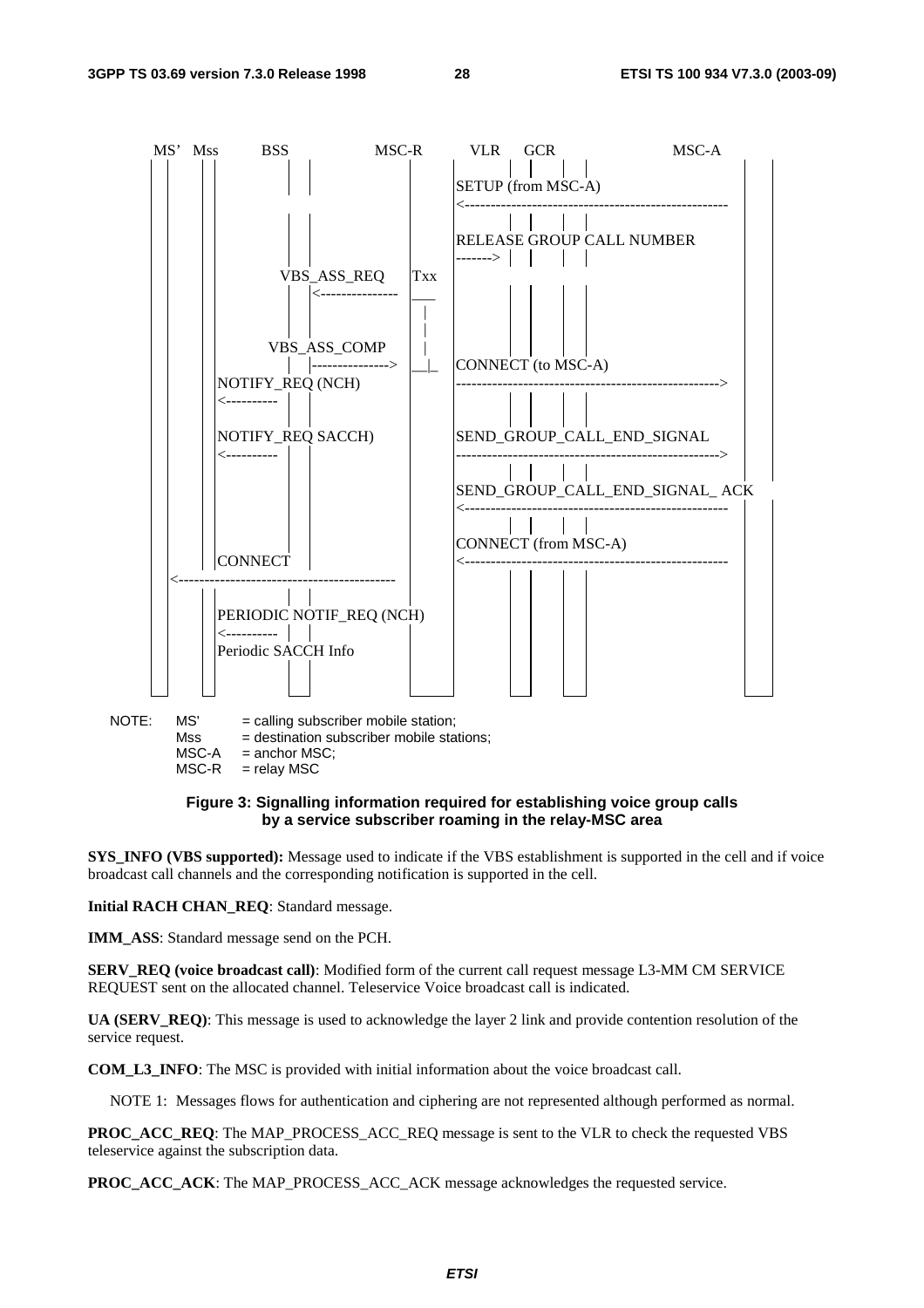**Authentication & Ciphering:** Authentication and Ciphering may be performed. Acknowledgement of the service request can also be performed by sending the CM SERVICE ACCEPT.

**SETUP**: The MSC is provided with details about the voice broadcast call.

NOTE 2: Alternatively, an IMMEDIATE\_SETUP may have been send as the initial message including all details of the voice broadcast call. In this case no SETUP message must be sent.

**SEND\_INFO\_OUT**: The requested group ID is transferred to the VLR in the MAP\_SEND\_INFO\_FOR\_OUTGOING\_CALL message.

**COMPLETE\_CALL:** The VLR returns the MAP\_COMPLETE\_CALL message confirming the use of the requested group ID.

**ASSIGNMENT\_REQUEST:** Standard message.

**CHAN\_MOD\_MODFY**: Standard message to modify the channel mode in case of very early assignment.

**CHAN\_MOD\_MODFY\_ACK**: Standard message to acknowledge the modification of the channel mode.

**ASSIGNMENT\_COMPLETE**: Standard message.

NOTE 3: Alternatively, early assignment or OACSU procedures might be applied with the corresponding assignment messages not presented in this figure.

**VBS\_ATR\_REQ**: The broadcast call attributes are requested from the GCR.

**VBS\_ATR\_RES**: The requested information (MSC-A address) is returned from the GCR.

**SETUP to MSC-A:** Based on information received from the GCR the relay MSC shall set-up a dedicated connection for the initiating service subscriber to the anchor MSC.

**PREPARE GROUP CALL:** The broadcast call attributes (parts) are received from the anchor MSC.

**VBS\_ATR\_REQ**: The broadcast call attributes are requested from the GCR.

**VBS\_ATR\_RES**: The requested information (cell list) is returned from the GCR.

**ALLOCATE GROUP CALL NUMBER**: The Group Call number is requested from the VLR.

**ALLOCATE GROUP CALL NUMBER ACK**: The Group Call number is returned from the VLR.

**PREPARE\_GROUP\_CALL\_ACK:** The Group Call number is sent to MSC-A.

**SETUP from MSC-A:** The ISUP connection is set-up between MSC-A and MSC-R.

**RELEASE GROUP CALL NUMBER**: The VLR is requested to release the Group Call number.

**VBS\_ASSIGNMENT\_REQ**: This message is sent from the MSC to all affected BSCs, [one dedicated message for every requested channel in a cell,] including the broadcast call reference, the channel type and possibly the call priority and details on the ciphering.

NOTE 4: As an operator option the voice broadcast call channels, the links to them and optionally also the links to dispatchers can already be established and permanently reserved in order to speed up the call set-up for emergency voice broadcast calls.

**VBS\_ASSIGNMENT COMPLETE:** Acknowledgement message from the affected BSC in answer to the assignment requests. If the assignment is not successful, a VBS\_ASSIGNMENT\_FAILURE message shall be sent instead.

**CONNECT to MSC-A:** Set-up of the ISUP connection from the anchor MSC is confirmed.

**SEND\_GROUP\_CALL\_END\_SIGNAL:** Indicates to the anchor MSC that conversation can start.

**SEND\_GROUP\_CALL\_END\_SIGNAL\_ACK:** The MAP dialogue is terminated.

**Txx**: Timer implemented in the relay MSC which is started with the incoming SETUP message from the anchor MSC and stops with the outgoing paging message. If the timer expires before the MSC receives all of the expected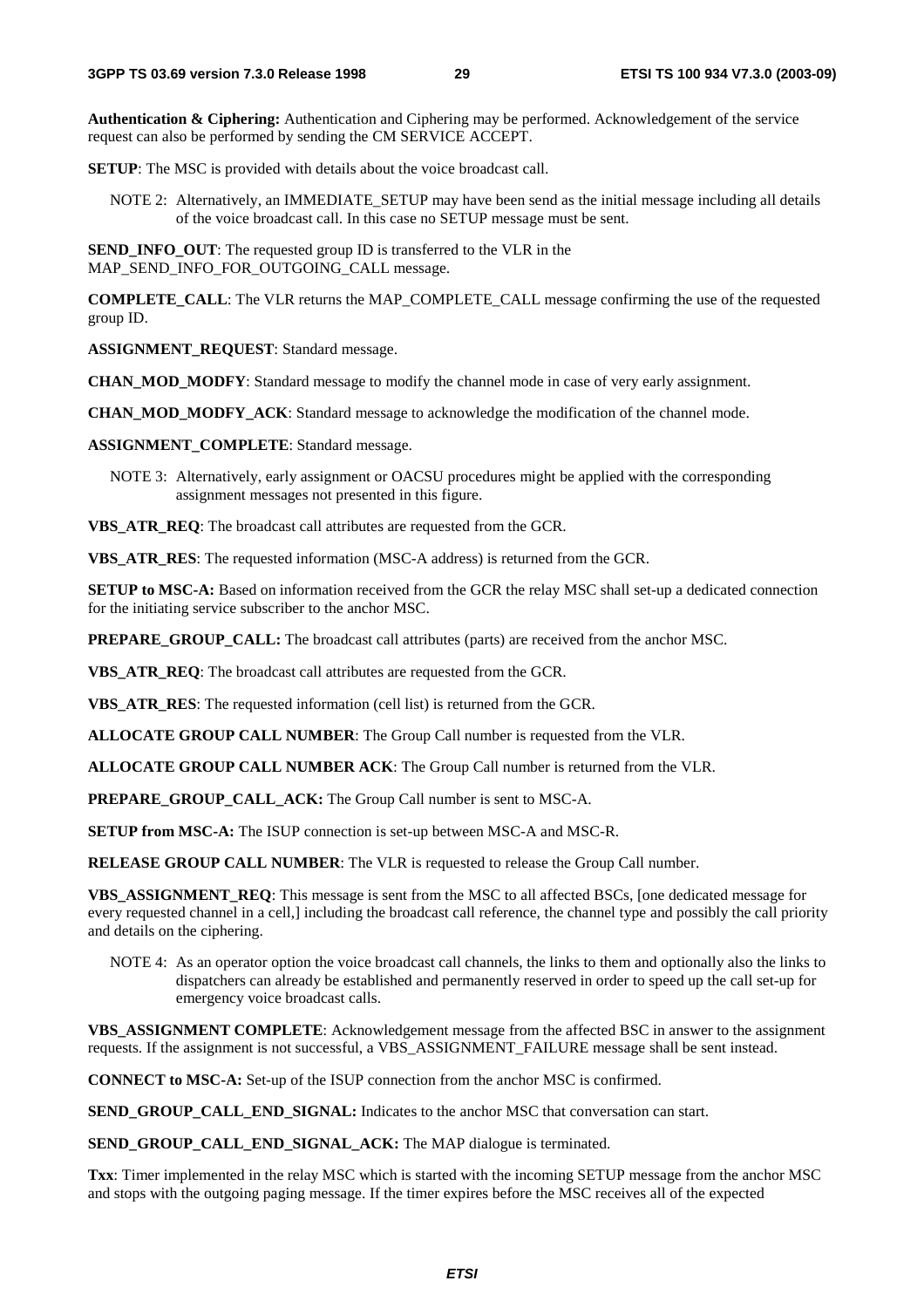CHAN\_REQ\_ACK from the BSCs, the VBS shall be established by the relay MSC to all available parts of the broadcast call area and the anchor MSC shall be informed that conversation can start.

**NOTIF\_REQ (NCH)**: Messages for notification which contain the broadcast call reference, the priority of the call if eMLPP is applied, and possibly the channel description of the voice broadcast call channel to which the mobile stations shall listen and the number of the group key used for ciphering.

**NOTIF\_REO (SACCH)**: Message for notification sent on the SACCH or FACCH to the mobile stations currently involved in other calls. The notification on the SACCH shall include only the broadcast call reference, and the priority level. The notification on the FACCH may include also the channel description and the group ciphering key numbers.

**Periodic NOTIF\_REQ (NCH)**: The notifications are sent periodically so that mobile stations moving into the area can join the voice broadcast call.

**Periodic SACCH Info**: Periodic messages sent on the downlink of the SACCH. This message may include:

- information of changes of notifications;
- information used for cell reselection.

**CONNECT (from MSC-A):** Call set-up of the dedicated connection for the calling service subscriber is confirmed.

**CONNECT**: Information to the mobile station of the calling subscriber that the VBS is established with the related broadcast call reference as the connected number.



**Figure 4: Signalling required to disconnect the voice broadcast call** 

**TERMINATION REQUEST:** The calling subscriber's mobile station can send a TERMINATION REQUEST message to clear down the entire voice broadcast call. Alternatively an authorized dispatcher can terminate the voice broadcast call in which case a RELEASE message is received from the external network. Alternatively the calling subscriber currently served by the relay-MSC can terminate the call in which case a RELEASE message is received from the relay MSC on the dedicated connection.

**CLEAR CMD:** This message is sent from the MSC to all related BSC to disconnect calls from the distribution function and stop all periodic notifications for the voice broadcast call to be released.

**VBS\_TERMIN:** The MSC informs the GCR that the voice broadcast call with the related broadcast call reference is terminated.

**RELEASE:** RELEASE messages are sent to the calling subscriber and on all downlink FACCH to the service subscribers. The RELEASE messages shall be repeated for a predefined period in order to provide a high probability that the listening mobile stations receive the message.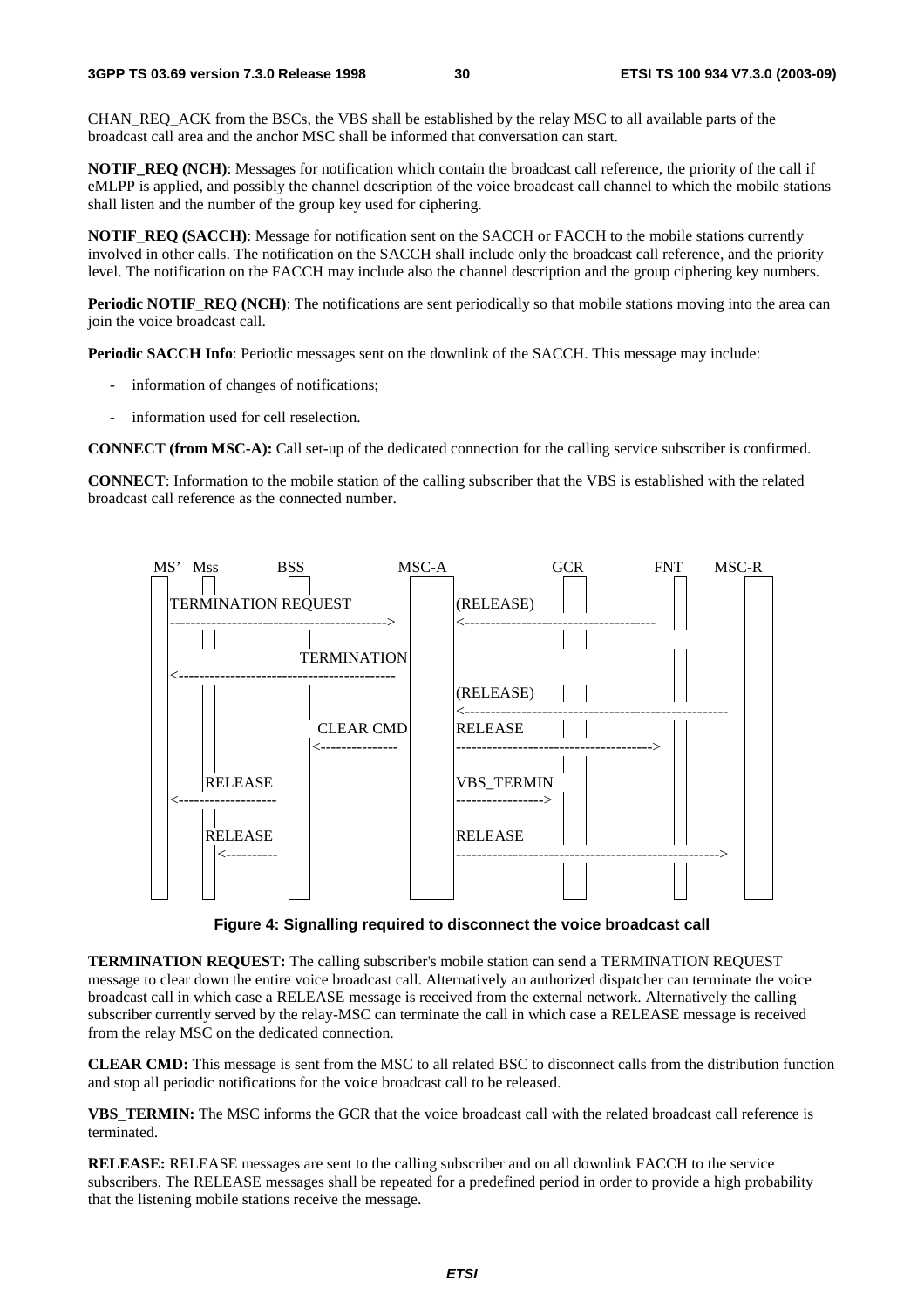In addition, RELEASE messages are sent to all related dispatchers and relay MSCs.





**SYS\_INFO (NCH allocated):** Message used to indicate if the NCH is allocated on the CCCH in the cell.

**Initial RACH CHAN\_REQ:** Standard message.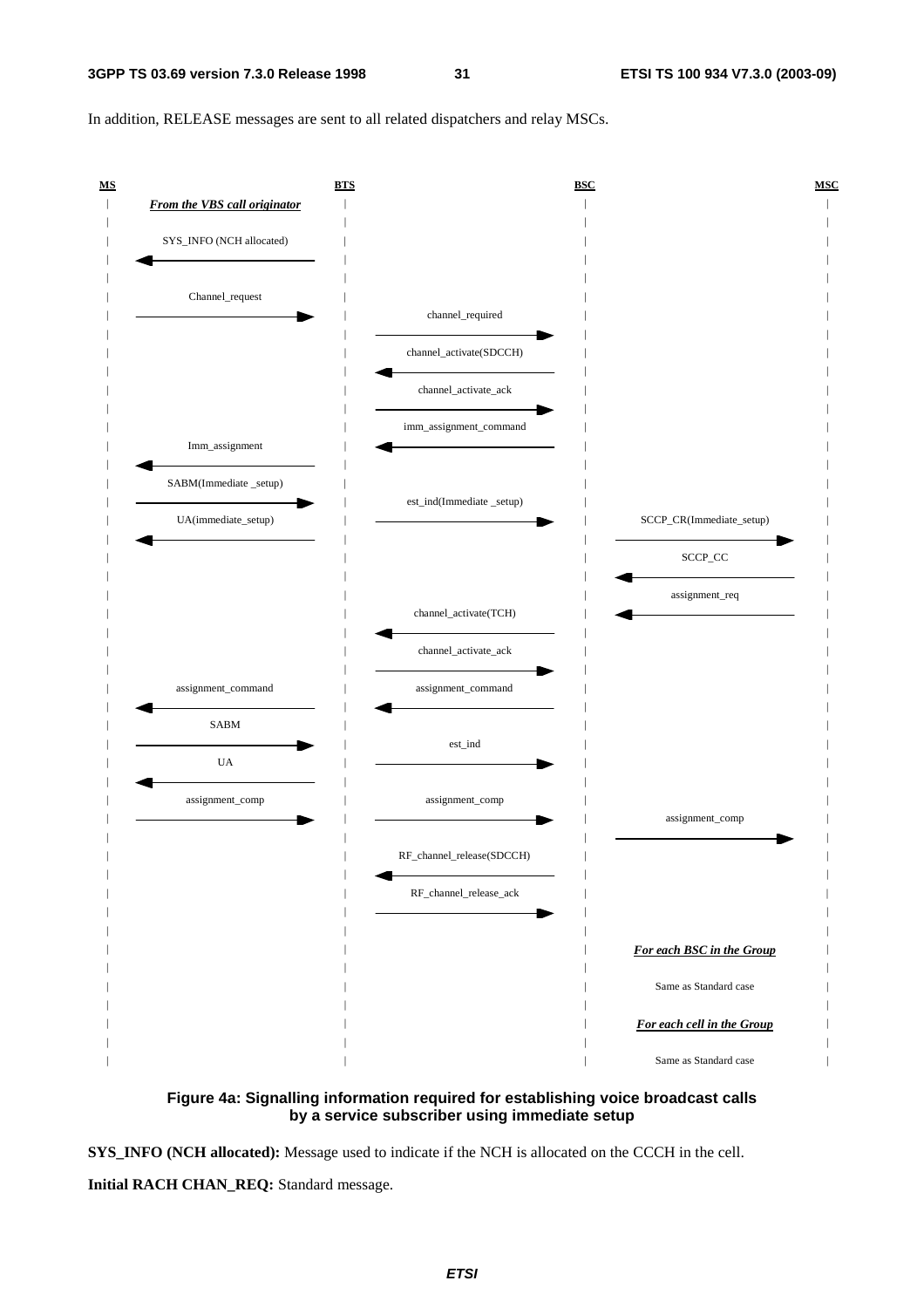**IMM\_ASSIGNMENT:** Standard message send on the PAGCH.

**IMMEDIATE\_SETUP :** This message including all details of the broadcast call is sent by the MS to the network in order to set-up a broadcast call immediately, i.e. without previous establishment of an MM connection.

**UA (IMMEDIATE\_SETUP):** This message is used to acknowledge the layer 2 link and provide contention resolution of the immediate setup.

NOTE 5: Authentication and/ or activation of Ciphering may be performed before or after sending a CONNECT message. If ciphering has not been activated before sending a CONNECT message, a CM\_SERVICE ACCEPT may be sent before the CONNECT message by the MSC, however sending of the CM\_SERVICE\_ACCEPT is not mandatory.

## 11.4 Functional requirement of Anchor-MSC

The VBS handling process in the anchor MSC is shown in figure 5.

#### **Successful call set-up**

When the VBS handling process in the anchor MSC receives a VBS call set-up request from either a dispatcher or a service subscriber currently located in the anchor MSC's area or a service subscriber currently located in a relay MSC's area, it interrogates its associated GCR to retrieve the broadcast call attributes, and waits for a response.

If the GCR returns a positive response containing the broadcast call attributes, the anchor MSC sets up the downlinks to the cells inside the MSC area of the group call anchor MSC into which the call is to be sent, sets up the connections to the dispatchers to which a dedicated link is to be established , sets up the connections to the relay MSCs into which the call is to be sent and waits for call release.

#### **Procedure Setup Connections to Relay MSCs**

The procedure is shown in figure 6.

The procedure sends PREPARE\_GROUP\_CALL messages to all relay MSCs and waits for the responses.

If a positive response containing an Group Call number is received from a relay MSC, the anchor MSC constructs an IAM using the Group Call number as called party address, sends it to the relay MSC and waits for the SEND\_GROUP\_CALL\_END\_SIGNAL message.

If the SEND\_GROUP\_CALL\_END\_SIGNAL message is received, the procedure returns an acknowledgement to the relay MSC and checks whether responses from other relay MSCs are outstanding. Relay MSCs that do not send positive responses on the PREPARE\_GROUP\_CALL message are no longer considered to belong to the list of relay MSCs for this VBS call.

#### **Negative response received from the GCR**

If the GCR returns a negative response to the anchor MSC indicating that the call is already on-going, the anchor MSC checks whether the call was initiated by a dispatcher. If so, the dispatcher is connected to the on-going call and the process returns to the idle state. If the call was initiated by a service subscriber, a Release message indicating 'user busy' is returned in order to force the mobile station of the service subscriber to look for notifications of the respective group ID on the NCH and join the broadcast call.

If the negative response from the GCR indicates any other reason than 'on-going call' the VBS call set-up request is rejected by sending a release message back to the initiator and the process returns to the idle state.

#### **Call release**

When receiving a release message either from a dispatcher who is allowed to terminate the voice broadcast call or from the service subscriber who has initiated the VBS call in the anchor MSC area or in a relay MSC area, the connections to the relay MSCs are released, all connections to dispatchers are released, all downlinks to cells inside the anchor MSC area are released, the GCR is informed that the call is no longer on-going and the process returns to the idle state.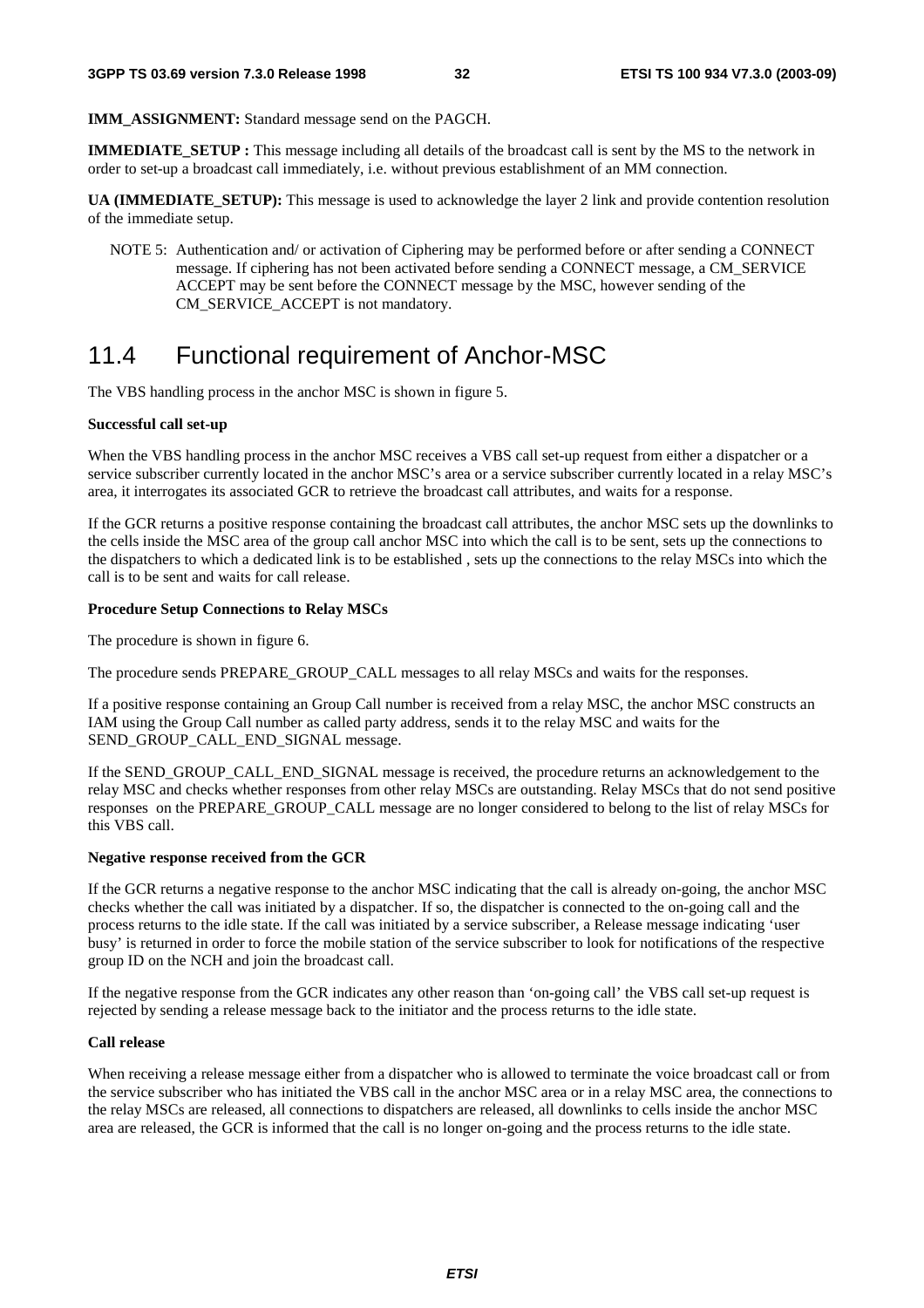

**Figure 5: VBS handling process in the anchor MSC (sheet 1 of 2)**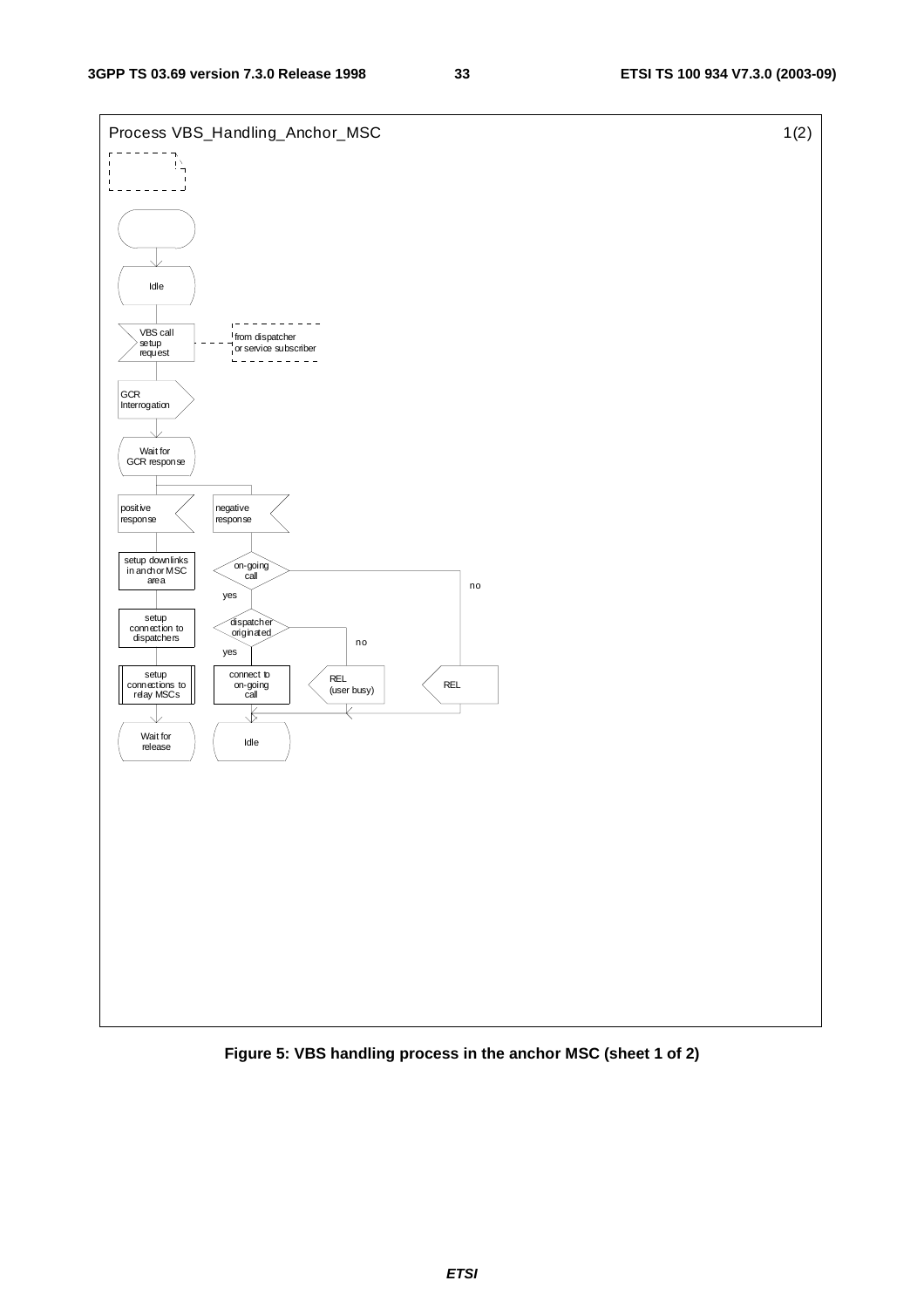



**ETSI**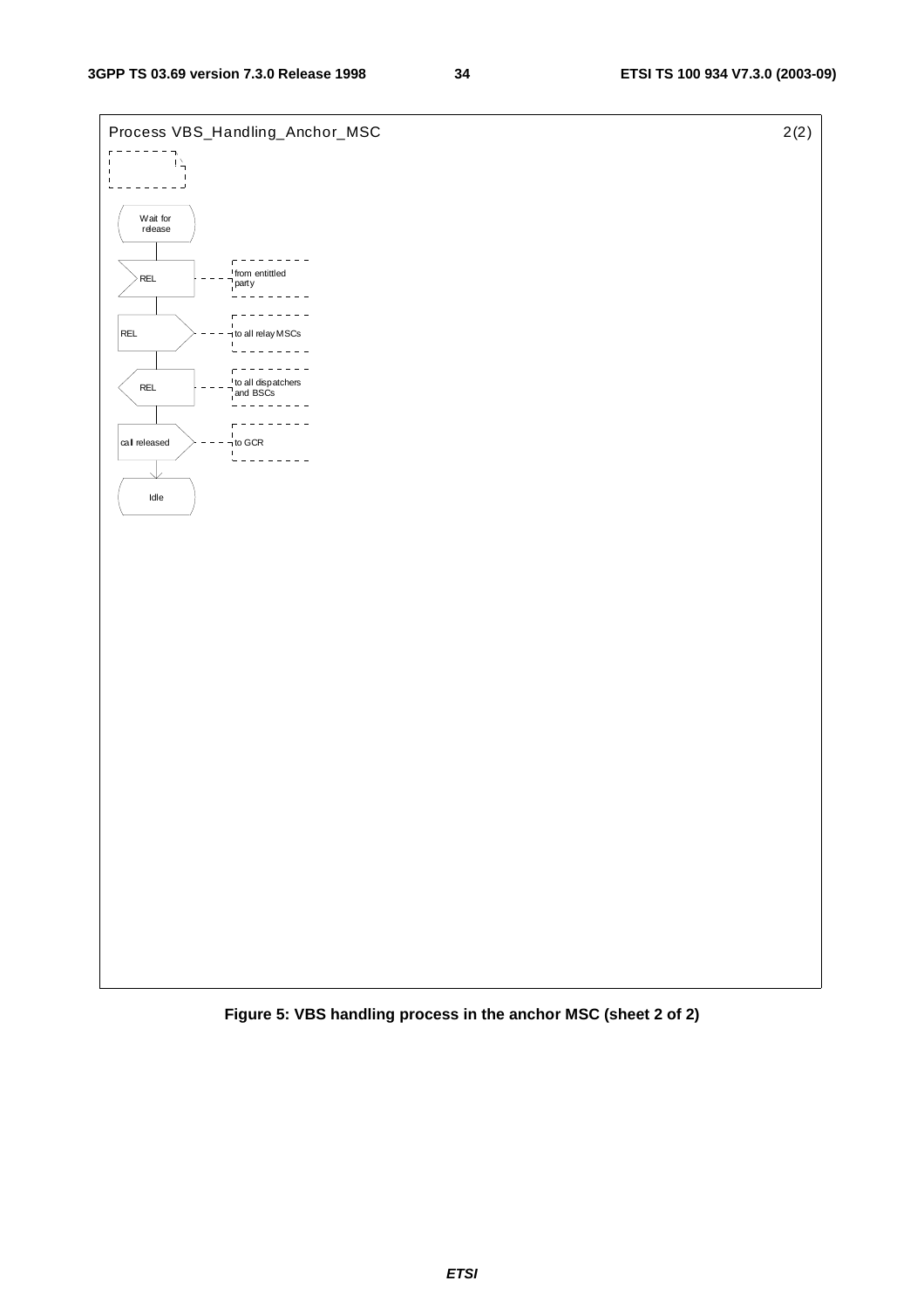

**Figure 6: Set-up connection to relay MSCs (sheet 1 of 1)**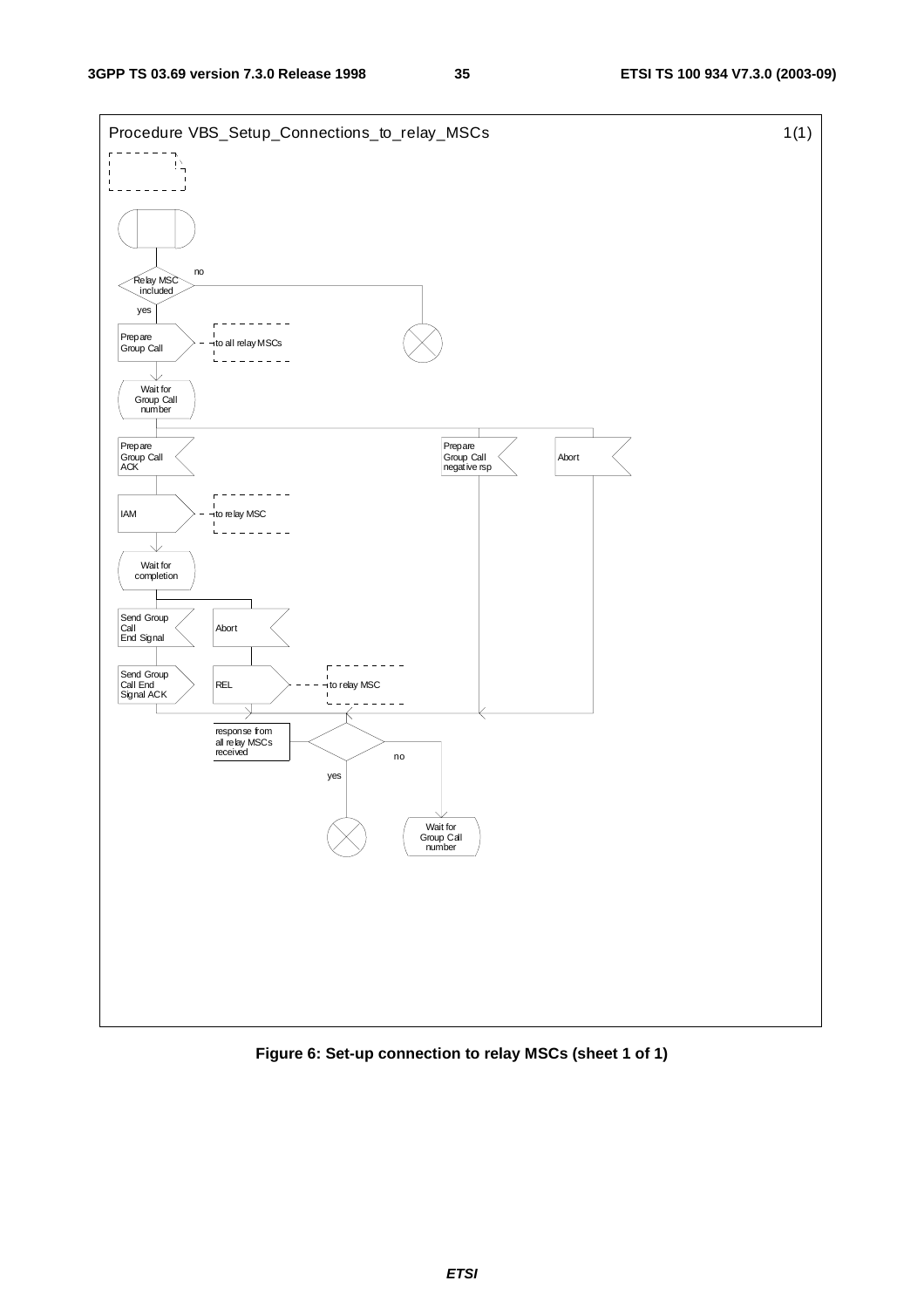## 11.5 Functional requirement of Relay-MSC

The VBS handling process in the relay MSC is shown in figure 7.

#### **Successful call set-up initiated by a service subscriber**

When the VBS handling process in the relay MSC receives a VBS call set-up request from a service subscriber currently located in a relay MSC's area, it interrogates its associated GCR to retrieve the anchor MSC address and waits for a response.

If the GCR returns a positive response containing the anchor MSC address, the relay MSC sets up a dedicated connection for the initiating service subscriber to the anchor MSC by constructing an IAM with CLI set to the NDC plus prefix for VBS plus broadcast call reference, sending it to the anchor MSC, and waits for call release.

#### **Negative response received from the GCR**

If the GCR returns a negative response to the relay MSC indicating that the call is already on-going, the relay MSC sends a Release message indicating 'user busy' to the service subscriber in order to force the mobile station of the service subscriber to look for notifications of the respective group ID on the NCH and join the broadcast call.

If the negative response from the GCR indicates any other reason than 'on-going call' the VBS call set-up request is rejected by sending a release message back to the initiator and the process returns to the idle state.

#### **Successful call set-up initiated by the anchor MSC**

When the VBS handling process in the relay MSC receives a PREPARE\_GROUP\_CALL message from the anchor MSC, it interrogates its associated GCR to retrieve the list of cells inside the relay MSC area into which the call is to be sent.

If the GCR returns a positive response, the relay MSC requests an Group Call number from its VLR.

If the VLR returns a Group Call number, a PREPARE\_GROUP\_CALL acknowledgement containing the Group Call number is returned to the anchor MSC and the relay MSC waits for the incoming call.

If the incoming call identified by the Group Call number is received, the relay MSC releases the Group Call number, sets up the downlinks to the cells inside the relay MSC area into which the call is to be sent, sends a SEND\_GROUP\_CALL\_END\_SIGNAL message to the anchor MSC and waits for the call to be released.

#### **Negative response received from the GCR**

If the GCR returns a negative response to the relay MSC, the relay MSC returns a PREPARE\_GROUP\_CALL negative response to the anchor MSC and returns to the idle state.

#### **No Group Call number received from VLR**

If the VLR could not allocate an Group Call number, the relay MSC returns a PREPARE\_GROUP\_CALL negative response to the anchor MSC, informs the GCR that the call is no longer on-going and returns to the idle state.

#### **Call release**

When receiving a release message from the anchor MSC for the dedicated connection which was set-up to for the initiating service subscriber located in the relay MSC area, the relay MSC releases the connection to the service subscriber and the process returns to the idle state.

When the initiating service subscriber releases the call, the relay MSC sends a release message for the dedicated connection to the anchor MSC and the process returns to the idle state.

When receiving a release message from the anchor MSC for the connection which was set up using the Group Call number, the relay MSC releases all downlinks to cells inside the relay MSC area, informs the GCR that the call is no longer on-going and the process returns to the idle state.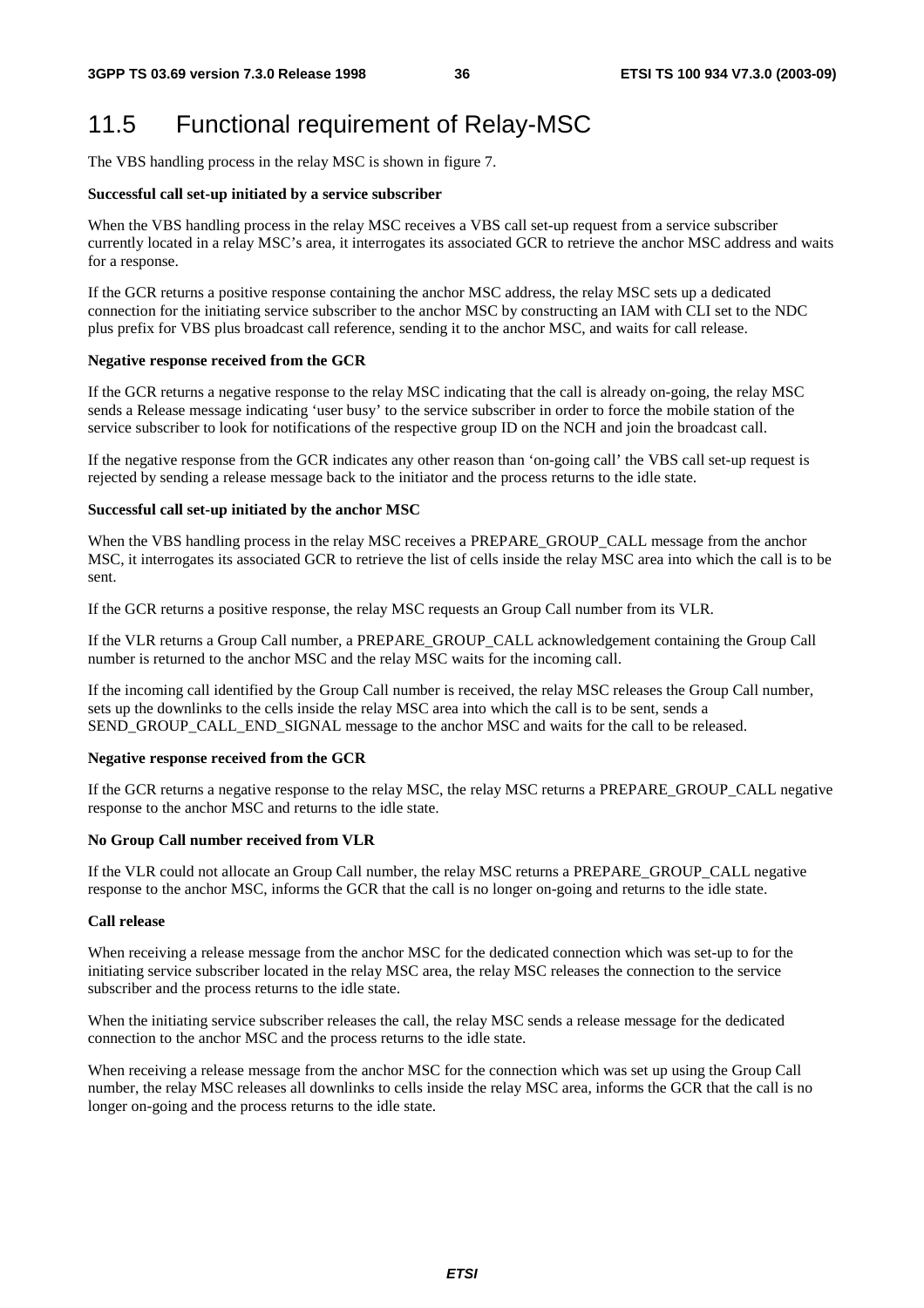

**Figure 7: VBS handling process in the relay MSC (sheet 1 of 3)**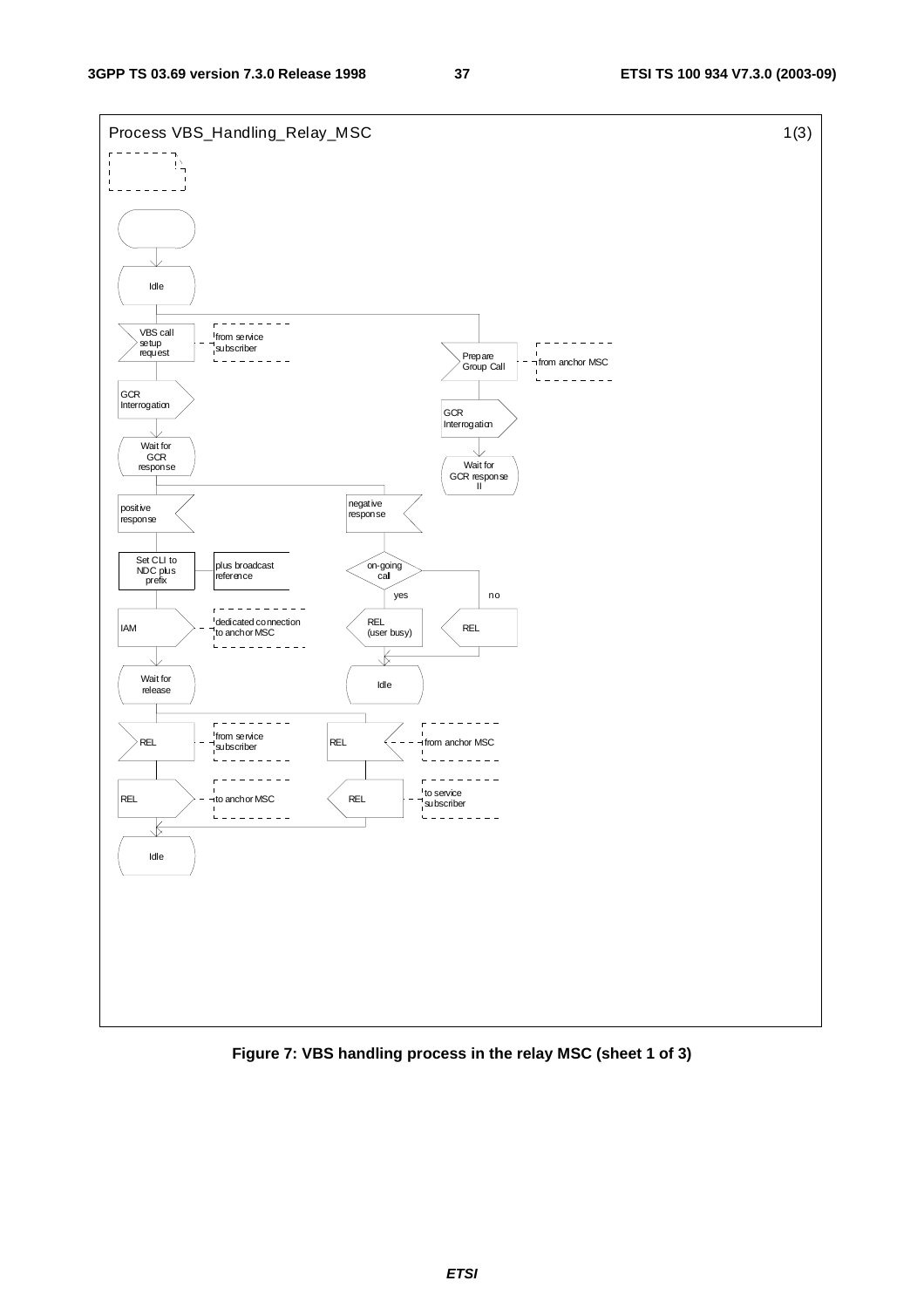

**Figure 7: VBS handling process in the relay MSC (sheet 2 of 3)**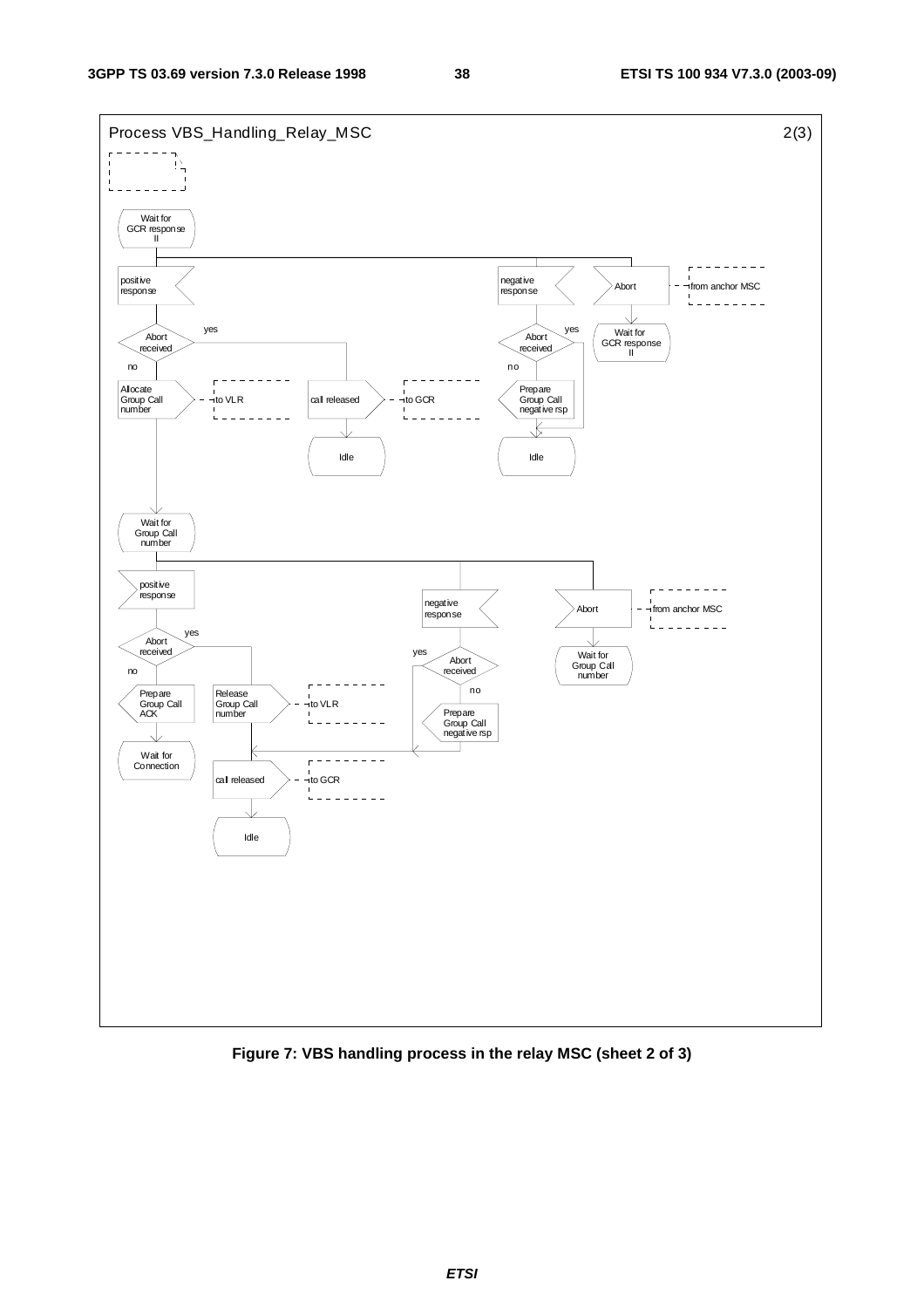

**Figure 7: VBS handling process in the relay MSC (sheet 3 of 3)**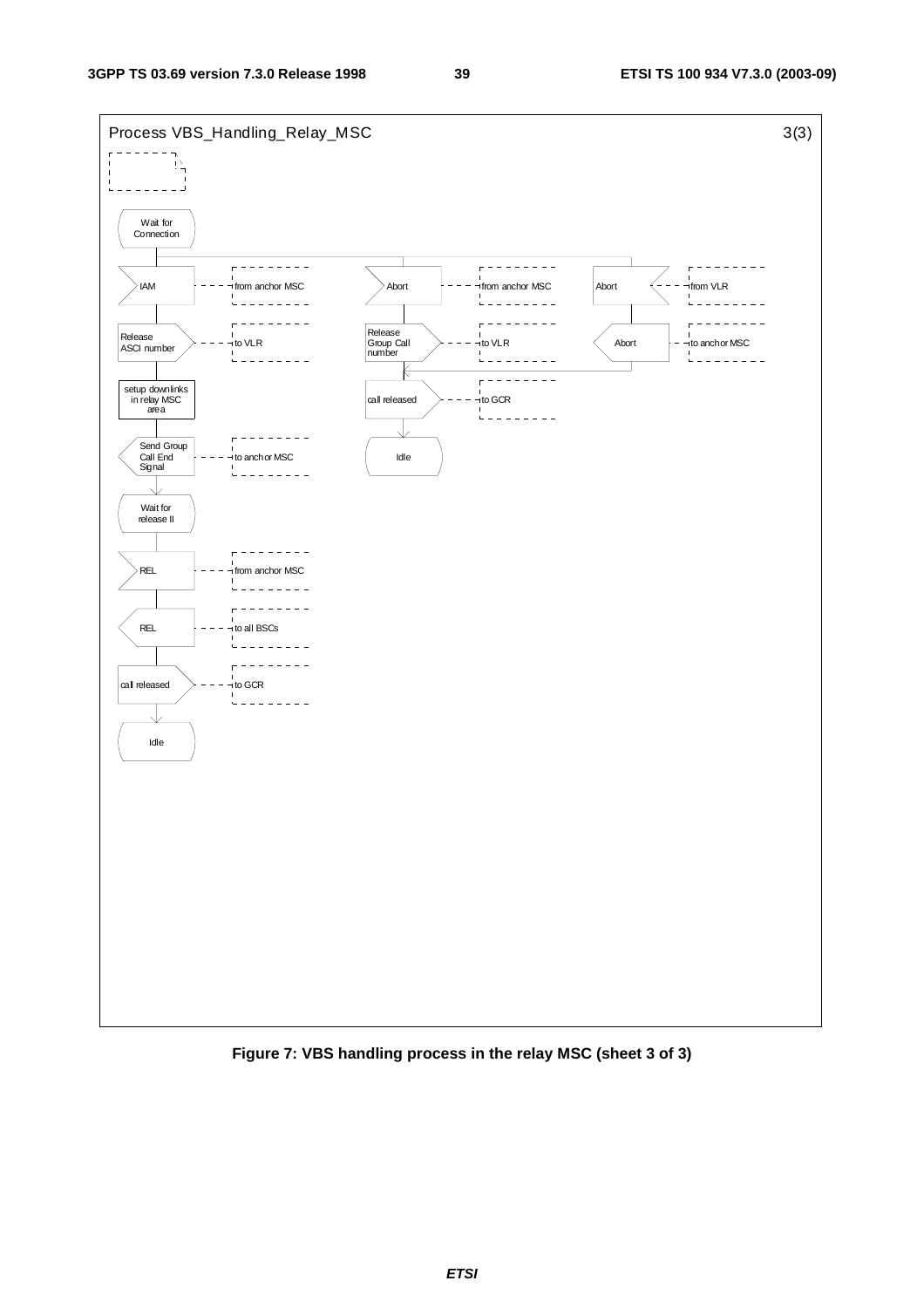## 11.6 Functional requirement of GCR

The process in the GCR is shown in figure 8.

#### **Service subscriber initiated call**

If the GCR receives an interrogation request for a call initiated by a service subscriber who is located in the MSC area of the associated MSC, the GCR calculates the broadcast call reference from the Group ID and the originating cell ID.

If the broadcast call reference was successfully calculated, the GCR checks whether a VBS call with that broadcast call reference is already on-going.

If the call is not marked as on-going, the GCR checks whether an anchor MSC address is stored in its broadcast call reference record. If this is the case, a positive response including the anchor MSC address is returned to the MSC and the process returns to the idle state. If no anchor MSC address is stored ( i.e. the associated MSC is anchor MSC with respect to this broadcast call reference) the GCR marks its broadcast call reference record with 'on-going call' and returns a positive response including the broadcast call attributes to the MSC and the process returns to the idle state.

If the broadcast call reference could not be successfully calculated from the Group ID and the originating cell ID, the GCR returns a negative response indicating 'failure' to the MSC and the process returns to the idle state.

If the call was marked as on-going , the GCR returns a negative response indicating 'on-going call' to the MSC and the process returns to the idle state.

#### **Dispatcher initiated call**

If the GCR receives an interrogation request for a call initiated by a dispatcher or by a service subscriber who is not located in the MSC area of the associated MSC, the GCR checks the CLI of the initiator against the list of identities of dispatchers which are allowed to initiate the voice broadcast call and against the prefix for VBS plus broadcast call reference in order to determine whether the initiator is allowed to set-up the call. If the check is successful the GCR checks whether a VBS call with the same broadcast call reference is already on-going.

If the call is not marked as on-going, the GCR marks its broadcast call reference record with 'on-going call' and returns a positive response including the broadcast call attributes to the MSC and the process returns to the idle state.

If the CLI check was not successful, the GCR returns a negative response indicating 'failure' to the MSC and the process returns to the idle state.

If the call was marked as on-going , the GCR returns a negative response indicating 'on-going call' to the MSC and the process returns to the idle state.

#### **Anchor MSC triggered call**

If the GCR (associated to a relay MSC) receives an interrogation request for a call triggered by the anchor MSC, the GCR marks its broadcast call reference record with 'on-going call', returns a positive response including the list of cells inside the MSC area of the requesting MSC in which the call is to be sent to the MSC and the process returns to the idle state.

#### **Call release**

If the GCR receives a call released indication from the MSC, the 'on-going call' indicator in the broadcast call reference record is reset and the process returns to the idle state.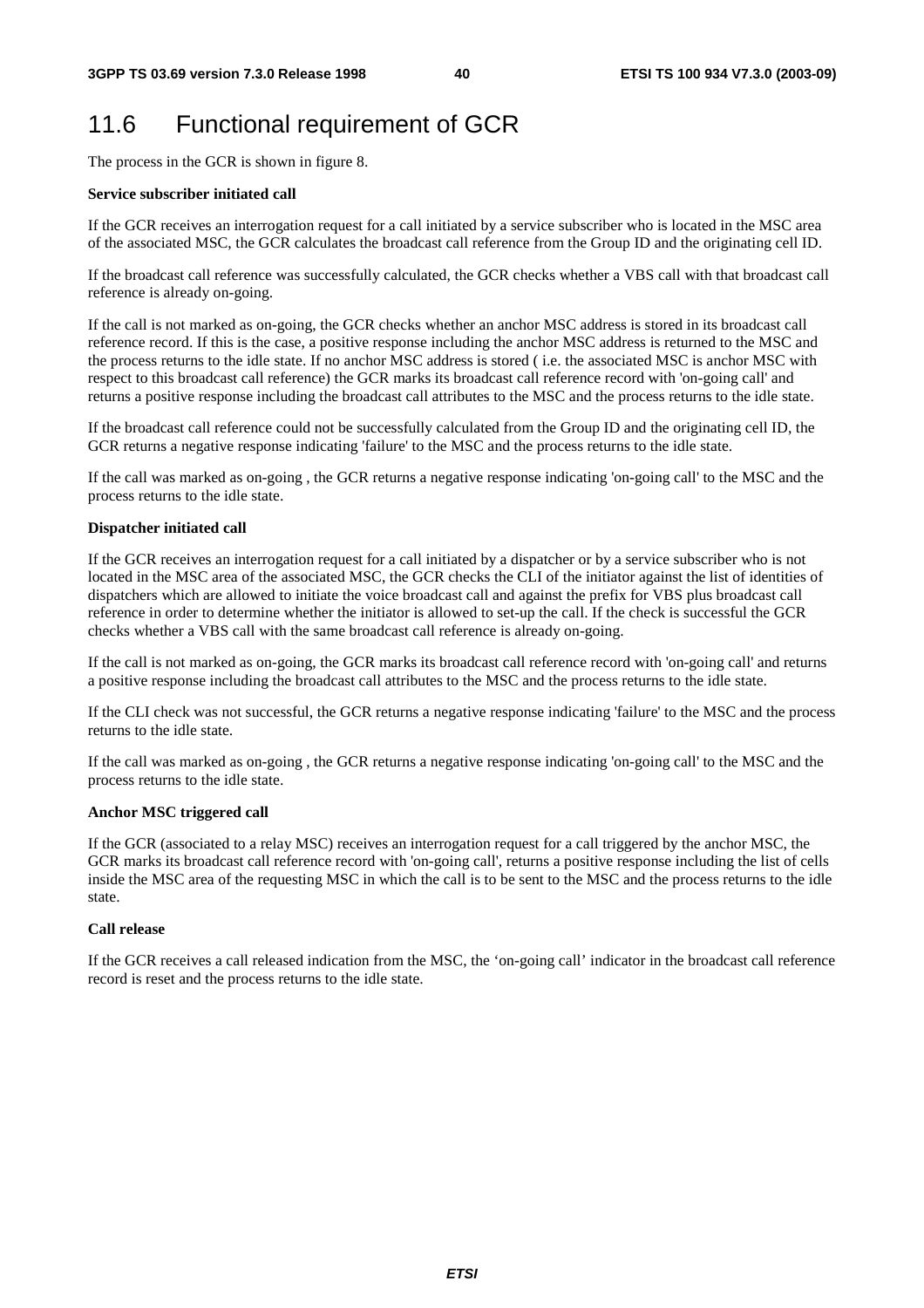

### **Figure 8: Process in the GCR (sheet 1 of 2)**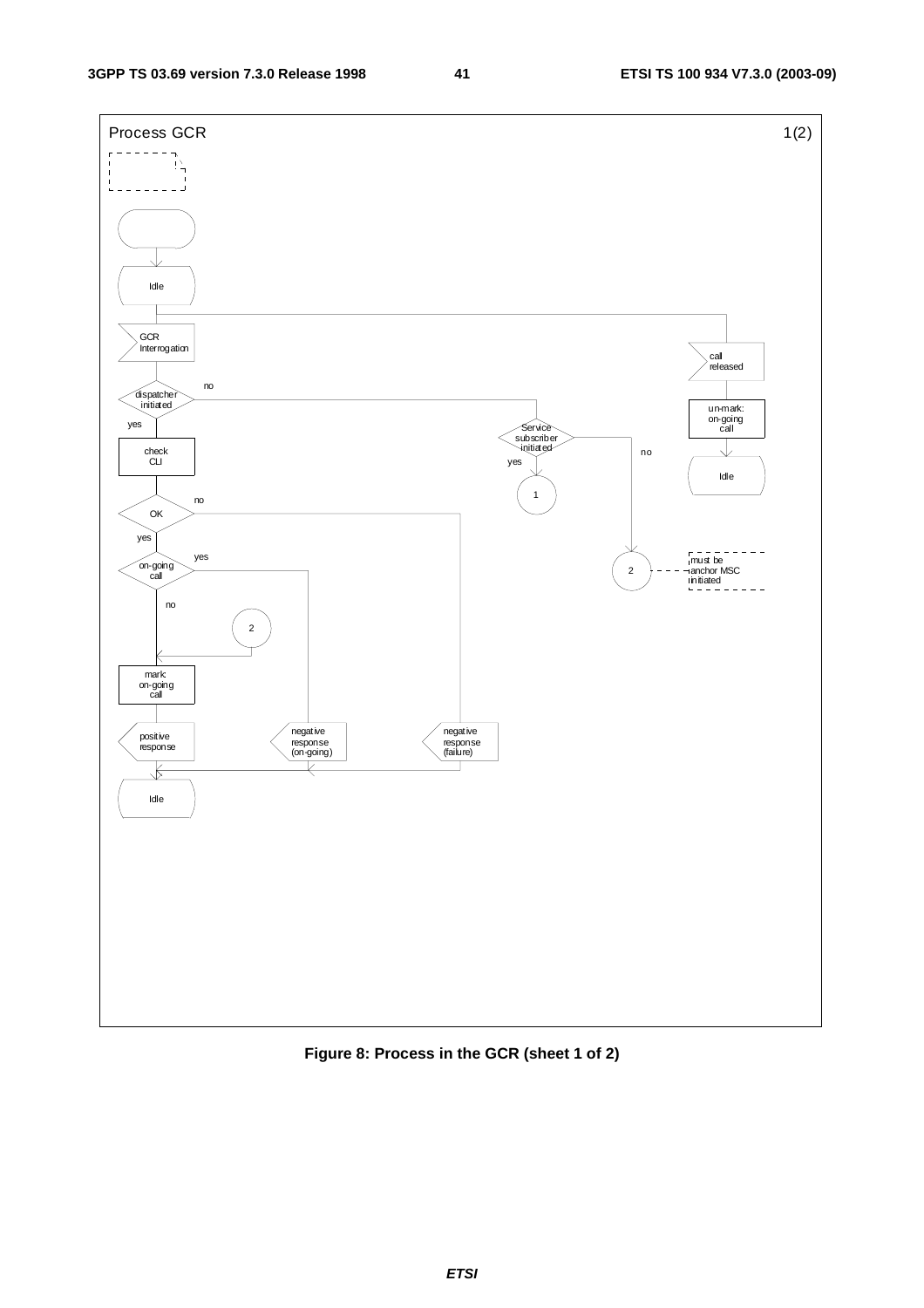

**Figure 8: Process in the GCR (sheet 2 of 2)**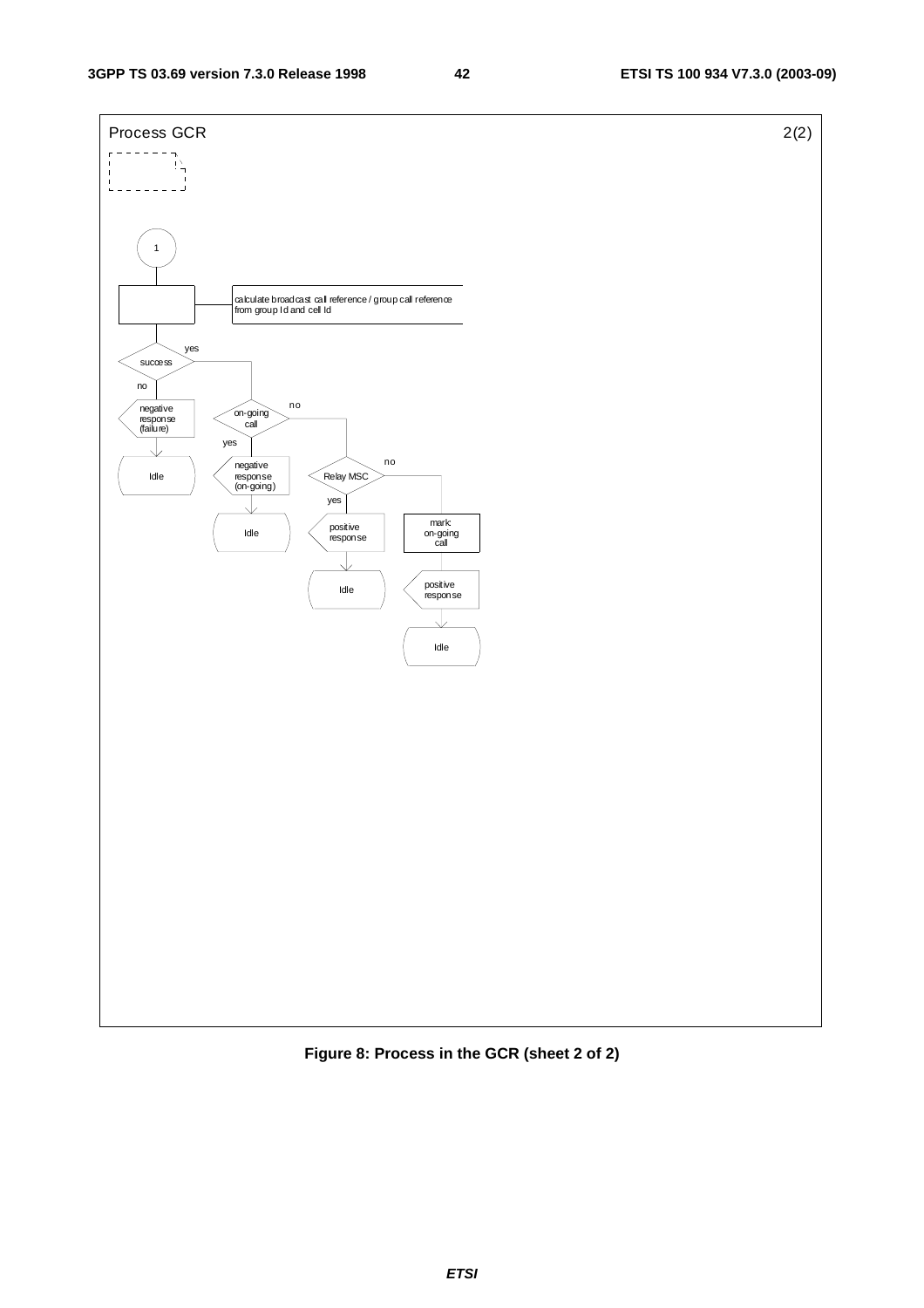## 11.7 Functional requirement of VLR

The Group Call number allocation process in the VLR is shown in figure 9

#### **Successful procedure**

When receiving a request from the relay MSC to allocate a Group Call number, the VLR checks if a Group Call number is available. If so it selects a Group Call number, marks the number as allocated, returns a positive response including the Group Call number to the MSC, starts a supervision timer and waits for removal of the Group Call number. If the VLR receives a request to release the Group Call number, the VLR marks the Group Call number as free and the process returns to the idle state.

#### **No Group Call number available**

If no Group Call number is available, the VLR returns a negative response indicating 'no Group Call number available' to the MSC and the process returns to the idle state.

#### **Supervision timer expires**

If the supervision timer expires, the VLR indicates to the relay MSC that the dialogue has to be aborted.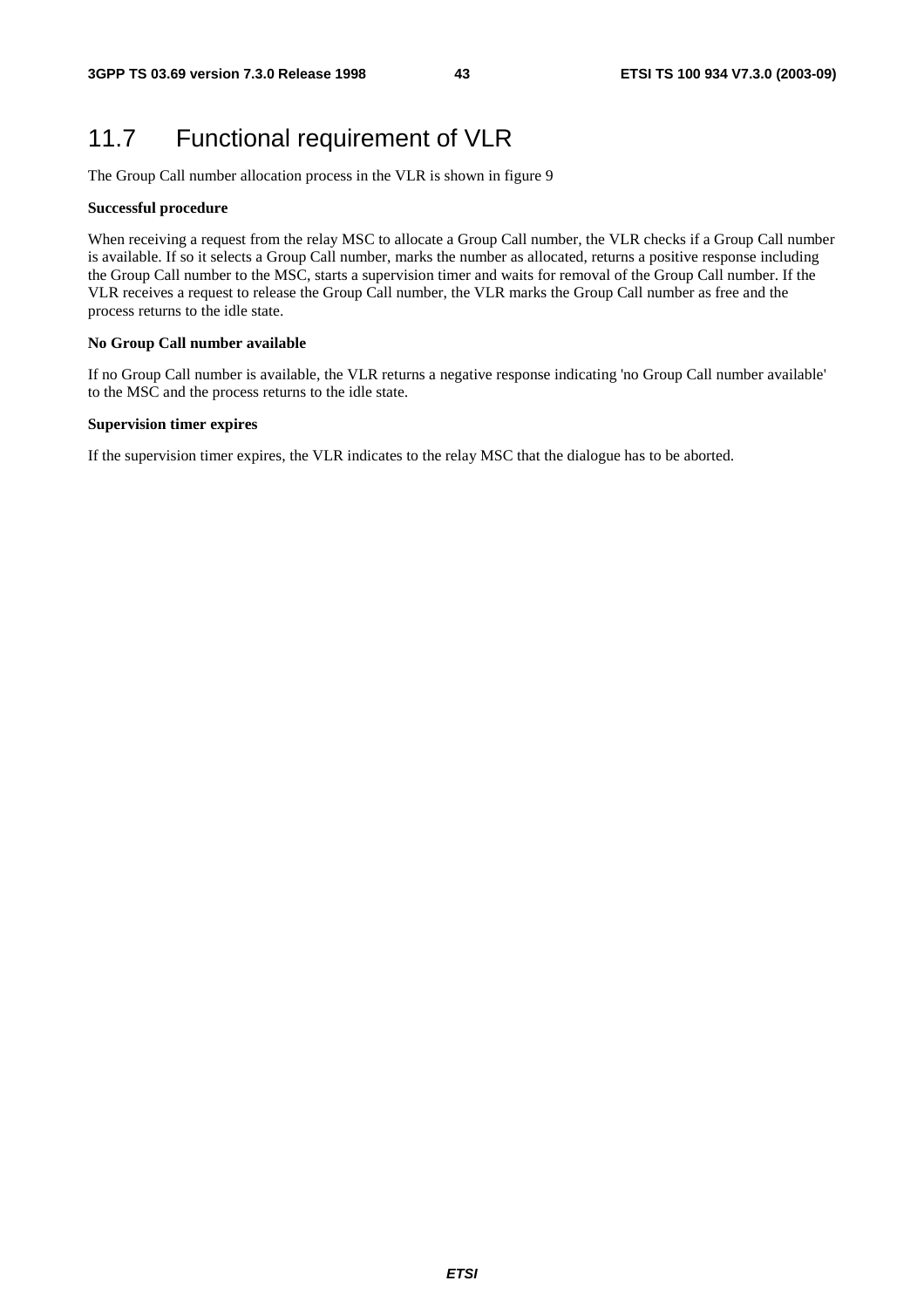

### **Figure 9: Group Call number allocation process in the VLR**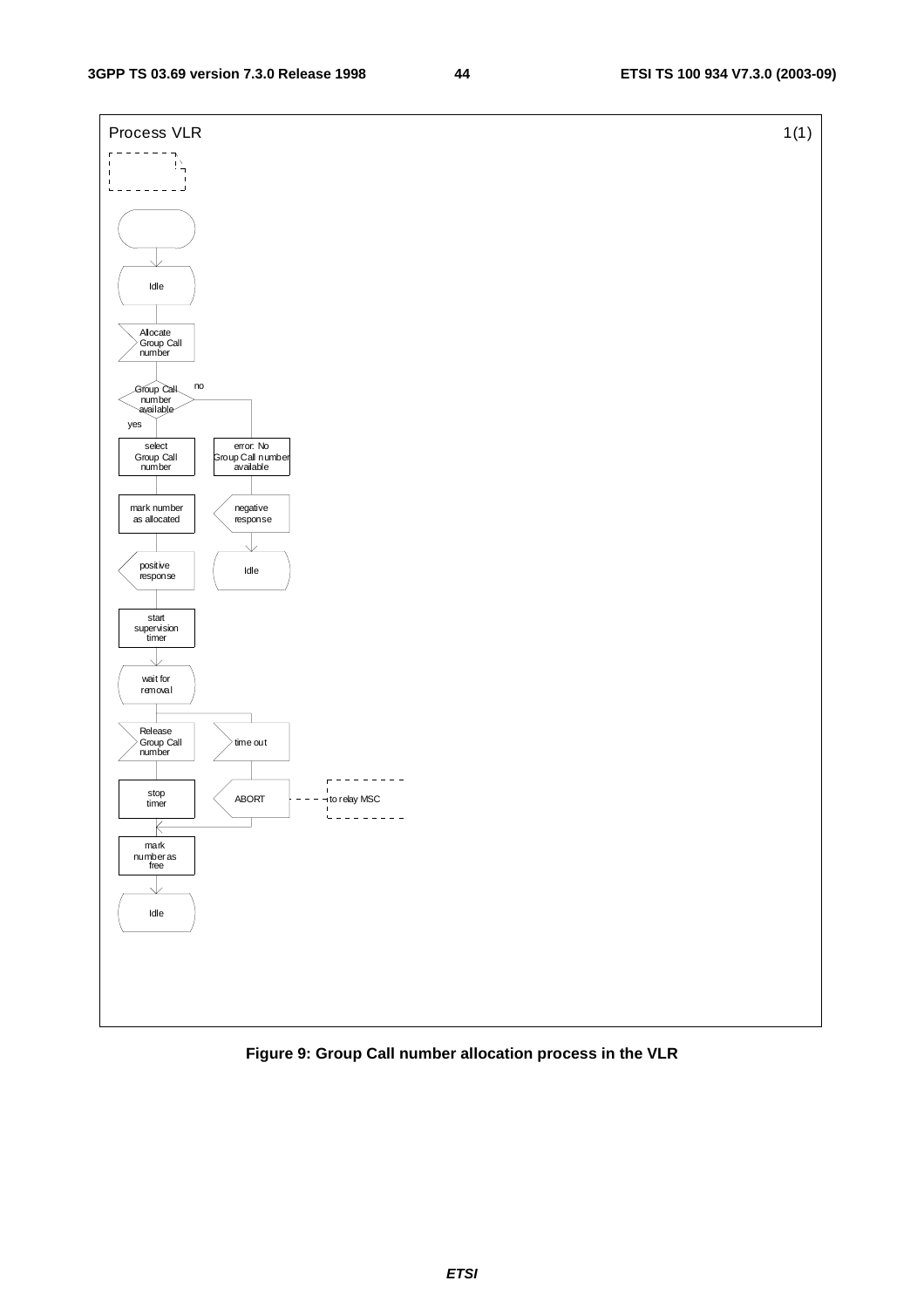## 12 Content of messages

This clause specifies the content of the following messages:

On the B interface (MSC-VLR):

- allocate Group Call Number;
- allocate Group Call Number ack;
- allocate Group Call Number negative response;
- release Group Call Number;

On the E interface (MSC-MSC):

- prepare Group Call;
- prepare Group Call ack;
- prepare Group Call negative response;
- send Group Call End Signal;

On the I interface (MSC-GCR):

- GCR Interrogation;
- GCR Interrogation ack;
- GCR Interrogation negative response;
- call Released.

In the tables which follow, information elements are shown as mandatory (M), conditional (C) or optional (O). A mandatory information element shall always be present. A conditional information element shall be present if certain conditions are fulfilled; if those conditions are not fulfilled it shall be absent. An optional element may be present or absent, at the discretion of the application at the sending entity.

## 12.1 Messages on the B interface (MSC-VLR)

### 12.1.1 Allocate Group Call Number

No information element is required.

### 12.1.2 Allocate Group Call Number ack

The following information element is required:

| Information element name | Reauired | <b>Description</b>                                                              |
|--------------------------|----------|---------------------------------------------------------------------------------|
| Group Call number        | м        | E.164 number required to route the call from the anchor MSC to the<br>relav MSC |

### 12.1.3 Allocate Group Call Number negative response

The negative response information element can takes the following value:

- No Group Call number available.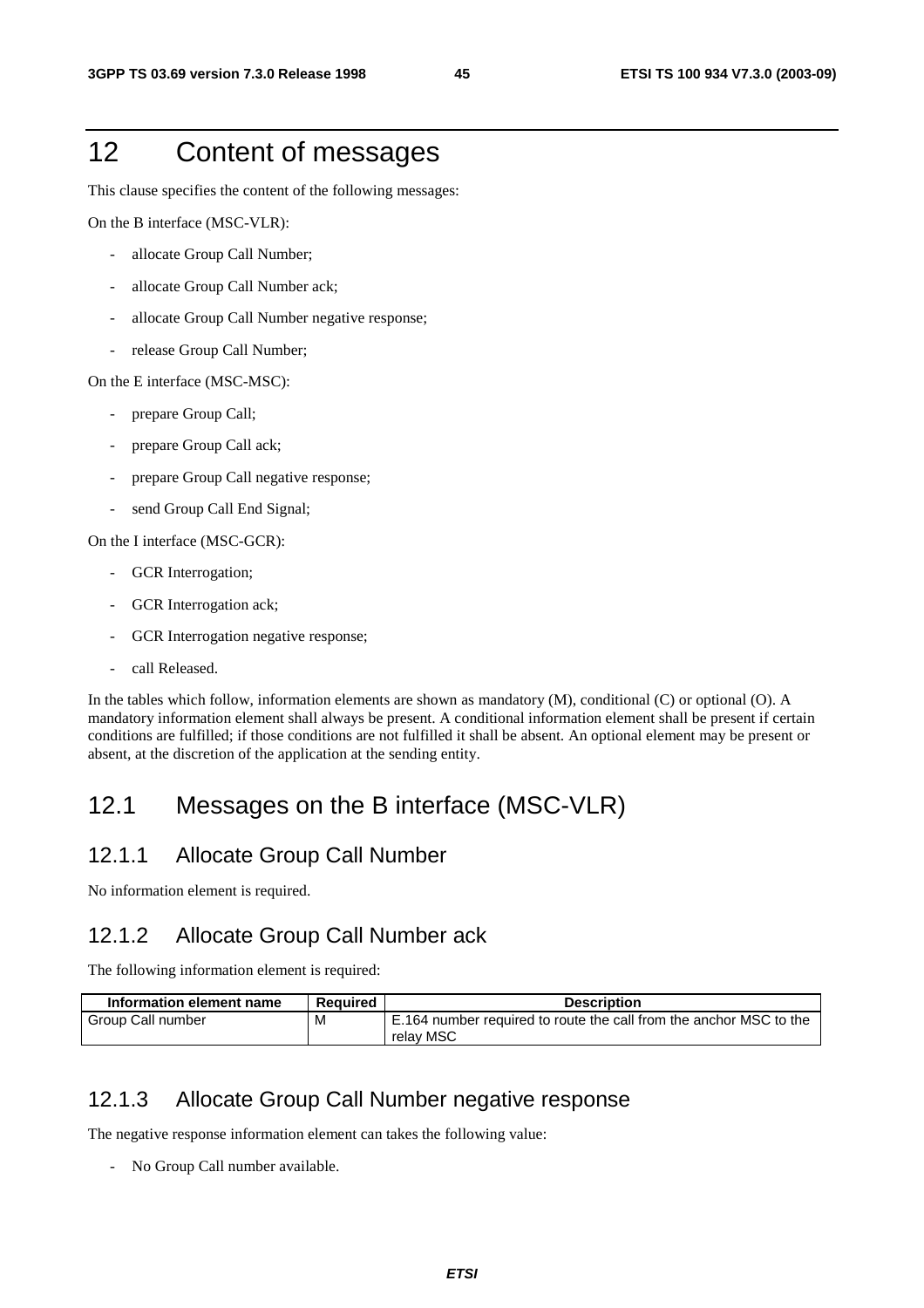## 12.1.4 Release Group Call Number

The following information element is required:

| Information element name | Reauired | <b>Description</b>                                             |
|--------------------------|----------|----------------------------------------------------------------|
| M                        |          | E.164 number required to route the call from the anchor MSC to |
| Group Call number        |          | the relay MSC                                                  |

## 12.2 Messages on the E interface (MSC-MSC)

## 12.2.1 Prepare Group Call

The following information elements are required:

| Information element name                     | <b>Required</b> | <b>Description</b>                                                                    |
|----------------------------------------------|-----------------|---------------------------------------------------------------------------------------|
| Teleservice                                  | M               | The teleservice Voice Broadcast Call indicates that a VBS call has<br>to be prepared. |
| Broadcast call reference                     | м               | see clause 9                                                                          |
| Ciphering Algorithm, Group Key<br>and Number | M               | information on the cipher algorithm and group key to be used.                         |
| Priority                                     | С               | The default priority level must be present if eMLPP applies.                          |
| Codec Info                                   | M               | Information on the codecs allowed for the VBS call                                    |

## 12.2.2 Prepare Group Call ack

The following information element is required:

| Information element name | Reauired | <b>Description</b>                                                 |
|--------------------------|----------|--------------------------------------------------------------------|
| Group Call number        | M        | E.164 number required to route the call from the anchor MSC to the |
|                          |          | relav MSC                                                          |

## 12.2.3 Prepare Group Call negative response

The negative response information element can takes the following value:

- No Group Call number available.

## 12.2.4 Send Group Call End Signal

No information element is required.

## 12.3 Messages on the I interface (MSC-GCR)

### 12.3.1 GCR Interrogation

The following information elements are required: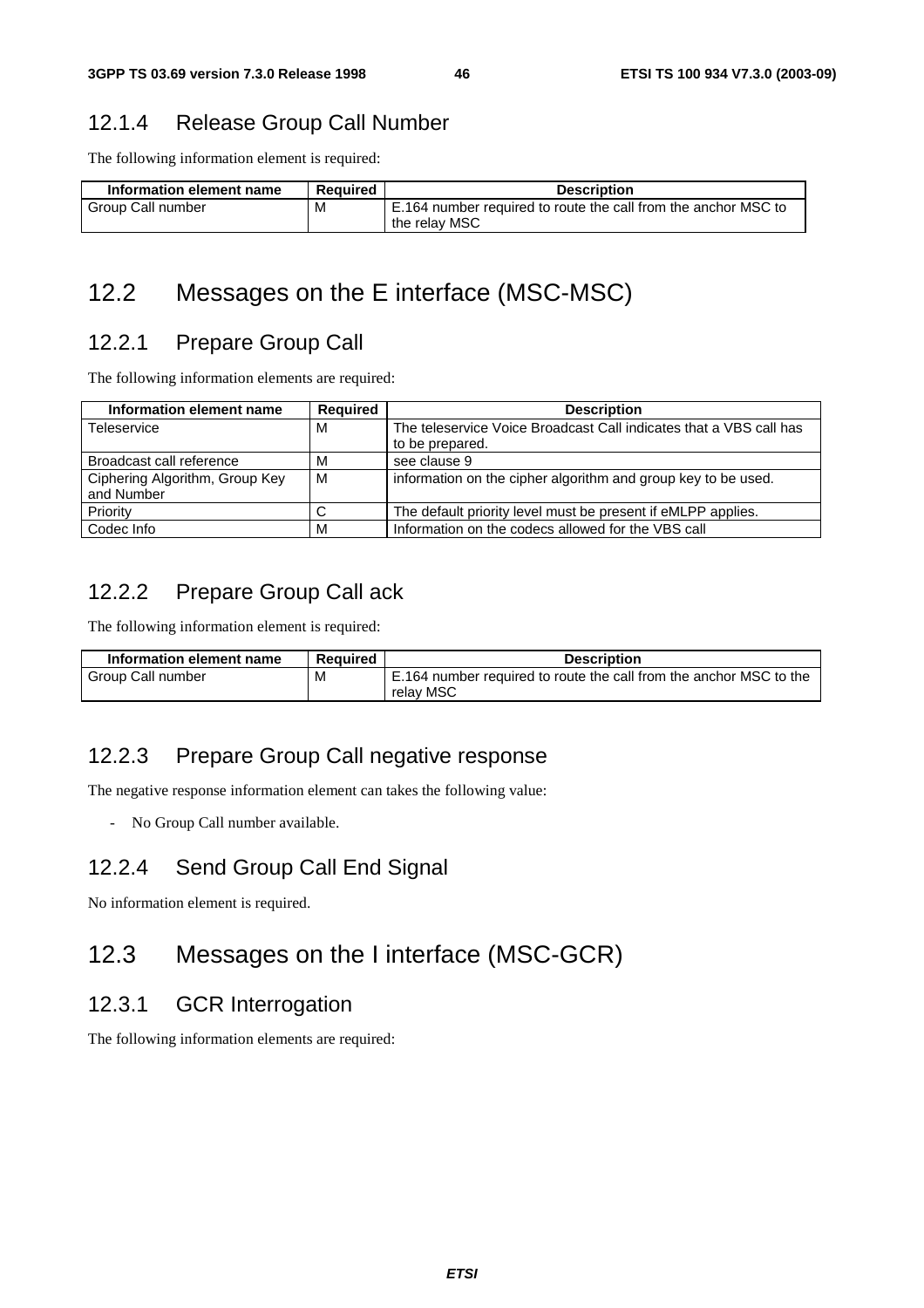| Information element name | <b>Required</b> | <b>Description</b>                                                                                                                      |
|--------------------------|-----------------|-----------------------------------------------------------------------------------------------------------------------------------------|
| Broadcast call reference | C               | see clause 9. Must be present if the VBS call was initiated by a<br>dispatcher or by a service subscriber in the relay MSC area and the |
|                          |                 | receiving GCR is associated to the anchor MSC.                                                                                          |
| Group ID                 | C               | see clause 9. Must be present if the VBS call was initiated by a                                                                        |
|                          |                 | service subscriber in the own MSC area.                                                                                                 |
| Originating Cell ID      | C               | see clause 9. Must be present if the VBS call was initiated by a                                                                        |
|                          |                 | service subscriber in the own MSC area.                                                                                                 |
| <b>CLI</b>               | C               | Calling Line Identity of the initiating dispatcher, or VBS prefix plus                                                                  |
|                          |                 | broadcast call reference in case of service subscriber originated                                                                       |
|                          |                 | VBS call in the relay MSC. Must be present if the VBS call was not                                                                      |
|                          |                 | initiated by a service subscriber located in the own MSC area.                                                                          |
| Relay MSC indicator      | м               | A flag indicating whether the GCR interrogation was triggered from                                                                      |
|                          |                 | a Prepare Group Call message received from the anchor MSC.                                                                              |

## 12.3.2 GCR Interrogation ack

The following information elements are required:

| <b>Information element name</b> | Required     | <b>Description</b>                                                                                                                                                                                                                                            |
|---------------------------------|--------------|---------------------------------------------------------------------------------------------------------------------------------------------------------------------------------------------------------------------------------------------------------------|
| Cell List                       | C            | A list of cells inside the MSC area into which the call is to be sent.<br>Must be present if a) no anchor MSC address is present in the<br>broadcast call reference record, or b) the relay MSC indicator was<br>set in the GCR Interrogation message.        |
| Anchor MSC Address              | C            | E.164 number required to route the call from the relay MSC to the<br>anchor MSC. Must be present if the anchor MSC Address is present<br>in the broadcast call reference record.                                                                              |
| Relay MSC List                  | C            | A list of relay MSCs into which the call is to be sent. Must be<br>present if a relay MSC list is present in the broadcast call reference<br>record                                                                                                           |
| Group Key and Number            | $\mathsf{C}$ | Information on the cipher algorithm and the group key to be used.<br>Must be present if Group Key and Number is present in the<br>broadcast call reference record                                                                                             |
| Codec Info                      | C            | Information on the codecs allowed for the voice broadcast call. Must<br>be present if Codec Info is present in the broadcast call reference<br>record.                                                                                                        |
| Establish to Dispatcher List    | C            | A list of identities of dispatchers to which a dedicated link is to be<br>established. Must be present if included in the broadcast call<br>reference record. Note that the CLI possibly received with the GCR<br>interrogation message must not be included. |
| Release from Dispatcher List    | C            | A list of identities of dispatchers which are allowed to terminate the<br>voice broadcast call. Must be present if included in the broadcast<br>call reference record.                                                                                        |
| Priority                        | C            | The default priority level related to the voice broadcast call if eMLPP<br>applies. Must be present if included in the broadcast call reference<br>record.                                                                                                    |

## 12.3.3 GCR interrogation negative response

The negative response information element can takes the following value:

- on-going call;
- failure.

## 12.3.4 Call released

The following information element is required:

| Information<br>ı element name | Reauired | <b>Description</b> |
|-------------------------------|----------|--------------------|
| Broadcast call reference      | M        | clause 9.<br>see   |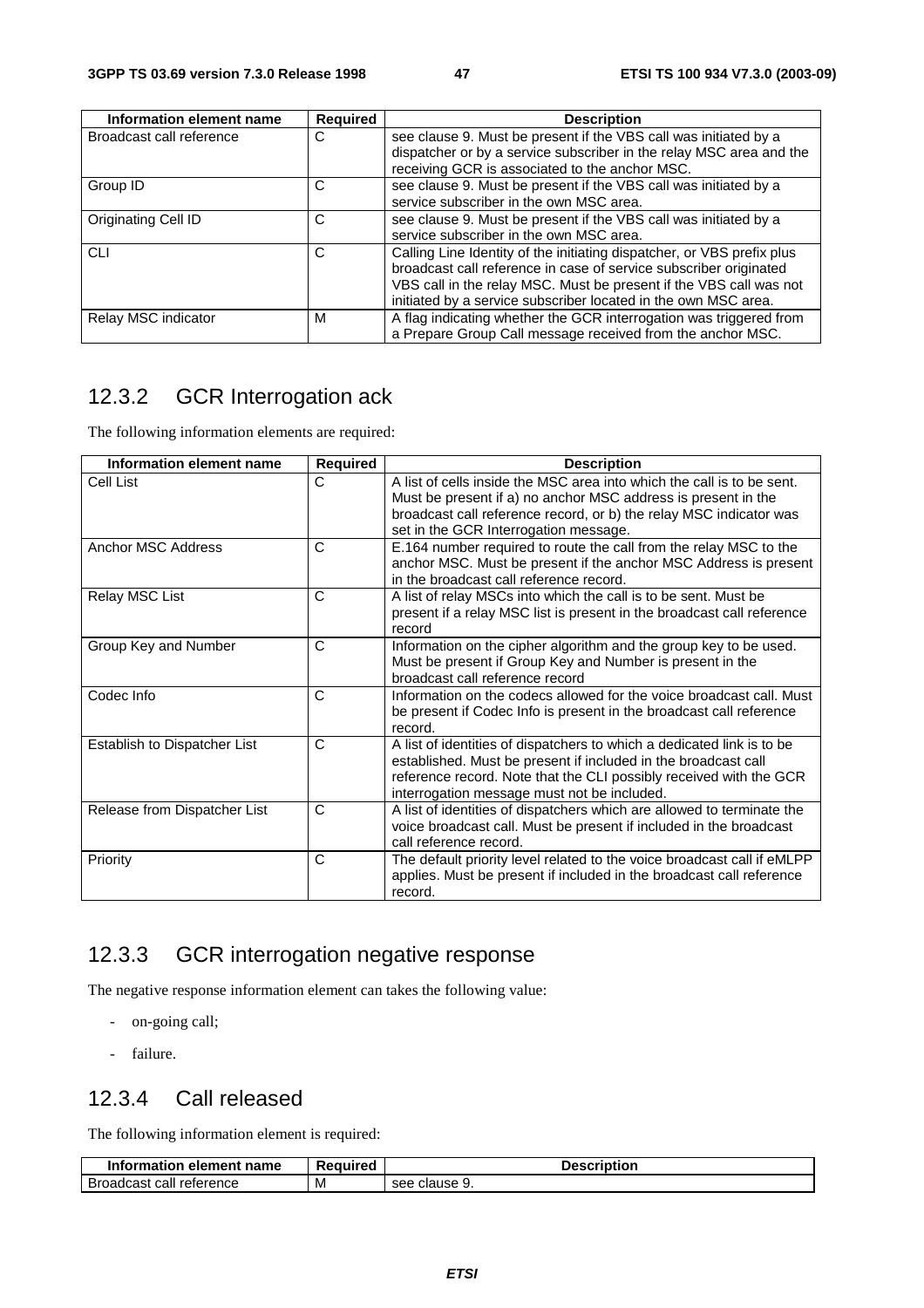## Annex A (informative): Change history

| <b>Status</b>                                         |                                  |                                                                                   |  |  |  |  |  |  |
|-------------------------------------------------------|----------------------------------|-----------------------------------------------------------------------------------|--|--|--|--|--|--|
| of                                                    |                                  |                                                                                   |  |  |  |  |  |  |
| <b>Technical Specification GSM 03.69: stage 2 VBS</b> |                                  |                                                                                   |  |  |  |  |  |  |
| <b>Date</b>                                           | <b>Version</b><br><b>Remarks</b> |                                                                                   |  |  |  |  |  |  |
|                                                       |                                  | No Phase 1 version                                                                |  |  |  |  |  |  |
| January 1995                                          | 4.0.0                            | TS approved by SMG#13                                                             |  |  |  |  |  |  |
| October 1995                                          | $\overline{5.0.0}$               | Change requests approved by SMG#16:                                               |  |  |  |  |  |  |
|                                                       |                                  | CR 03.69-001 (category D)                                                         |  |  |  |  |  |  |
|                                                       |                                  | CR 03.69-002 (category C)                                                         |  |  |  |  |  |  |
|                                                       |                                  | CR 03.69-003 (category C)                                                         |  |  |  |  |  |  |
|                                                       |                                  | CR 03.69-003 (category C)                                                         |  |  |  |  |  |  |
|                                                       |                                  | CR 03.69-004 (category C)                                                         |  |  |  |  |  |  |
| April 1996                                            | 5.1.0                            | Change request approved by SMG#18:                                                |  |  |  |  |  |  |
|                                                       |                                  | CR 03.69-A005 (category C)                                                        |  |  |  |  |  |  |
| December 1996                                         | 5.1.1                            | GTS converted to ETS 300                                                          |  |  |  |  |  |  |
| February 1997                                         | 5.2.0                            | Change request approved by SMG#21:                                                |  |  |  |  |  |  |
|                                                       |                                  | CR 03.69-A006 r1 (category C)                                                     |  |  |  |  |  |  |
| May 1997                                              | 5.1.2                            | ETS 300 934 first edition (version 5.2.0 already exists because of CR approved by |  |  |  |  |  |  |
|                                                       |                                  | SMG#21 in February 1997)                                                          |  |  |  |  |  |  |
| August 1997                                           | 5.2.1                            | ETS 300 934 second edition                                                        |  |  |  |  |  |  |
| November 1997                                         | 5.3.0                            | Change request approved by SMG#23                                                 |  |  |  |  |  |  |
|                                                       |                                  | CR 03.69-A009 (category F)                                                        |  |  |  |  |  |  |
| December 1997                                         | 5.4.0                            | Change request approved by SMG#24:                                                |  |  |  |  |  |  |
|                                                       |                                  | CR 03.69-A010 ((category B) (ASCI Phase 2 Release 97)                             |  |  |  |  |  |  |
| March 1998                                            | 6.0.0                            | TS converted to version 6.0.0 because of Release 97 issue                         |  |  |  |  |  |  |
| <b>July 1998</b>                                      | 6.1.0                            | Change request approved by SMG#26                                                 |  |  |  |  |  |  |
|                                                       |                                  | CR 03.69-A012 (cat A: correction of Release 96) (ASCI Phase 1)                    |  |  |  |  |  |  |
|                                                       |                                  | Specification published as TS 100 939                                             |  |  |  |  |  |  |
| August 1999                                           | 7.0.0                            | Specification version upgrade to Release 1998 version 7.0.0                       |  |  |  |  |  |  |
| April 2000                                            | 7.1.0                            | Approved at TSGN#7 and SMG email approved before SMG#32                           |  |  |  |  |  |  |
|                                                       |                                  | CR A014 Data Flow for Fast Call setup                                             |  |  |  |  |  |  |

| <b>TSG</b><br>Meet-<br>ing | <b>TSG Doc</b><br>number | <b>TSG</b><br>WG<br>doc<br>number | <b>Spec</b> | CR         | Rv | <b>Ph</b>  | Cat            | <b>Vers</b><br>Old | <b>Vers</b><br><b>New</b> | <b>Subject</b>                                                                             | Workitem    | <b>Notes</b> |
|----------------------------|--------------------------|-----------------------------------|-------------|------------|----|------------|----------------|--------------------|---------------------------|--------------------------------------------------------------------------------------------|-------------|--------------|
| NP-<br>09                  | $NP-$<br>000450          | $N1-$<br>000909                   | 03.69       | A023       |    | <b>R98</b> | ΙA             | 7.1.0              | 7.2.0                     | Clarification of anchor MSC<br>address format                                              | <b>ASCI</b> |              |
| $NP-$<br>21                | $NP-$<br>030407          | $N1-$<br>031213                   |             | 03.69 A026 |    | <b>R98</b> | $\overline{A}$ | 7.2.0 7.3.0        |                           | Correction to definition of<br>Group-ID, Group call area<br>ID and Group Call<br>Reference | <b>ASCI</b> |              |